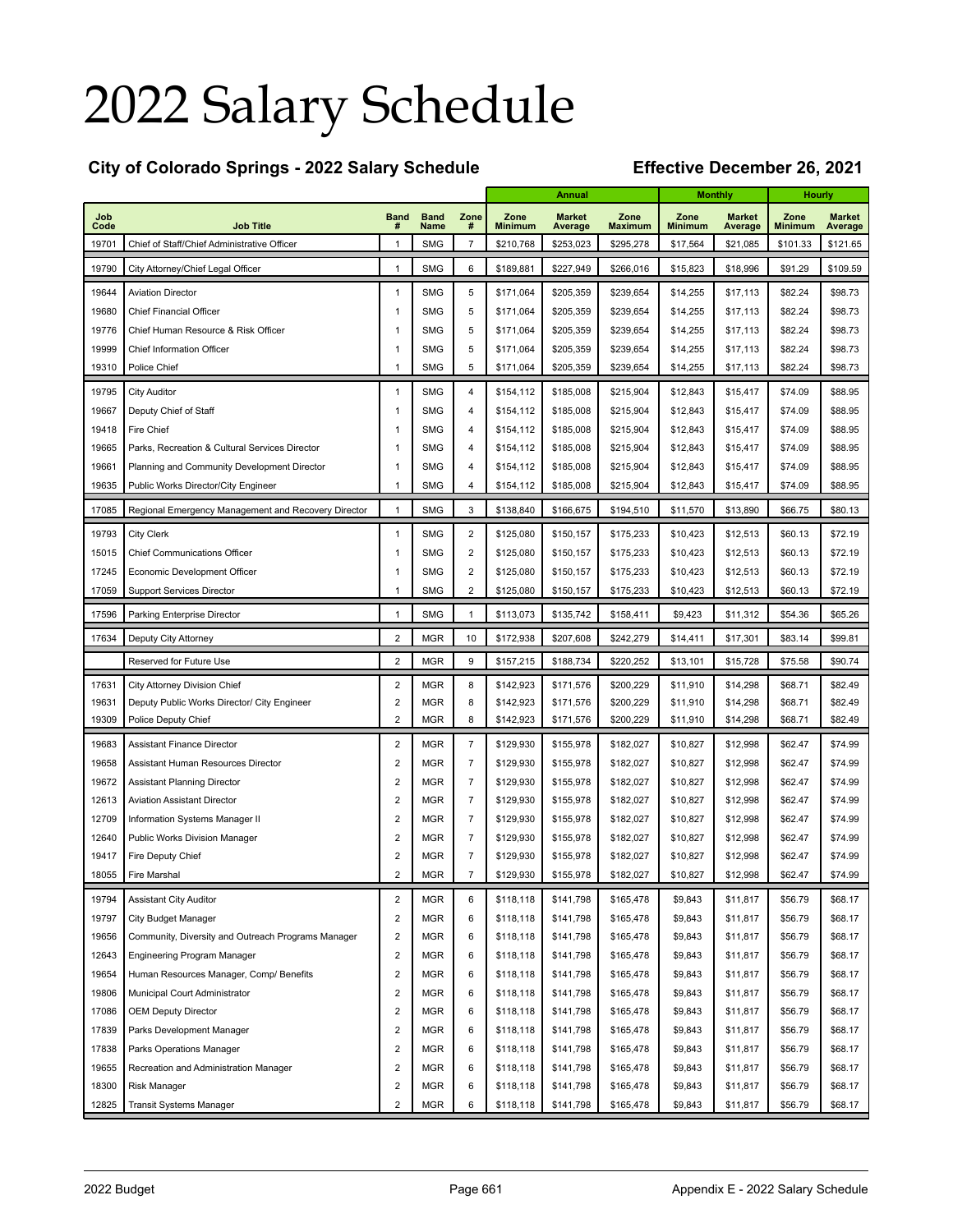|             |                                             |                  |                     |                | <b>Annual</b>          |                          | <b>Monthly</b>         |                        | Hourly                   |                        |                          |
|-------------|---------------------------------------------|------------------|---------------------|----------------|------------------------|--------------------------|------------------------|------------------------|--------------------------|------------------------|--------------------------|
| Job<br>Code | <b>Job Title</b>                            | <b>Band</b><br># | <b>Band</b><br>Name | Zone<br>#      | Zone<br><b>Minimum</b> | <b>Market</b><br>Average | Zone<br><b>Maximum</b> | Zone<br><b>Minimum</b> | <b>Market</b><br>Average | Zone<br><b>Minimum</b> | <b>Market</b><br>Average |
| 17259       | ADA Title II Manager                        | $\overline{2}$   | <b>MGR</b>          | 5              | \$107,380              | \$128,908                | \$150,435              | \$8,948                | \$10,742                 | \$51.63                | \$61.97                  |
| 17623       | Audit Manager                               | $\overline{2}$   | <b>MGR</b>          | 5              | \$107,380              | \$128,908                | \$150,435              | \$8,948                | \$10,742                 | \$51.63                | \$61.97                  |
| 17203       | <b>City Accounting Manager</b>              | $\overline{2}$   | <b>MGR</b>          | 5              | \$107,380              | \$128,908                | \$150,435              | \$8,948                | \$10,742                 | \$51.63                | \$61.97                  |
| 15040       | City Council Administrator                  | $\overline{2}$   | <b>MGR</b>          | 5              | \$107,380              | \$128,908                | \$150,435              | \$8,948                | \$10,742                 | \$51.63                | \$61.97                  |
| 17325       | <b>City Grants Manager</b>                  | $\overline{2}$   | <b>MGR</b>          | 5              | \$107,380              | \$128,908                | \$150,435              | \$8,948                | \$10,742                 | \$51.63                | \$61.97                  |
| 18050       | Deputy Fire Marshal                         | $\overline{2}$   | <b>MGR</b>          | 5              | \$107,380              | \$128,908                | \$150,435              | \$8,948                | \$10,742                 | \$51.63                | \$61.97                  |
| 18250       | Fire Administrative Services Manager        | $\overline{2}$   | <b>MGR</b>          | 5              | \$107,380              | \$128,908                | \$150,435              | \$8,948                | \$10,742                 | \$51.63                | \$61.97                  |
| 17624       | <b>HUD Programs Manager</b>                 | $\overline{2}$   | <b>MGR</b>          | 5              | \$107,380              | \$128,908                | \$150,435              | \$8,948                | \$10,742                 | \$51.63                | \$61.97                  |
| 16200       | Human Resources Manager                     | $\overline{2}$   | <b>MGR</b>          | 5              | \$107,380              | \$128,908                | \$150,435              | \$8,948                | \$10,742                 | \$51.63                | \$61.97                  |
| 12708       | Information Systems Manager I               | $\overline{2}$   | <b>MGR</b>          | 5              | \$107,380              | \$128,908                | \$150,435              | \$8,948                | \$10,742                 | \$51.63                | \$61.97                  |
| 15013       | Neighborhood Services Manager               | $\overline{2}$   | <b>MGR</b>          | 5              | \$107,380              | \$128,908                | \$150,435              | \$8,948                | \$10,742                 | \$51.63                | \$61.97                  |
| 18221       | Pikes Peak-America's Mountain Manager       | $\overline{2}$   | <b>MGR</b>          | 5              | \$107,380              | \$128,908                | \$150,435              | \$8,948                | \$10,742                 | \$51.63                | \$61.97                  |
| 18013       | <b>Planning Manager</b>                     | $\overline{2}$   | <b>MGR</b>          | 5              | \$107,380              | \$128,908                | \$150,435              | \$8,948                | \$10,742                 | \$51.63                | \$61.97                  |
| 18497       | Police Administrative Services Manager      | $\overline{2}$   | <b>MGR</b>          | 5              | \$107,380              | \$128,908                | \$150,435              | \$8,948                | \$10,742                 | \$51.63                | \$61.97                  |
| 19773       | Procurement Services Manager                | $\overline{2}$   | <b>MGR</b>          | 5              | \$107,380              | \$128,908                | \$150,435              | \$8,948                | \$10,742                 | \$51.63                | \$61.97                  |
| 17105       | Real Estate Services Manager                | $\overline{c}$   | <b>MGR</b>          | 5              | \$107,380              | \$128,908                | \$150,435              | \$8,948                | \$10,742                 | \$51.63                | \$61.97                  |
| 15093       | Airport Design & Construction Manager       | $\sqrt{2}$       | <b>MGR</b>          | $\overline{4}$ | \$97,618               | \$117,189                | \$136,759              | \$8,135                | \$9,766                  | \$46.93                | \$56.34                  |
| 17324       | Air Service Development Manager             | $\overline{2}$   | <b>MGR</b>          | $\overline{4}$ | \$97,618               | \$117,189                | \$136,759              | \$8,135                | \$9,766                  | \$46.93                | \$56.34                  |
| 19351       | <b>CSURA Executive Director</b>             | $\sqrt{2}$       | <b>MGR</b>          | 4              | \$97,618               | \$117,189                | \$136,759              | \$8,135                | \$9,766                  | \$46.93                | \$56.34                  |
| 19771       | <b>Cultural Services Division Manager</b>   | $\overline{2}$   | <b>MGR</b>          | $\overline{4}$ | \$97,618               | \$117,189                | \$136,759              | \$8,135                | \$9,766                  | \$46.93                | \$56.34                  |
| 17625       | Legal Administrator                         | $\overline{2}$   | <b>MGR</b>          | 4              | \$97,618               | \$117,189                | \$136,759              | \$8,135                | \$9,766                  | \$46.93                | \$56.34                  |
| 14453       | Police Records Manager                      | $\overline{2}$   | <b>MGR</b>          | 4              | \$97,618               | \$117,189                | \$136,759              | \$8,135                | \$9,766                  | \$46.93                | \$56.34                  |
| 14452       | <b>Public Safety Communications Manager</b> | $\overline{2}$   | <b>MGR</b>          | 4              | \$97,618               | \$117,189                | \$136,759              | \$8,135                | \$9,766                  | \$46.93                | \$56.34                  |
| 14900       | <b>Street Operations Manager</b>            | $\overline{2}$   | <b>MGR</b>          | 4              | \$97,618               | \$117,189                | \$136,759              | \$8,135                | \$9,766                  | \$46.93                | \$56.34                  |
| 13901       | Transit Business Operations Administrator   | $\overline{2}$   | <b>MGR</b>          | $\overline{4}$ | \$97,618               | \$117,189                | \$136,759              | \$8,135                | \$9,766                  | \$46.93                | \$56.34                  |
| 15198       | Airport IT Program Manager                  | $\overline{2}$   | <b>MGR</b>          | 3              | \$88,745               | \$106,536                | \$124,328              | \$7,395                | \$8,878                  | \$42.67                | \$51.22                  |
| 17207       | Airport Marketing & Communications Manager  | $\overline{2}$   | <b>MGR</b>          | 3              | \$88,745               | \$106,536                | \$124,328              | \$7,395                | \$8,878                  | \$42.67                | \$51.22                  |
| 15070       | Airport Maintenance Manager                 | $\overline{c}$   | <b>MGR</b>          | 3              | \$88,745               | \$106,536                | \$124,328              | \$7,395                | \$8,878                  | \$42.67                | \$51.22                  |
| 15091       | Airport Operations Manager                  | $\overline{2}$   | <b>MGR</b>          | 3              | \$88,745               | \$106,536                | \$124,328              | \$7,395                | \$8,878                  | \$42.67                | \$51.22                  |
| 17208       | Airport Properties Administrator            | $\overline{c}$   | <b>MGR</b>          | 3              | \$88,745               | \$106,536                | \$124,328              | \$7,395                | \$8,878                  | \$42.67                | \$51.22                  |
| 18422       | <b>Chief Probation Officer</b>              | $\overline{2}$   | <b>MGR</b>          | 3              | \$88,745               | \$106,536                | \$124,328              | \$7,395                | \$8,878                  | \$42.67                | \$51.22                  |
| 12085       | Clerk of the Court                          | $\overline{c}$   | <b>MGR</b>          | 3              | \$88,745               | \$106,536                | \$124,328              | \$7,395                | \$8,878                  | \$42.67                | \$51.22                  |
| 15052       | Crime Lab Manager                           | $\overline{c}$   | <b>MGR</b>          | 3              | \$88,745               | \$106,536                | \$124,328              | \$7,395                | \$8,878                  | \$42.67                | \$51.22                  |
| 15025       | <b>Facilities Manager</b>                   | $\overline{c}$   | <b>MGR</b>          | 3              | \$88,745               | \$106,536                | \$124,328              | \$7,395                | \$8,878                  | \$42.67                | \$51.22                  |
| 17144       | <b>Fleet Manager</b>                        | 2                | <b>MGR</b>          | 3              | \$88,745               | \$106,536                | \$124,328              | \$7,395                | \$8,878                  | \$42.67                | \$51.22                  |
| 17240       | <b>Innovation Manager</b>                   | $\sqrt{2}$       | <b>MGR</b>          | 3              | \$88,745               | \$106,536                | \$124,328              | \$7,395                | \$8,878                  | \$42.67                | \$51.22                  |
| 16630       | Police Evidence Manager                     | $\overline{c}$   | <b>MGR</b>          | 3              | \$88,745               | \$106,536                | \$124,328              | \$7,395                | \$8,878                  | \$42.67                | \$51.22                  |
| 18484       | Police Logistics Support Manager            | $\overline{c}$   | <b>MGR</b>          | 3              | \$88,745               | \$106,536                | \$124,328              | \$7,395                | \$8,878                  | \$42.67                | \$51.22                  |
| 19350       | PPRCN System Manager                        | $\overline{c}$   | <b>MGR</b>          | 3              | \$88,745               | \$106,536                | \$124,328              | \$7,395                | \$8,878                  | \$42.67                | \$51.22                  |
| 12766       | Public Works Asset Manager                  | $\overline{c}$   | <b>MGR</b>          | 3              | \$88,745               | \$106,536                | \$124,328              | \$7,395                | \$8,878                  | \$42.67                | \$51.22                  |
| 17291       | Sales Tax Manager                           | $\overline{c}$   | <b>MGR</b>          | 3              | \$88,745               | \$106,536                | \$124,328              | \$7,395                | \$8,878                  | \$42.67                | \$51.22                  |
| 12770       | SIMD Unit Administrator                     | $\overline{c}$   | <b>MGR</b>          | 3              | \$88,745               | \$106,536                | \$124,328              | \$7,395                | \$8,878                  | \$42.67                | \$51.22                  |
| 17244       | Small Business Development Administrator    | $\sqrt{2}$       | <b>MGR</b>          | 3              | \$88,745               | \$106,536                | \$124,328              | \$7,395                | \$8,878                  | \$42.67                | \$51.22                  |
| 12755       | Water Quality Program Manager               | $\overline{2}$   | <b>MGR</b>          | 3              | \$88,745               | \$106,536                | \$124,328              | \$7,395                | \$8,878                  | \$42.67                | \$51.22                  |
| 17835       | <b>City Forester</b>                        | $\overline{2}$   | <b>MGR</b>          | $\overline{2}$ | \$80,677               | \$96,852                 | \$113,026              | \$6,723                | \$8,071                  | \$38.79                | \$46.56                  |
| 17595       | Parking Enterprise Operations Manager       | $\sqrt{2}$       | <b>MGR</b>          | $\sqrt{2}$     | \$80,677               | \$96,852                 | \$113,026              | \$6,723                | \$8,071                  | \$38.79                | \$46.56                  |
| 19660       | Regional Parks Manager                      | $\overline{c}$   | <b>MGR</b>          | 2              | \$80,677               | \$96,852                 | \$113,026              | \$6,723                | \$8,071                  | \$38.79                | \$46.56                  |
|             | Reserved for Future Use                     | $\overline{2}$   | <b>MGR</b>          | 1              | \$73,343               | \$88,047                 | \$102,751              | \$6,112                | \$7,337                  | \$35.26                | \$42.33                  |
|             | Reserved for Future Use                     | 3                | <b>SUP</b>          | 10             | \$120,544              | \$144,711                | \$168,878              | \$10,045               | \$12,059                 | \$57.95                | \$69.57                  |
|             | Reserved for Future Use                     | 3                | <b>SUP</b>          | 9              | \$110,591              | \$132,763                | \$154,934              | \$9,216                | \$11,064                 | \$53.17                | \$63.83                  |
|             | Reserved for Future Use                     | 3                | <b>SUP</b>          | 8              | \$101,460              | \$121,801                | \$142,141              | \$8,455                | \$10,150                 | \$48.78                | \$58.56                  |
|             |                                             |                  |                     |                |                        |                          |                        |                        |                          |                        |                          |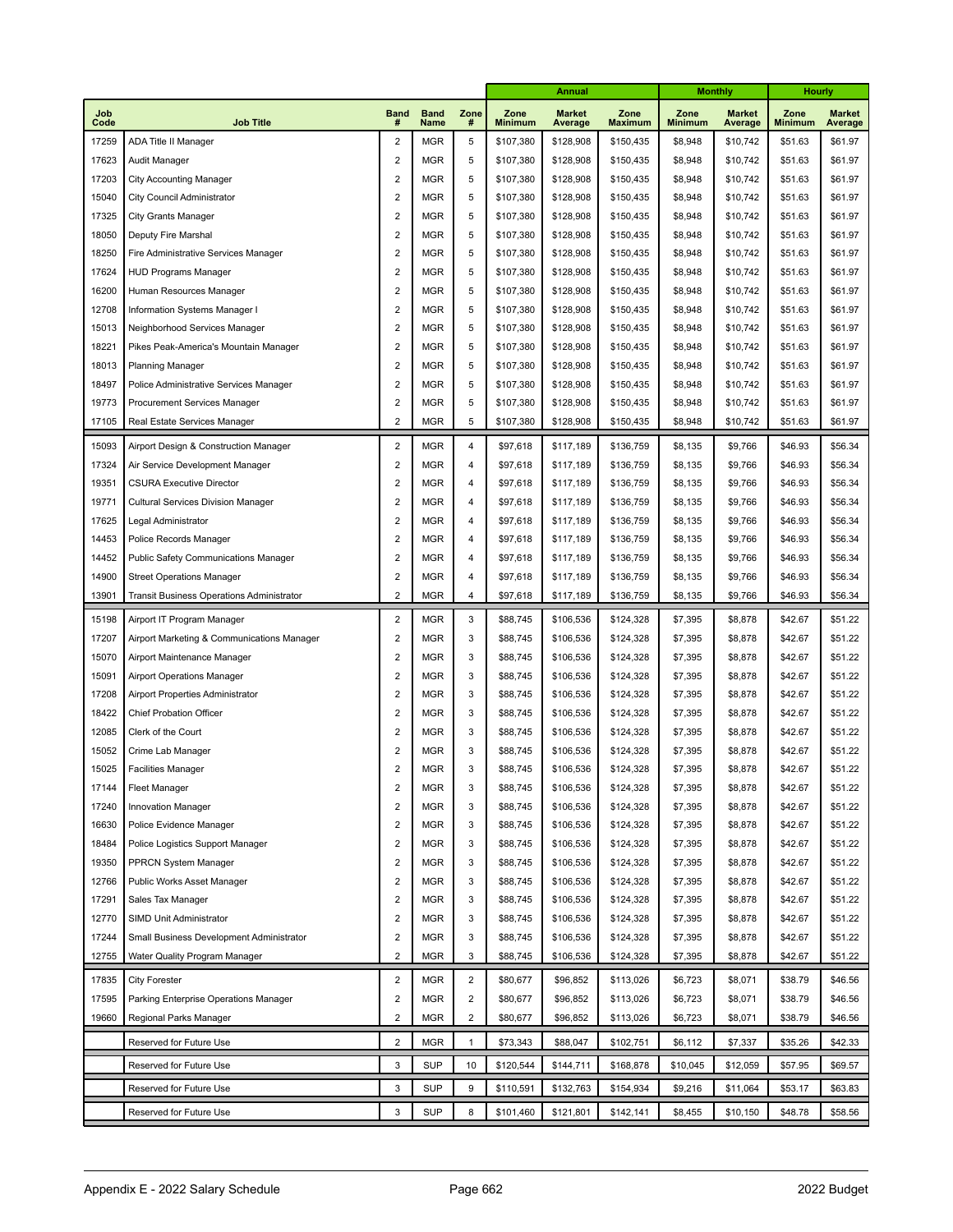| Job<br><b>Band</b><br><b>Band</b><br>Zone<br>Zone<br><b>Market</b><br>Zone<br>Zone<br><b>Market</b><br>Zone<br><b>Market</b><br>Code<br><b>Job Title</b><br><b>Minimum</b><br>#<br>Name<br>#<br><b>Minimum</b><br>Average<br><b>Maximum</b><br><b>Minimum</b><br>Average<br>Average<br>18006<br>Planning Supervisor<br>3<br><b>SUP</b><br>$\overline{7}$<br>\$93,082<br>\$111,744<br>\$130,405<br>\$7,757<br>\$9,312<br>\$44.75<br>\$53.72<br>3<br><b>SUP</b><br>12783<br>$\overline{7}$<br>\$93,082<br>\$130,405<br>\$9,312<br>\$44.75<br>\$53.72<br>Service Desk Supervisor<br>\$111,744<br>\$7,757<br>3<br><b>SUP</b><br>6<br>\$49.29<br>17518<br>\$85,396<br>\$102,517<br>\$119,637<br>\$7,116<br>\$8,543<br>\$41.06<br><b>Audit Supervisor</b><br>3<br><b>SUP</b><br>6<br>18481<br>\$85,396<br>\$102,517<br>\$8,543<br>\$41.06<br>\$49.29<br>\$119,637<br>\$7,116<br>Crime Analysis Supervisor<br>3<br><b>SUP</b><br>16029<br>6<br>\$85,396<br>\$102,517<br>\$8,543<br>\$49.29<br><b>Engineering Supervisor</b><br>\$119,637<br>\$7,116<br>\$41.06<br>3<br><b>SUP</b><br>12775<br>6<br>\$85,396<br>\$102,517<br>\$8,543<br>\$49.29<br><b>GIS Supervisor</b><br>\$119,637<br>\$7,116<br>\$41.06<br>3<br><b>SUP</b><br>6<br>\$85,396<br>\$102,517<br>\$49.29<br>14511<br>Golf Course Superintendent<br>\$119,637<br>\$7,116<br>\$8,543<br>\$41.06<br>3<br><b>SUP</b><br>17941<br>6<br>\$85,396<br>\$102,517<br>\$8,543<br>\$49.29<br>Human Resources Supervisor<br>\$119,637<br>\$7,116<br>\$41.06<br><b>SUP</b><br>18104<br>3<br>6<br>\$85,396<br>\$102,517<br>\$8,543<br>\$49.29<br><b>Public Communications Supervisor</b><br>\$119,637<br>\$7,116<br>\$41.06<br>3<br><b>SUP</b><br>18310<br>6<br>\$85,396<br>\$102,517<br>\$49.29<br><b>Risk Supervisor</b><br>\$119,637<br>\$7,116<br>\$8,543<br>\$41.06<br>3<br><b>SUP</b><br>6<br>13910<br>\$85,396<br>\$49.29<br>\$102,517<br>\$119,637<br>\$7,116<br>\$8,543<br>\$41.06<br><b>Transit Services Supervisor</b><br>3<br><b>SUP</b><br>\$109,760<br>\$45.22<br>13460<br>5<br>\$78,346<br>\$94,053<br>\$6,529<br>\$7,838<br>\$37.67<br><b>City Accounting Supervisor</b><br>3<br><b>SUP</b><br>15021<br>5<br>\$78,346<br>\$94,053<br>\$109,760<br>\$6,529<br>\$7,838<br>\$37.67<br>\$45.22<br>Crime Lab Supervisor<br>17015<br>3<br><b>SUP</b><br>5<br>\$78,346<br>\$94,053<br>\$109,760<br>\$6,529<br>\$7,838<br>\$37.67<br>\$45.22<br>Deputy City Clerk<br>16005<br>3<br><b>SUP</b><br>5<br>\$78,346<br>\$94,053<br>\$109,760<br>\$6,529<br>\$7,838<br>\$37.67<br>\$45.22<br>Fire Fleet Services Supervisor<br>12025<br>3<br><b>SUP</b><br>5<br>\$78,346<br>\$94,053<br>\$109,760<br>\$6,529<br>\$7,838<br>\$37.67<br>\$45.22<br>Payroll & Pension Administrator<br>12762<br>3<br><b>SUP</b><br>5<br>\$78,346<br>\$94,053<br>\$109,760<br>\$6,529<br>\$7,838<br>\$37.67<br>\$45.22<br>Public Safety Communications Supervisor Lead<br>12776<br>3<br><b>SUP</b><br>5<br>\$78,346<br>\$94,053<br>\$6,529<br>\$7,838<br>\$37.67<br>\$45.22<br>Special Event Supervisor<br>\$109,760<br>\$41.48<br>12669<br>3<br><b>SUP</b><br>4<br>\$71,876<br>\$86,286<br>\$100,696<br>\$5,990<br>\$7,191<br>\$34.56<br>Accounts Receivable/ Payable Supervisor<br>3<br><b>SUP</b><br>15099<br>4<br>\$71,876<br>\$86,286<br>\$100,696<br>\$7,191<br>\$41.48<br>Airport Operations & Communications Supervisor<br>\$5,990<br>\$34.56<br>16620<br>3<br><b>SUP</b><br>\$71,876<br>\$86,286<br>\$100,696<br>\$5,990<br>\$7,191<br>\$34.56<br>\$41.48<br>Police Evidence Supervisor<br>4<br>15029<br>3<br><b>SUP</b><br>\$86,286<br>\$100,696<br>\$5,990<br>\$7,191<br>\$41.48<br>Radio Communications Supervisor<br>4<br>\$71,876<br>\$34.56<br>13061<br>3<br><b>SUP</b><br>4<br>\$71,876<br>\$86,286<br>\$100,696<br>\$5,990<br>\$34.56<br><b>Street Programs Supervisor</b><br>\$7,191<br>\$41.48<br>3<br><b>SUP</b><br>3<br>15095<br>\$65,942<br>\$79,162<br>\$92,382<br>\$5,495<br>\$6,597<br>\$31.70<br>\$38.06<br>Airport Facilities Supervisor<br>3<br><b>SUP</b><br>3<br>15097<br>\$65,942<br>\$79,162<br>\$92,382<br>\$5,495<br>\$6,597<br>\$31.70<br>\$38.06<br>Airport Maintenance Supervisor<br>3<br><b>SUP</b><br>3<br>\$65,942<br>\$38.06<br>14018<br>\$79,162<br>\$92,382<br>\$5,495<br>\$6,597<br>Cemetery Supervisor<br>\$31.70<br>3<br>3<br>17830<br><b>SUP</b><br>\$65,942<br>\$79,162<br>\$92,382<br>\$6,597<br>\$31.70<br>\$38.06<br><b>City Horticulturist</b><br>\$5,495<br>18233<br>3<br><b>SUP</b><br>3<br>\$65,942<br>\$79,162<br>\$92,382<br>\$5,495<br>\$6,597<br>\$31.70<br>\$38.06<br>Community Behavioral Health Coordinator<br>3<br>3<br>15017<br><b>SUP</b><br>\$65,942<br>\$79,162<br>\$92,382<br>\$5,495<br>\$6,597<br>\$31.70<br>\$38.06<br>Code Enforcement Supervisor<br>3<br><b>SUP</b><br>3<br>11013<br>\$65,942<br>\$79,162<br>\$92,382<br>\$6,597<br>\$38.06<br>Municipal Court Supervisor<br>\$5,495<br>\$31.70<br>3<br>3<br>16622<br><b>SUP</b><br>\$65,942<br>\$79,162<br>\$92,382<br>\$6,597<br>\$31.70<br>\$38.06<br>Police Impound Facility Supervisor<br>\$5,495<br>3<br><b>SUP</b><br>3<br>14422<br>\$65,942<br>\$79,162<br>\$92,382<br>\$6,597<br>\$38.06<br>Police Quartermaster Supervisor<br>\$5,495<br>\$31.70<br>3<br>12761<br>3<br><b>SUP</b><br>\$65,942<br>\$79,162<br>\$92,382<br>\$5,495<br>\$6,597<br>\$31.70<br>\$38.06<br>Public Safety Communications Supervisor<br>3<br>3<br>16068<br><b>SUP</b><br>\$65,942<br>\$79,162<br>\$92,382<br>\$5,495<br>\$38.06<br>Sales Tax Investigator Supervisor<br>\$6,597<br>\$31.70<br>12805<br>3<br><b>SUP</b><br>3<br>\$65,942<br>\$31.70<br>\$38.06<br>Skilled Maintenance Supervisor<br>\$79,162<br>\$92,382<br>\$5,495<br>\$6,597<br>3<br><b>SUP</b><br>3<br>12804<br>\$65,942<br>\$79,162<br>\$92,382<br>\$5,495<br>\$6,597<br>\$31.70<br>\$38.06<br><b>Streets District Supervisor</b><br><b>SUP</b><br>\$60,498<br>\$72,626<br>\$6,052<br>\$34.92<br>15302<br>3<br>$\overline{c}$<br>\$84,755<br>\$5,041<br>\$29.09<br>Office Services Coordinator<br>16600<br>3<br><b>SUP</b><br>2<br>\$60,498<br>\$72,626<br>\$84,755<br>\$5,041<br>\$6,052<br>\$29.09<br>\$34.92<br>Police Court Liaison<br>\$32.03<br>15019<br>Community Service Officer Supervisor<br>3<br><b>SUP</b><br>\$55,503<br>\$66,630<br>\$77,757<br>\$4,625<br>\$5,552<br>\$26.68<br>$\mathbf{1}$<br>3<br><b>SUP</b><br>12738<br>\$55,503<br>\$66,630<br>\$5,552<br>\$26.68<br>\$32.03<br>Records Supervisor<br>1<br>\$77,757<br>\$4,625<br>19787<br>4<br>PRO<br>13<br>\$133,902<br>\$160,747<br>\$187,592<br>\$11,159<br>\$64.38<br>\$77.28<br><b>Assistant City Attorney</b><br>\$13,396<br><b>PRO</b><br>12<br>\$122,846<br>17630<br>4<br>\$147,474<br>\$172,103<br>\$10,237<br>\$12,290<br>\$59.06<br>\$70.90<br>Attorney, Senior<br>12711<br>Cyber Security Analyst, Senior<br>4<br>PRO<br>11<br>\$112,702<br>\$135,296<br>\$157,890<br>\$9,392<br>\$11,275<br>\$54.18<br>\$65.05<br>12726<br>PRO<br>11<br>\$112,702<br>\$135,296<br>\$157,890<br>\$9,392<br>\$11,275<br>\$54.18<br>\$65.05<br>IT Solutions Engineer, Senior<br>4<br>17501<br>4<br>PRO<br>\$112,702<br>\$135,296<br>\$9,392<br>\$11,275<br>\$54.18<br>\$65.05<br>IT Technology Architect, Sr<br>11<br>\$157,890<br><b>PRO</b><br>\$103,398<br>\$59.68<br>12781<br>Engineer, Senior<br>4<br>10<br>\$124,127<br>\$144,856<br>\$8,616<br>\$10,344<br>\$49.71<br><b>PRO</b><br>12789<br>$\overline{4}$<br>10<br>\$103,398<br>\$10,344<br>\$49.71<br>\$59.68<br>IT Project Manager, Senior<br>\$124,127<br>\$144,856<br>\$8,616<br>\$54.75<br>17410<br>Applications Prgm Analyst, Sr<br>4<br><b>PRO</b><br>9<br>\$94,860<br>\$113,878<br>\$132,895<br>\$7,905<br>\$9,490<br>\$45.61<br>\$54.75<br>19541<br>4<br><b>PRO</b><br>9<br>\$94,860<br>\$113,878<br>\$132,895<br>\$7,905<br>\$9,490<br>\$45.61<br>Business Project Manager, Sr<br>\$54.75<br>15030<br><b>PRO</b><br>9<br>\$94,860<br>\$113,878<br>\$132,895<br>\$7,905<br>\$9,490<br>\$45.61<br>City Facilities Administrator<br>4<br>\$54.75<br>12719<br>Cyber Security Analyst II<br><b>PRO</b><br>9<br>\$94,860<br>\$113,878<br>\$132,895<br>\$7,905<br>\$9,490<br>\$45.61<br>4<br>\$54.75<br>17411<br>Database Administrator, Senior<br>PRO<br>9<br>\$94,860<br>\$113,878<br>\$132,895<br>\$7,905<br>\$9,490<br>\$45.61<br>4<br>PRO<br>\$94,860<br>18431<br>HR Business Partner, Senior<br>9<br>\$113,878<br>\$132,895<br>\$7,905<br>\$9,490<br>\$45.61<br>\$54.75<br>4 |  |  | Annual |  |  | <b>Monthly</b> |  | Hourly |  |
|-------------------------------------------------------------------------------------------------------------------------------------------------------------------------------------------------------------------------------------------------------------------------------------------------------------------------------------------------------------------------------------------------------------------------------------------------------------------------------------------------------------------------------------------------------------------------------------------------------------------------------------------------------------------------------------------------------------------------------------------------------------------------------------------------------------------------------------------------------------------------------------------------------------------------------------------------------------------------------------------------------------------------------------------------------------------------------------------------------------------------------------------------------------------------------------------------------------------------------------------------------------------------------------------------------------------------------------------------------------------------------------------------------------------------------------------------------------------------------------------------------------------------------------------------------------------------------------------------------------------------------------------------------------------------------------------------------------------------------------------------------------------------------------------------------------------------------------------------------------------------------------------------------------------------------------------------------------------------------------------------------------------------------------------------------------------------------------------------------------------------------------------------------------------------------------------------------------------------------------------------------------------------------------------------------------------------------------------------------------------------------------------------------------------------------------------------------------------------------------------------------------------------------------------------------------------------------------------------------------------------------------------------------------------------------------------------------------------------------------------------------------------------------------------------------------------------------------------------------------------------------------------------------------------------------------------------------------------------------------------------------------------------------------------------------------------------------------------------------------------------------------------------------------------------------------------------------------------------------------------------------------------------------------------------------------------------------------------------------------------------------------------------------------------------------------------------------------------------------------------------------------------------------------------------------------------------------------------------------------------------------------------------------------------------------------------------------------------------------------------------------------------------------------------------------------------------------------------------------------------------------------------------------------------------------------------------------------------------------------------------------------------------------------------------------------------------------------------------------------------------------------------------------------------------------------------------------------------------------------------------------------------------------------------------------------------------------------------------------------------------------------------------------------------------------------------------------------------------------------------------------------------------------------------------------------------------------------------------------------------------------------------------------------------------------------------------------------------------------------------------------------------------------------------------------------------------------------------------------------------------------------------------------------------------------------------------------------------------------------------------------------------------------------------------------------------------------------------------------------------------------------------------------------------------------------------------------------------------------------------------------------------------------------------------------------------------------------------------------------------------------------------------------------------------------------------------------------------------------------------------------------------------------------------------------------------------------------------------------------------------------------------------------------------------------------------------------------------------------------------------------------------------------------------------------------------------------------------------------------------------------------------------------------------------------------------------------------------------------------------------------------------------------------------------------------------------------------------------------------------------------------------------------------------------------------------------------------------------------------------------------------------------------------------------------------------------------------------------------------------------------------------------------------------------------------------------------------------------------------------------------------------------------------------------------------------------------------------------------------------------------------------------------------------------------------------------------------------------------------------------------------------------------------------------------------------------------------------------------------------------------------------------------------------------------------------------------------------------------------------------------------------------------------------------------------------------------------------------------------------------------------------------------------------------------------------------------------------------------------------------------------------------------------------------------------------------------------------------------------------------------------------------------------------------------------------------------------------------------------------------------------------------------------------------------------------------------------------------------------------------------------------------------------------------------------------------------------------------------------------------------------------------------------------------------------------------------------------------------------------------------------------------------------------------------------------------------------------------------------------------------------------------------------------------------------------------------------------------------------------------------------------------------------------------------------------------------------------------------------------------------------------------------------------------------------------------------------------------------------------------------------------------------------------|--|--|--------|--|--|----------------|--|--------|--|
|                                                                                                                                                                                                                                                                                                                                                                                                                                                                                                                                                                                                                                                                                                                                                                                                                                                                                                                                                                                                                                                                                                                                                                                                                                                                                                                                                                                                                                                                                                                                                                                                                                                                                                                                                                                                                                                                                                                                                                                                                                                                                                                                                                                                                                                                                                                                                                                                                                                                                                                                                                                                                                                                                                                                                                                                                                                                                                                                                                                                                                                                                                                                                                                                                                                                                                                                                                                                                                                                                                                                                                                                                                                                                                                                                                                                                                                                                                                                                                                                                                                                                                                                                                                                                                                                                                                                                                                                                                                                                                                                                                                                                                                                                                                                                                                                                                                                                                                                                                                                                                                                                                                                                                                                                                                                                                                                                                                                                                                                                                                                                                                                                                                                                                                                                                                                                                                                                                                                                                                                                                                                                                                                                                                                                                                                                                                                                                                                                                                                                                                                                                                                                                                                                                                                                                                                                                                                                                                                                                                                                                                                                                                                                                                                                                                                                                                                                                                                                                                                                                                                                                                                                                                                                                                                                                                                                                                                                                                                                                                                                                                                                                                                                                                                                                                                                                                                                                                                                   |  |  |        |  |  |                |  |        |  |
|                                                                                                                                                                                                                                                                                                                                                                                                                                                                                                                                                                                                                                                                                                                                                                                                                                                                                                                                                                                                                                                                                                                                                                                                                                                                                                                                                                                                                                                                                                                                                                                                                                                                                                                                                                                                                                                                                                                                                                                                                                                                                                                                                                                                                                                                                                                                                                                                                                                                                                                                                                                                                                                                                                                                                                                                                                                                                                                                                                                                                                                                                                                                                                                                                                                                                                                                                                                                                                                                                                                                                                                                                                                                                                                                                                                                                                                                                                                                                                                                                                                                                                                                                                                                                                                                                                                                                                                                                                                                                                                                                                                                                                                                                                                                                                                                                                                                                                                                                                                                                                                                                                                                                                                                                                                                                                                                                                                                                                                                                                                                                                                                                                                                                                                                                                                                                                                                                                                                                                                                                                                                                                                                                                                                                                                                                                                                                                                                                                                                                                                                                                                                                                                                                                                                                                                                                                                                                                                                                                                                                                                                                                                                                                                                                                                                                                                                                                                                                                                                                                                                                                                                                                                                                                                                                                                                                                                                                                                                                                                                                                                                                                                                                                                                                                                                                                                                                                                                                   |  |  |        |  |  |                |  |        |  |
|                                                                                                                                                                                                                                                                                                                                                                                                                                                                                                                                                                                                                                                                                                                                                                                                                                                                                                                                                                                                                                                                                                                                                                                                                                                                                                                                                                                                                                                                                                                                                                                                                                                                                                                                                                                                                                                                                                                                                                                                                                                                                                                                                                                                                                                                                                                                                                                                                                                                                                                                                                                                                                                                                                                                                                                                                                                                                                                                                                                                                                                                                                                                                                                                                                                                                                                                                                                                                                                                                                                                                                                                                                                                                                                                                                                                                                                                                                                                                                                                                                                                                                                                                                                                                                                                                                                                                                                                                                                                                                                                                                                                                                                                                                                                                                                                                                                                                                                                                                                                                                                                                                                                                                                                                                                                                                                                                                                                                                                                                                                                                                                                                                                                                                                                                                                                                                                                                                                                                                                                                                                                                                                                                                                                                                                                                                                                                                                                                                                                                                                                                                                                                                                                                                                                                                                                                                                                                                                                                                                                                                                                                                                                                                                                                                                                                                                                                                                                                                                                                                                                                                                                                                                                                                                                                                                                                                                                                                                                                                                                                                                                                                                                                                                                                                                                                                                                                                                                                   |  |  |        |  |  |                |  |        |  |
|                                                                                                                                                                                                                                                                                                                                                                                                                                                                                                                                                                                                                                                                                                                                                                                                                                                                                                                                                                                                                                                                                                                                                                                                                                                                                                                                                                                                                                                                                                                                                                                                                                                                                                                                                                                                                                                                                                                                                                                                                                                                                                                                                                                                                                                                                                                                                                                                                                                                                                                                                                                                                                                                                                                                                                                                                                                                                                                                                                                                                                                                                                                                                                                                                                                                                                                                                                                                                                                                                                                                                                                                                                                                                                                                                                                                                                                                                                                                                                                                                                                                                                                                                                                                                                                                                                                                                                                                                                                                                                                                                                                                                                                                                                                                                                                                                                                                                                                                                                                                                                                                                                                                                                                                                                                                                                                                                                                                                                                                                                                                                                                                                                                                                                                                                                                                                                                                                                                                                                                                                                                                                                                                                                                                                                                                                                                                                                                                                                                                                                                                                                                                                                                                                                                                                                                                                                                                                                                                                                                                                                                                                                                                                                                                                                                                                                                                                                                                                                                                                                                                                                                                                                                                                                                                                                                                                                                                                                                                                                                                                                                                                                                                                                                                                                                                                                                                                                                                                   |  |  |        |  |  |                |  |        |  |
|                                                                                                                                                                                                                                                                                                                                                                                                                                                                                                                                                                                                                                                                                                                                                                                                                                                                                                                                                                                                                                                                                                                                                                                                                                                                                                                                                                                                                                                                                                                                                                                                                                                                                                                                                                                                                                                                                                                                                                                                                                                                                                                                                                                                                                                                                                                                                                                                                                                                                                                                                                                                                                                                                                                                                                                                                                                                                                                                                                                                                                                                                                                                                                                                                                                                                                                                                                                                                                                                                                                                                                                                                                                                                                                                                                                                                                                                                                                                                                                                                                                                                                                                                                                                                                                                                                                                                                                                                                                                                                                                                                                                                                                                                                                                                                                                                                                                                                                                                                                                                                                                                                                                                                                                                                                                                                                                                                                                                                                                                                                                                                                                                                                                                                                                                                                                                                                                                                                                                                                                                                                                                                                                                                                                                                                                                                                                                                                                                                                                                                                                                                                                                                                                                                                                                                                                                                                                                                                                                                                                                                                                                                                                                                                                                                                                                                                                                                                                                                                                                                                                                                                                                                                                                                                                                                                                                                                                                                                                                                                                                                                                                                                                                                                                                                                                                                                                                                                                                   |  |  |        |  |  |                |  |        |  |
|                                                                                                                                                                                                                                                                                                                                                                                                                                                                                                                                                                                                                                                                                                                                                                                                                                                                                                                                                                                                                                                                                                                                                                                                                                                                                                                                                                                                                                                                                                                                                                                                                                                                                                                                                                                                                                                                                                                                                                                                                                                                                                                                                                                                                                                                                                                                                                                                                                                                                                                                                                                                                                                                                                                                                                                                                                                                                                                                                                                                                                                                                                                                                                                                                                                                                                                                                                                                                                                                                                                                                                                                                                                                                                                                                                                                                                                                                                                                                                                                                                                                                                                                                                                                                                                                                                                                                                                                                                                                                                                                                                                                                                                                                                                                                                                                                                                                                                                                                                                                                                                                                                                                                                                                                                                                                                                                                                                                                                                                                                                                                                                                                                                                                                                                                                                                                                                                                                                                                                                                                                                                                                                                                                                                                                                                                                                                                                                                                                                                                                                                                                                                                                                                                                                                                                                                                                                                                                                                                                                                                                                                                                                                                                                                                                                                                                                                                                                                                                                                                                                                                                                                                                                                                                                                                                                                                                                                                                                                                                                                                                                                                                                                                                                                                                                                                                                                                                                                                   |  |  |        |  |  |                |  |        |  |
|                                                                                                                                                                                                                                                                                                                                                                                                                                                                                                                                                                                                                                                                                                                                                                                                                                                                                                                                                                                                                                                                                                                                                                                                                                                                                                                                                                                                                                                                                                                                                                                                                                                                                                                                                                                                                                                                                                                                                                                                                                                                                                                                                                                                                                                                                                                                                                                                                                                                                                                                                                                                                                                                                                                                                                                                                                                                                                                                                                                                                                                                                                                                                                                                                                                                                                                                                                                                                                                                                                                                                                                                                                                                                                                                                                                                                                                                                                                                                                                                                                                                                                                                                                                                                                                                                                                                                                                                                                                                                                                                                                                                                                                                                                                                                                                                                                                                                                                                                                                                                                                                                                                                                                                                                                                                                                                                                                                                                                                                                                                                                                                                                                                                                                                                                                                                                                                                                                                                                                                                                                                                                                                                                                                                                                                                                                                                                                                                                                                                                                                                                                                                                                                                                                                                                                                                                                                                                                                                                                                                                                                                                                                                                                                                                                                                                                                                                                                                                                                                                                                                                                                                                                                                                                                                                                                                                                                                                                                                                                                                                                                                                                                                                                                                                                                                                                                                                                                                                   |  |  |        |  |  |                |  |        |  |
|                                                                                                                                                                                                                                                                                                                                                                                                                                                                                                                                                                                                                                                                                                                                                                                                                                                                                                                                                                                                                                                                                                                                                                                                                                                                                                                                                                                                                                                                                                                                                                                                                                                                                                                                                                                                                                                                                                                                                                                                                                                                                                                                                                                                                                                                                                                                                                                                                                                                                                                                                                                                                                                                                                                                                                                                                                                                                                                                                                                                                                                                                                                                                                                                                                                                                                                                                                                                                                                                                                                                                                                                                                                                                                                                                                                                                                                                                                                                                                                                                                                                                                                                                                                                                                                                                                                                                                                                                                                                                                                                                                                                                                                                                                                                                                                                                                                                                                                                                                                                                                                                                                                                                                                                                                                                                                                                                                                                                                                                                                                                                                                                                                                                                                                                                                                                                                                                                                                                                                                                                                                                                                                                                                                                                                                                                                                                                                                                                                                                                                                                                                                                                                                                                                                                                                                                                                                                                                                                                                                                                                                                                                                                                                                                                                                                                                                                                                                                                                                                                                                                                                                                                                                                                                                                                                                                                                                                                                                                                                                                                                                                                                                                                                                                                                                                                                                                                                                                                   |  |  |        |  |  |                |  |        |  |
|                                                                                                                                                                                                                                                                                                                                                                                                                                                                                                                                                                                                                                                                                                                                                                                                                                                                                                                                                                                                                                                                                                                                                                                                                                                                                                                                                                                                                                                                                                                                                                                                                                                                                                                                                                                                                                                                                                                                                                                                                                                                                                                                                                                                                                                                                                                                                                                                                                                                                                                                                                                                                                                                                                                                                                                                                                                                                                                                                                                                                                                                                                                                                                                                                                                                                                                                                                                                                                                                                                                                                                                                                                                                                                                                                                                                                                                                                                                                                                                                                                                                                                                                                                                                                                                                                                                                                                                                                                                                                                                                                                                                                                                                                                                                                                                                                                                                                                                                                                                                                                                                                                                                                                                                                                                                                                                                                                                                                                                                                                                                                                                                                                                                                                                                                                                                                                                                                                                                                                                                                                                                                                                                                                                                                                                                                                                                                                                                                                                                                                                                                                                                                                                                                                                                                                                                                                                                                                                                                                                                                                                                                                                                                                                                                                                                                                                                                                                                                                                                                                                                                                                                                                                                                                                                                                                                                                                                                                                                                                                                                                                                                                                                                                                                                                                                                                                                                                                                                   |  |  |        |  |  |                |  |        |  |
|                                                                                                                                                                                                                                                                                                                                                                                                                                                                                                                                                                                                                                                                                                                                                                                                                                                                                                                                                                                                                                                                                                                                                                                                                                                                                                                                                                                                                                                                                                                                                                                                                                                                                                                                                                                                                                                                                                                                                                                                                                                                                                                                                                                                                                                                                                                                                                                                                                                                                                                                                                                                                                                                                                                                                                                                                                                                                                                                                                                                                                                                                                                                                                                                                                                                                                                                                                                                                                                                                                                                                                                                                                                                                                                                                                                                                                                                                                                                                                                                                                                                                                                                                                                                                                                                                                                                                                                                                                                                                                                                                                                                                                                                                                                                                                                                                                                                                                                                                                                                                                                                                                                                                                                                                                                                                                                                                                                                                                                                                                                                                                                                                                                                                                                                                                                                                                                                                                                                                                                                                                                                                                                                                                                                                                                                                                                                                                                                                                                                                                                                                                                                                                                                                                                                                                                                                                                                                                                                                                                                                                                                                                                                                                                                                                                                                                                                                                                                                                                                                                                                                                                                                                                                                                                                                                                                                                                                                                                                                                                                                                                                                                                                                                                                                                                                                                                                                                                                                   |  |  |        |  |  |                |  |        |  |
|                                                                                                                                                                                                                                                                                                                                                                                                                                                                                                                                                                                                                                                                                                                                                                                                                                                                                                                                                                                                                                                                                                                                                                                                                                                                                                                                                                                                                                                                                                                                                                                                                                                                                                                                                                                                                                                                                                                                                                                                                                                                                                                                                                                                                                                                                                                                                                                                                                                                                                                                                                                                                                                                                                                                                                                                                                                                                                                                                                                                                                                                                                                                                                                                                                                                                                                                                                                                                                                                                                                                                                                                                                                                                                                                                                                                                                                                                                                                                                                                                                                                                                                                                                                                                                                                                                                                                                                                                                                                                                                                                                                                                                                                                                                                                                                                                                                                                                                                                                                                                                                                                                                                                                                                                                                                                                                                                                                                                                                                                                                                                                                                                                                                                                                                                                                                                                                                                                                                                                                                                                                                                                                                                                                                                                                                                                                                                                                                                                                                                                                                                                                                                                                                                                                                                                                                                                                                                                                                                                                                                                                                                                                                                                                                                                                                                                                                                                                                                                                                                                                                                                                                                                                                                                                                                                                                                                                                                                                                                                                                                                                                                                                                                                                                                                                                                                                                                                                                                   |  |  |        |  |  |                |  |        |  |
|                                                                                                                                                                                                                                                                                                                                                                                                                                                                                                                                                                                                                                                                                                                                                                                                                                                                                                                                                                                                                                                                                                                                                                                                                                                                                                                                                                                                                                                                                                                                                                                                                                                                                                                                                                                                                                                                                                                                                                                                                                                                                                                                                                                                                                                                                                                                                                                                                                                                                                                                                                                                                                                                                                                                                                                                                                                                                                                                                                                                                                                                                                                                                                                                                                                                                                                                                                                                                                                                                                                                                                                                                                                                                                                                                                                                                                                                                                                                                                                                                                                                                                                                                                                                                                                                                                                                                                                                                                                                                                                                                                                                                                                                                                                                                                                                                                                                                                                                                                                                                                                                                                                                                                                                                                                                                                                                                                                                                                                                                                                                                                                                                                                                                                                                                                                                                                                                                                                                                                                                                                                                                                                                                                                                                                                                                                                                                                                                                                                                                                                                                                                                                                                                                                                                                                                                                                                                                                                                                                                                                                                                                                                                                                                                                                                                                                                                                                                                                                                                                                                                                                                                                                                                                                                                                                                                                                                                                                                                                                                                                                                                                                                                                                                                                                                                                                                                                                                                                   |  |  |        |  |  |                |  |        |  |
|                                                                                                                                                                                                                                                                                                                                                                                                                                                                                                                                                                                                                                                                                                                                                                                                                                                                                                                                                                                                                                                                                                                                                                                                                                                                                                                                                                                                                                                                                                                                                                                                                                                                                                                                                                                                                                                                                                                                                                                                                                                                                                                                                                                                                                                                                                                                                                                                                                                                                                                                                                                                                                                                                                                                                                                                                                                                                                                                                                                                                                                                                                                                                                                                                                                                                                                                                                                                                                                                                                                                                                                                                                                                                                                                                                                                                                                                                                                                                                                                                                                                                                                                                                                                                                                                                                                                                                                                                                                                                                                                                                                                                                                                                                                                                                                                                                                                                                                                                                                                                                                                                                                                                                                                                                                                                                                                                                                                                                                                                                                                                                                                                                                                                                                                                                                                                                                                                                                                                                                                                                                                                                                                                                                                                                                                                                                                                                                                                                                                                                                                                                                                                                                                                                                                                                                                                                                                                                                                                                                                                                                                                                                                                                                                                                                                                                                                                                                                                                                                                                                                                                                                                                                                                                                                                                                                                                                                                                                                                                                                                                                                                                                                                                                                                                                                                                                                                                                                                   |  |  |        |  |  |                |  |        |  |
|                                                                                                                                                                                                                                                                                                                                                                                                                                                                                                                                                                                                                                                                                                                                                                                                                                                                                                                                                                                                                                                                                                                                                                                                                                                                                                                                                                                                                                                                                                                                                                                                                                                                                                                                                                                                                                                                                                                                                                                                                                                                                                                                                                                                                                                                                                                                                                                                                                                                                                                                                                                                                                                                                                                                                                                                                                                                                                                                                                                                                                                                                                                                                                                                                                                                                                                                                                                                                                                                                                                                                                                                                                                                                                                                                                                                                                                                                                                                                                                                                                                                                                                                                                                                                                                                                                                                                                                                                                                                                                                                                                                                                                                                                                                                                                                                                                                                                                                                                                                                                                                                                                                                                                                                                                                                                                                                                                                                                                                                                                                                                                                                                                                                                                                                                                                                                                                                                                                                                                                                                                                                                                                                                                                                                                                                                                                                                                                                                                                                                                                                                                                                                                                                                                                                                                                                                                                                                                                                                                                                                                                                                                                                                                                                                                                                                                                                                                                                                                                                                                                                                                                                                                                                                                                                                                                                                                                                                                                                                                                                                                                                                                                                                                                                                                                                                                                                                                                                                   |  |  |        |  |  |                |  |        |  |
|                                                                                                                                                                                                                                                                                                                                                                                                                                                                                                                                                                                                                                                                                                                                                                                                                                                                                                                                                                                                                                                                                                                                                                                                                                                                                                                                                                                                                                                                                                                                                                                                                                                                                                                                                                                                                                                                                                                                                                                                                                                                                                                                                                                                                                                                                                                                                                                                                                                                                                                                                                                                                                                                                                                                                                                                                                                                                                                                                                                                                                                                                                                                                                                                                                                                                                                                                                                                                                                                                                                                                                                                                                                                                                                                                                                                                                                                                                                                                                                                                                                                                                                                                                                                                                                                                                                                                                                                                                                                                                                                                                                                                                                                                                                                                                                                                                                                                                                                                                                                                                                                                                                                                                                                                                                                                                                                                                                                                                                                                                                                                                                                                                                                                                                                                                                                                                                                                                                                                                                                                                                                                                                                                                                                                                                                                                                                                                                                                                                                                                                                                                                                                                                                                                                                                                                                                                                                                                                                                                                                                                                                                                                                                                                                                                                                                                                                                                                                                                                                                                                                                                                                                                                                                                                                                                                                                                                                                                                                                                                                                                                                                                                                                                                                                                                                                                                                                                                                                   |  |  |        |  |  |                |  |        |  |
|                                                                                                                                                                                                                                                                                                                                                                                                                                                                                                                                                                                                                                                                                                                                                                                                                                                                                                                                                                                                                                                                                                                                                                                                                                                                                                                                                                                                                                                                                                                                                                                                                                                                                                                                                                                                                                                                                                                                                                                                                                                                                                                                                                                                                                                                                                                                                                                                                                                                                                                                                                                                                                                                                                                                                                                                                                                                                                                                                                                                                                                                                                                                                                                                                                                                                                                                                                                                                                                                                                                                                                                                                                                                                                                                                                                                                                                                                                                                                                                                                                                                                                                                                                                                                                                                                                                                                                                                                                                                                                                                                                                                                                                                                                                                                                                                                                                                                                                                                                                                                                                                                                                                                                                                                                                                                                                                                                                                                                                                                                                                                                                                                                                                                                                                                                                                                                                                                                                                                                                                                                                                                                                                                                                                                                                                                                                                                                                                                                                                                                                                                                                                                                                                                                                                                                                                                                                                                                                                                                                                                                                                                                                                                                                                                                                                                                                                                                                                                                                                                                                                                                                                                                                                                                                                                                                                                                                                                                                                                                                                                                                                                                                                                                                                                                                                                                                                                                                                                   |  |  |        |  |  |                |  |        |  |
|                                                                                                                                                                                                                                                                                                                                                                                                                                                                                                                                                                                                                                                                                                                                                                                                                                                                                                                                                                                                                                                                                                                                                                                                                                                                                                                                                                                                                                                                                                                                                                                                                                                                                                                                                                                                                                                                                                                                                                                                                                                                                                                                                                                                                                                                                                                                                                                                                                                                                                                                                                                                                                                                                                                                                                                                                                                                                                                                                                                                                                                                                                                                                                                                                                                                                                                                                                                                                                                                                                                                                                                                                                                                                                                                                                                                                                                                                                                                                                                                                                                                                                                                                                                                                                                                                                                                                                                                                                                                                                                                                                                                                                                                                                                                                                                                                                                                                                                                                                                                                                                                                                                                                                                                                                                                                                                                                                                                                                                                                                                                                                                                                                                                                                                                                                                                                                                                                                                                                                                                                                                                                                                                                                                                                                                                                                                                                                                                                                                                                                                                                                                                                                                                                                                                                                                                                                                                                                                                                                                                                                                                                                                                                                                                                                                                                                                                                                                                                                                                                                                                                                                                                                                                                                                                                                                                                                                                                                                                                                                                                                                                                                                                                                                                                                                                                                                                                                                                                   |  |  |        |  |  |                |  |        |  |
|                                                                                                                                                                                                                                                                                                                                                                                                                                                                                                                                                                                                                                                                                                                                                                                                                                                                                                                                                                                                                                                                                                                                                                                                                                                                                                                                                                                                                                                                                                                                                                                                                                                                                                                                                                                                                                                                                                                                                                                                                                                                                                                                                                                                                                                                                                                                                                                                                                                                                                                                                                                                                                                                                                                                                                                                                                                                                                                                                                                                                                                                                                                                                                                                                                                                                                                                                                                                                                                                                                                                                                                                                                                                                                                                                                                                                                                                                                                                                                                                                                                                                                                                                                                                                                                                                                                                                                                                                                                                                                                                                                                                                                                                                                                                                                                                                                                                                                                                                                                                                                                                                                                                                                                                                                                                                                                                                                                                                                                                                                                                                                                                                                                                                                                                                                                                                                                                                                                                                                                                                                                                                                                                                                                                                                                                                                                                                                                                                                                                                                                                                                                                                                                                                                                                                                                                                                                                                                                                                                                                                                                                                                                                                                                                                                                                                                                                                                                                                                                                                                                                                                                                                                                                                                                                                                                                                                                                                                                                                                                                                                                                                                                                                                                                                                                                                                                                                                                                                   |  |  |        |  |  |                |  |        |  |
|                                                                                                                                                                                                                                                                                                                                                                                                                                                                                                                                                                                                                                                                                                                                                                                                                                                                                                                                                                                                                                                                                                                                                                                                                                                                                                                                                                                                                                                                                                                                                                                                                                                                                                                                                                                                                                                                                                                                                                                                                                                                                                                                                                                                                                                                                                                                                                                                                                                                                                                                                                                                                                                                                                                                                                                                                                                                                                                                                                                                                                                                                                                                                                                                                                                                                                                                                                                                                                                                                                                                                                                                                                                                                                                                                                                                                                                                                                                                                                                                                                                                                                                                                                                                                                                                                                                                                                                                                                                                                                                                                                                                                                                                                                                                                                                                                                                                                                                                                                                                                                                                                                                                                                                                                                                                                                                                                                                                                                                                                                                                                                                                                                                                                                                                                                                                                                                                                                                                                                                                                                                                                                                                                                                                                                                                                                                                                                                                                                                                                                                                                                                                                                                                                                                                                                                                                                                                                                                                                                                                                                                                                                                                                                                                                                                                                                                                                                                                                                                                                                                                                                                                                                                                                                                                                                                                                                                                                                                                                                                                                                                                                                                                                                                                                                                                                                                                                                                                                   |  |  |        |  |  |                |  |        |  |
|                                                                                                                                                                                                                                                                                                                                                                                                                                                                                                                                                                                                                                                                                                                                                                                                                                                                                                                                                                                                                                                                                                                                                                                                                                                                                                                                                                                                                                                                                                                                                                                                                                                                                                                                                                                                                                                                                                                                                                                                                                                                                                                                                                                                                                                                                                                                                                                                                                                                                                                                                                                                                                                                                                                                                                                                                                                                                                                                                                                                                                                                                                                                                                                                                                                                                                                                                                                                                                                                                                                                                                                                                                                                                                                                                                                                                                                                                                                                                                                                                                                                                                                                                                                                                                                                                                                                                                                                                                                                                                                                                                                                                                                                                                                                                                                                                                                                                                                                                                                                                                                                                                                                                                                                                                                                                                                                                                                                                                                                                                                                                                                                                                                                                                                                                                                                                                                                                                                                                                                                                                                                                                                                                                                                                                                                                                                                                                                                                                                                                                                                                                                                                                                                                                                                                                                                                                                                                                                                                                                                                                                                                                                                                                                                                                                                                                                                                                                                                                                                                                                                                                                                                                                                                                                                                                                                                                                                                                                                                                                                                                                                                                                                                                                                                                                                                                                                                                                                                   |  |  |        |  |  |                |  |        |  |
|                                                                                                                                                                                                                                                                                                                                                                                                                                                                                                                                                                                                                                                                                                                                                                                                                                                                                                                                                                                                                                                                                                                                                                                                                                                                                                                                                                                                                                                                                                                                                                                                                                                                                                                                                                                                                                                                                                                                                                                                                                                                                                                                                                                                                                                                                                                                                                                                                                                                                                                                                                                                                                                                                                                                                                                                                                                                                                                                                                                                                                                                                                                                                                                                                                                                                                                                                                                                                                                                                                                                                                                                                                                                                                                                                                                                                                                                                                                                                                                                                                                                                                                                                                                                                                                                                                                                                                                                                                                                                                                                                                                                                                                                                                                                                                                                                                                                                                                                                                                                                                                                                                                                                                                                                                                                                                                                                                                                                                                                                                                                                                                                                                                                                                                                                                                                                                                                                                                                                                                                                                                                                                                                                                                                                                                                                                                                                                                                                                                                                                                                                                                                                                                                                                                                                                                                                                                                                                                                                                                                                                                                                                                                                                                                                                                                                                                                                                                                                                                                                                                                                                                                                                                                                                                                                                                                                                                                                                                                                                                                                                                                                                                                                                                                                                                                                                                                                                                                                   |  |  |        |  |  |                |  |        |  |
|                                                                                                                                                                                                                                                                                                                                                                                                                                                                                                                                                                                                                                                                                                                                                                                                                                                                                                                                                                                                                                                                                                                                                                                                                                                                                                                                                                                                                                                                                                                                                                                                                                                                                                                                                                                                                                                                                                                                                                                                                                                                                                                                                                                                                                                                                                                                                                                                                                                                                                                                                                                                                                                                                                                                                                                                                                                                                                                                                                                                                                                                                                                                                                                                                                                                                                                                                                                                                                                                                                                                                                                                                                                                                                                                                                                                                                                                                                                                                                                                                                                                                                                                                                                                                                                                                                                                                                                                                                                                                                                                                                                                                                                                                                                                                                                                                                                                                                                                                                                                                                                                                                                                                                                                                                                                                                                                                                                                                                                                                                                                                                                                                                                                                                                                                                                                                                                                                                                                                                                                                                                                                                                                                                                                                                                                                                                                                                                                                                                                                                                                                                                                                                                                                                                                                                                                                                                                                                                                                                                                                                                                                                                                                                                                                                                                                                                                                                                                                                                                                                                                                                                                                                                                                                                                                                                                                                                                                                                                                                                                                                                                                                                                                                                                                                                                                                                                                                                                                   |  |  |        |  |  |                |  |        |  |
|                                                                                                                                                                                                                                                                                                                                                                                                                                                                                                                                                                                                                                                                                                                                                                                                                                                                                                                                                                                                                                                                                                                                                                                                                                                                                                                                                                                                                                                                                                                                                                                                                                                                                                                                                                                                                                                                                                                                                                                                                                                                                                                                                                                                                                                                                                                                                                                                                                                                                                                                                                                                                                                                                                                                                                                                                                                                                                                                                                                                                                                                                                                                                                                                                                                                                                                                                                                                                                                                                                                                                                                                                                                                                                                                                                                                                                                                                                                                                                                                                                                                                                                                                                                                                                                                                                                                                                                                                                                                                                                                                                                                                                                                                                                                                                                                                                                                                                                                                                                                                                                                                                                                                                                                                                                                                                                                                                                                                                                                                                                                                                                                                                                                                                                                                                                                                                                                                                                                                                                                                                                                                                                                                                                                                                                                                                                                                                                                                                                                                                                                                                                                                                                                                                                                                                                                                                                                                                                                                                                                                                                                                                                                                                                                                                                                                                                                                                                                                                                                                                                                                                                                                                                                                                                                                                                                                                                                                                                                                                                                                                                                                                                                                                                                                                                                                                                                                                                                                   |  |  |        |  |  |                |  |        |  |
|                                                                                                                                                                                                                                                                                                                                                                                                                                                                                                                                                                                                                                                                                                                                                                                                                                                                                                                                                                                                                                                                                                                                                                                                                                                                                                                                                                                                                                                                                                                                                                                                                                                                                                                                                                                                                                                                                                                                                                                                                                                                                                                                                                                                                                                                                                                                                                                                                                                                                                                                                                                                                                                                                                                                                                                                                                                                                                                                                                                                                                                                                                                                                                                                                                                                                                                                                                                                                                                                                                                                                                                                                                                                                                                                                                                                                                                                                                                                                                                                                                                                                                                                                                                                                                                                                                                                                                                                                                                                                                                                                                                                                                                                                                                                                                                                                                                                                                                                                                                                                                                                                                                                                                                                                                                                                                                                                                                                                                                                                                                                                                                                                                                                                                                                                                                                                                                                                                                                                                                                                                                                                                                                                                                                                                                                                                                                                                                                                                                                                                                                                                                                                                                                                                                                                                                                                                                                                                                                                                                                                                                                                                                                                                                                                                                                                                                                                                                                                                                                                                                                                                                                                                                                                                                                                                                                                                                                                                                                                                                                                                                                                                                                                                                                                                                                                                                                                                                                                   |  |  |        |  |  |                |  |        |  |
|                                                                                                                                                                                                                                                                                                                                                                                                                                                                                                                                                                                                                                                                                                                                                                                                                                                                                                                                                                                                                                                                                                                                                                                                                                                                                                                                                                                                                                                                                                                                                                                                                                                                                                                                                                                                                                                                                                                                                                                                                                                                                                                                                                                                                                                                                                                                                                                                                                                                                                                                                                                                                                                                                                                                                                                                                                                                                                                                                                                                                                                                                                                                                                                                                                                                                                                                                                                                                                                                                                                                                                                                                                                                                                                                                                                                                                                                                                                                                                                                                                                                                                                                                                                                                                                                                                                                                                                                                                                                                                                                                                                                                                                                                                                                                                                                                                                                                                                                                                                                                                                                                                                                                                                                                                                                                                                                                                                                                                                                                                                                                                                                                                                                                                                                                                                                                                                                                                                                                                                                                                                                                                                                                                                                                                                                                                                                                                                                                                                                                                                                                                                                                                                                                                                                                                                                                                                                                                                                                                                                                                                                                                                                                                                                                                                                                                                                                                                                                                                                                                                                                                                                                                                                                                                                                                                                                                                                                                                                                                                                                                                                                                                                                                                                                                                                                                                                                                                                                   |  |  |        |  |  |                |  |        |  |
|                                                                                                                                                                                                                                                                                                                                                                                                                                                                                                                                                                                                                                                                                                                                                                                                                                                                                                                                                                                                                                                                                                                                                                                                                                                                                                                                                                                                                                                                                                                                                                                                                                                                                                                                                                                                                                                                                                                                                                                                                                                                                                                                                                                                                                                                                                                                                                                                                                                                                                                                                                                                                                                                                                                                                                                                                                                                                                                                                                                                                                                                                                                                                                                                                                                                                                                                                                                                                                                                                                                                                                                                                                                                                                                                                                                                                                                                                                                                                                                                                                                                                                                                                                                                                                                                                                                                                                                                                                                                                                                                                                                                                                                                                                                                                                                                                                                                                                                                                                                                                                                                                                                                                                                                                                                                                                                                                                                                                                                                                                                                                                                                                                                                                                                                                                                                                                                                                                                                                                                                                                                                                                                                                                                                                                                                                                                                                                                                                                                                                                                                                                                                                                                                                                                                                                                                                                                                                                                                                                                                                                                                                                                                                                                                                                                                                                                                                                                                                                                                                                                                                                                                                                                                                                                                                                                                                                                                                                                                                                                                                                                                                                                                                                                                                                                                                                                                                                                                                   |  |  |        |  |  |                |  |        |  |
|                                                                                                                                                                                                                                                                                                                                                                                                                                                                                                                                                                                                                                                                                                                                                                                                                                                                                                                                                                                                                                                                                                                                                                                                                                                                                                                                                                                                                                                                                                                                                                                                                                                                                                                                                                                                                                                                                                                                                                                                                                                                                                                                                                                                                                                                                                                                                                                                                                                                                                                                                                                                                                                                                                                                                                                                                                                                                                                                                                                                                                                                                                                                                                                                                                                                                                                                                                                                                                                                                                                                                                                                                                                                                                                                                                                                                                                                                                                                                                                                                                                                                                                                                                                                                                                                                                                                                                                                                                                                                                                                                                                                                                                                                                                                                                                                                                                                                                                                                                                                                                                                                                                                                                                                                                                                                                                                                                                                                                                                                                                                                                                                                                                                                                                                                                                                                                                                                                                                                                                                                                                                                                                                                                                                                                                                                                                                                                                                                                                                                                                                                                                                                                                                                                                                                                                                                                                                                                                                                                                                                                                                                                                                                                                                                                                                                                                                                                                                                                                                                                                                                                                                                                                                                                                                                                                                                                                                                                                                                                                                                                                                                                                                                                                                                                                                                                                                                                                                                   |  |  |        |  |  |                |  |        |  |
|                                                                                                                                                                                                                                                                                                                                                                                                                                                                                                                                                                                                                                                                                                                                                                                                                                                                                                                                                                                                                                                                                                                                                                                                                                                                                                                                                                                                                                                                                                                                                                                                                                                                                                                                                                                                                                                                                                                                                                                                                                                                                                                                                                                                                                                                                                                                                                                                                                                                                                                                                                                                                                                                                                                                                                                                                                                                                                                                                                                                                                                                                                                                                                                                                                                                                                                                                                                                                                                                                                                                                                                                                                                                                                                                                                                                                                                                                                                                                                                                                                                                                                                                                                                                                                                                                                                                                                                                                                                                                                                                                                                                                                                                                                                                                                                                                                                                                                                                                                                                                                                                                                                                                                                                                                                                                                                                                                                                                                                                                                                                                                                                                                                                                                                                                                                                                                                                                                                                                                                                                                                                                                                                                                                                                                                                                                                                                                                                                                                                                                                                                                                                                                                                                                                                                                                                                                                                                                                                                                                                                                                                                                                                                                                                                                                                                                                                                                                                                                                                                                                                                                                                                                                                                                                                                                                                                                                                                                                                                                                                                                                                                                                                                                                                                                                                                                                                                                                                                   |  |  |        |  |  |                |  |        |  |
|                                                                                                                                                                                                                                                                                                                                                                                                                                                                                                                                                                                                                                                                                                                                                                                                                                                                                                                                                                                                                                                                                                                                                                                                                                                                                                                                                                                                                                                                                                                                                                                                                                                                                                                                                                                                                                                                                                                                                                                                                                                                                                                                                                                                                                                                                                                                                                                                                                                                                                                                                                                                                                                                                                                                                                                                                                                                                                                                                                                                                                                                                                                                                                                                                                                                                                                                                                                                                                                                                                                                                                                                                                                                                                                                                                                                                                                                                                                                                                                                                                                                                                                                                                                                                                                                                                                                                                                                                                                                                                                                                                                                                                                                                                                                                                                                                                                                                                                                                                                                                                                                                                                                                                                                                                                                                                                                                                                                                                                                                                                                                                                                                                                                                                                                                                                                                                                                                                                                                                                                                                                                                                                                                                                                                                                                                                                                                                                                                                                                                                                                                                                                                                                                                                                                                                                                                                                                                                                                                                                                                                                                                                                                                                                                                                                                                                                                                                                                                                                                                                                                                                                                                                                                                                                                                                                                                                                                                                                                                                                                                                                                                                                                                                                                                                                                                                                                                                                                                   |  |  |        |  |  |                |  |        |  |
|                                                                                                                                                                                                                                                                                                                                                                                                                                                                                                                                                                                                                                                                                                                                                                                                                                                                                                                                                                                                                                                                                                                                                                                                                                                                                                                                                                                                                                                                                                                                                                                                                                                                                                                                                                                                                                                                                                                                                                                                                                                                                                                                                                                                                                                                                                                                                                                                                                                                                                                                                                                                                                                                                                                                                                                                                                                                                                                                                                                                                                                                                                                                                                                                                                                                                                                                                                                                                                                                                                                                                                                                                                                                                                                                                                                                                                                                                                                                                                                                                                                                                                                                                                                                                                                                                                                                                                                                                                                                                                                                                                                                                                                                                                                                                                                                                                                                                                                                                                                                                                                                                                                                                                                                                                                                                                                                                                                                                                                                                                                                                                                                                                                                                                                                                                                                                                                                                                                                                                                                                                                                                                                                                                                                                                                                                                                                                                                                                                                                                                                                                                                                                                                                                                                                                                                                                                                                                                                                                                                                                                                                                                                                                                                                                                                                                                                                                                                                                                                                                                                                                                                                                                                                                                                                                                                                                                                                                                                                                                                                                                                                                                                                                                                                                                                                                                                                                                                                                   |  |  |        |  |  |                |  |        |  |
|                                                                                                                                                                                                                                                                                                                                                                                                                                                                                                                                                                                                                                                                                                                                                                                                                                                                                                                                                                                                                                                                                                                                                                                                                                                                                                                                                                                                                                                                                                                                                                                                                                                                                                                                                                                                                                                                                                                                                                                                                                                                                                                                                                                                                                                                                                                                                                                                                                                                                                                                                                                                                                                                                                                                                                                                                                                                                                                                                                                                                                                                                                                                                                                                                                                                                                                                                                                                                                                                                                                                                                                                                                                                                                                                                                                                                                                                                                                                                                                                                                                                                                                                                                                                                                                                                                                                                                                                                                                                                                                                                                                                                                                                                                                                                                                                                                                                                                                                                                                                                                                                                                                                                                                                                                                                                                                                                                                                                                                                                                                                                                                                                                                                                                                                                                                                                                                                                                                                                                                                                                                                                                                                                                                                                                                                                                                                                                                                                                                                                                                                                                                                                                                                                                                                                                                                                                                                                                                                                                                                                                                                                                                                                                                                                                                                                                                                                                                                                                                                                                                                                                                                                                                                                                                                                                                                                                                                                                                                                                                                                                                                                                                                                                                                                                                                                                                                                                                                                   |  |  |        |  |  |                |  |        |  |
|                                                                                                                                                                                                                                                                                                                                                                                                                                                                                                                                                                                                                                                                                                                                                                                                                                                                                                                                                                                                                                                                                                                                                                                                                                                                                                                                                                                                                                                                                                                                                                                                                                                                                                                                                                                                                                                                                                                                                                                                                                                                                                                                                                                                                                                                                                                                                                                                                                                                                                                                                                                                                                                                                                                                                                                                                                                                                                                                                                                                                                                                                                                                                                                                                                                                                                                                                                                                                                                                                                                                                                                                                                                                                                                                                                                                                                                                                                                                                                                                                                                                                                                                                                                                                                                                                                                                                                                                                                                                                                                                                                                                                                                                                                                                                                                                                                                                                                                                                                                                                                                                                                                                                                                                                                                                                                                                                                                                                                                                                                                                                                                                                                                                                                                                                                                                                                                                                                                                                                                                                                                                                                                                                                                                                                                                                                                                                                                                                                                                                                                                                                                                                                                                                                                                                                                                                                                                                                                                                                                                                                                                                                                                                                                                                                                                                                                                                                                                                                                                                                                                                                                                                                                                                                                                                                                                                                                                                                                                                                                                                                                                                                                                                                                                                                                                                                                                                                                                                   |  |  |        |  |  |                |  |        |  |
|                                                                                                                                                                                                                                                                                                                                                                                                                                                                                                                                                                                                                                                                                                                                                                                                                                                                                                                                                                                                                                                                                                                                                                                                                                                                                                                                                                                                                                                                                                                                                                                                                                                                                                                                                                                                                                                                                                                                                                                                                                                                                                                                                                                                                                                                                                                                                                                                                                                                                                                                                                                                                                                                                                                                                                                                                                                                                                                                                                                                                                                                                                                                                                                                                                                                                                                                                                                                                                                                                                                                                                                                                                                                                                                                                                                                                                                                                                                                                                                                                                                                                                                                                                                                                                                                                                                                                                                                                                                                                                                                                                                                                                                                                                                                                                                                                                                                                                                                                                                                                                                                                                                                                                                                                                                                                                                                                                                                                                                                                                                                                                                                                                                                                                                                                                                                                                                                                                                                                                                                                                                                                                                                                                                                                                                                                                                                                                                                                                                                                                                                                                                                                                                                                                                                                                                                                                                                                                                                                                                                                                                                                                                                                                                                                                                                                                                                                                                                                                                                                                                                                                                                                                                                                                                                                                                                                                                                                                                                                                                                                                                                                                                                                                                                                                                                                                                                                                                                                   |  |  |        |  |  |                |  |        |  |
|                                                                                                                                                                                                                                                                                                                                                                                                                                                                                                                                                                                                                                                                                                                                                                                                                                                                                                                                                                                                                                                                                                                                                                                                                                                                                                                                                                                                                                                                                                                                                                                                                                                                                                                                                                                                                                                                                                                                                                                                                                                                                                                                                                                                                                                                                                                                                                                                                                                                                                                                                                                                                                                                                                                                                                                                                                                                                                                                                                                                                                                                                                                                                                                                                                                                                                                                                                                                                                                                                                                                                                                                                                                                                                                                                                                                                                                                                                                                                                                                                                                                                                                                                                                                                                                                                                                                                                                                                                                                                                                                                                                                                                                                                                                                                                                                                                                                                                                                                                                                                                                                                                                                                                                                                                                                                                                                                                                                                                                                                                                                                                                                                                                                                                                                                                                                                                                                                                                                                                                                                                                                                                                                                                                                                                                                                                                                                                                                                                                                                                                                                                                                                                                                                                                                                                                                                                                                                                                                                                                                                                                                                                                                                                                                                                                                                                                                                                                                                                                                                                                                                                                                                                                                                                                                                                                                                                                                                                                                                                                                                                                                                                                                                                                                                                                                                                                                                                                                                   |  |  |        |  |  |                |  |        |  |
|                                                                                                                                                                                                                                                                                                                                                                                                                                                                                                                                                                                                                                                                                                                                                                                                                                                                                                                                                                                                                                                                                                                                                                                                                                                                                                                                                                                                                                                                                                                                                                                                                                                                                                                                                                                                                                                                                                                                                                                                                                                                                                                                                                                                                                                                                                                                                                                                                                                                                                                                                                                                                                                                                                                                                                                                                                                                                                                                                                                                                                                                                                                                                                                                                                                                                                                                                                                                                                                                                                                                                                                                                                                                                                                                                                                                                                                                                                                                                                                                                                                                                                                                                                                                                                                                                                                                                                                                                                                                                                                                                                                                                                                                                                                                                                                                                                                                                                                                                                                                                                                                                                                                                                                                                                                                                                                                                                                                                                                                                                                                                                                                                                                                                                                                                                                                                                                                                                                                                                                                                                                                                                                                                                                                                                                                                                                                                                                                                                                                                                                                                                                                                                                                                                                                                                                                                                                                                                                                                                                                                                                                                                                                                                                                                                                                                                                                                                                                                                                                                                                                                                                                                                                                                                                                                                                                                                                                                                                                                                                                                                                                                                                                                                                                                                                                                                                                                                                                                   |  |  |        |  |  |                |  |        |  |
|                                                                                                                                                                                                                                                                                                                                                                                                                                                                                                                                                                                                                                                                                                                                                                                                                                                                                                                                                                                                                                                                                                                                                                                                                                                                                                                                                                                                                                                                                                                                                                                                                                                                                                                                                                                                                                                                                                                                                                                                                                                                                                                                                                                                                                                                                                                                                                                                                                                                                                                                                                                                                                                                                                                                                                                                                                                                                                                                                                                                                                                                                                                                                                                                                                                                                                                                                                                                                                                                                                                                                                                                                                                                                                                                                                                                                                                                                                                                                                                                                                                                                                                                                                                                                                                                                                                                                                                                                                                                                                                                                                                                                                                                                                                                                                                                                                                                                                                                                                                                                                                                                                                                                                                                                                                                                                                                                                                                                                                                                                                                                                                                                                                                                                                                                                                                                                                                                                                                                                                                                                                                                                                                                                                                                                                                                                                                                                                                                                                                                                                                                                                                                                                                                                                                                                                                                                                                                                                                                                                                                                                                                                                                                                                                                                                                                                                                                                                                                                                                                                                                                                                                                                                                                                                                                                                                                                                                                                                                                                                                                                                                                                                                                                                                                                                                                                                                                                                                                   |  |  |        |  |  |                |  |        |  |
|                                                                                                                                                                                                                                                                                                                                                                                                                                                                                                                                                                                                                                                                                                                                                                                                                                                                                                                                                                                                                                                                                                                                                                                                                                                                                                                                                                                                                                                                                                                                                                                                                                                                                                                                                                                                                                                                                                                                                                                                                                                                                                                                                                                                                                                                                                                                                                                                                                                                                                                                                                                                                                                                                                                                                                                                                                                                                                                                                                                                                                                                                                                                                                                                                                                                                                                                                                                                                                                                                                                                                                                                                                                                                                                                                                                                                                                                                                                                                                                                                                                                                                                                                                                                                                                                                                                                                                                                                                                                                                                                                                                                                                                                                                                                                                                                                                                                                                                                                                                                                                                                                                                                                                                                                                                                                                                                                                                                                                                                                                                                                                                                                                                                                                                                                                                                                                                                                                                                                                                                                                                                                                                                                                                                                                                                                                                                                                                                                                                                                                                                                                                                                                                                                                                                                                                                                                                                                                                                                                                                                                                                                                                                                                                                                                                                                                                                                                                                                                                                                                                                                                                                                                                                                                                                                                                                                                                                                                                                                                                                                                                                                                                                                                                                                                                                                                                                                                                                                   |  |  |        |  |  |                |  |        |  |
|                                                                                                                                                                                                                                                                                                                                                                                                                                                                                                                                                                                                                                                                                                                                                                                                                                                                                                                                                                                                                                                                                                                                                                                                                                                                                                                                                                                                                                                                                                                                                                                                                                                                                                                                                                                                                                                                                                                                                                                                                                                                                                                                                                                                                                                                                                                                                                                                                                                                                                                                                                                                                                                                                                                                                                                                                                                                                                                                                                                                                                                                                                                                                                                                                                                                                                                                                                                                                                                                                                                                                                                                                                                                                                                                                                                                                                                                                                                                                                                                                                                                                                                                                                                                                                                                                                                                                                                                                                                                                                                                                                                                                                                                                                                                                                                                                                                                                                                                                                                                                                                                                                                                                                                                                                                                                                                                                                                                                                                                                                                                                                                                                                                                                                                                                                                                                                                                                                                                                                                                                                                                                                                                                                                                                                                                                                                                                                                                                                                                                                                                                                                                                                                                                                                                                                                                                                                                                                                                                                                                                                                                                                                                                                                                                                                                                                                                                                                                                                                                                                                                                                                                                                                                                                                                                                                                                                                                                                                                                                                                                                                                                                                                                                                                                                                                                                                                                                                                                   |  |  |        |  |  |                |  |        |  |
|                                                                                                                                                                                                                                                                                                                                                                                                                                                                                                                                                                                                                                                                                                                                                                                                                                                                                                                                                                                                                                                                                                                                                                                                                                                                                                                                                                                                                                                                                                                                                                                                                                                                                                                                                                                                                                                                                                                                                                                                                                                                                                                                                                                                                                                                                                                                                                                                                                                                                                                                                                                                                                                                                                                                                                                                                                                                                                                                                                                                                                                                                                                                                                                                                                                                                                                                                                                                                                                                                                                                                                                                                                                                                                                                                                                                                                                                                                                                                                                                                                                                                                                                                                                                                                                                                                                                                                                                                                                                                                                                                                                                                                                                                                                                                                                                                                                                                                                                                                                                                                                                                                                                                                                                                                                                                                                                                                                                                                                                                                                                                                                                                                                                                                                                                                                                                                                                                                                                                                                                                                                                                                                                                                                                                                                                                                                                                                                                                                                                                                                                                                                                                                                                                                                                                                                                                                                                                                                                                                                                                                                                                                                                                                                                                                                                                                                                                                                                                                                                                                                                                                                                                                                                                                                                                                                                                                                                                                                                                                                                                                                                                                                                                                                                                                                                                                                                                                                                                   |  |  |        |  |  |                |  |        |  |
|                                                                                                                                                                                                                                                                                                                                                                                                                                                                                                                                                                                                                                                                                                                                                                                                                                                                                                                                                                                                                                                                                                                                                                                                                                                                                                                                                                                                                                                                                                                                                                                                                                                                                                                                                                                                                                                                                                                                                                                                                                                                                                                                                                                                                                                                                                                                                                                                                                                                                                                                                                                                                                                                                                                                                                                                                                                                                                                                                                                                                                                                                                                                                                                                                                                                                                                                                                                                                                                                                                                                                                                                                                                                                                                                                                                                                                                                                                                                                                                                                                                                                                                                                                                                                                                                                                                                                                                                                                                                                                                                                                                                                                                                                                                                                                                                                                                                                                                                                                                                                                                                                                                                                                                                                                                                                                                                                                                                                                                                                                                                                                                                                                                                                                                                                                                                                                                                                                                                                                                                                                                                                                                                                                                                                                                                                                                                                                                                                                                                                                                                                                                                                                                                                                                                                                                                                                                                                                                                                                                                                                                                                                                                                                                                                                                                                                                                                                                                                                                                                                                                                                                                                                                                                                                                                                                                                                                                                                                                                                                                                                                                                                                                                                                                                                                                                                                                                                                                                   |  |  |        |  |  |                |  |        |  |
|                                                                                                                                                                                                                                                                                                                                                                                                                                                                                                                                                                                                                                                                                                                                                                                                                                                                                                                                                                                                                                                                                                                                                                                                                                                                                                                                                                                                                                                                                                                                                                                                                                                                                                                                                                                                                                                                                                                                                                                                                                                                                                                                                                                                                                                                                                                                                                                                                                                                                                                                                                                                                                                                                                                                                                                                                                                                                                                                                                                                                                                                                                                                                                                                                                                                                                                                                                                                                                                                                                                                                                                                                                                                                                                                                                                                                                                                                                                                                                                                                                                                                                                                                                                                                                                                                                                                                                                                                                                                                                                                                                                                                                                                                                                                                                                                                                                                                                                                                                                                                                                                                                                                                                                                                                                                                                                                                                                                                                                                                                                                                                                                                                                                                                                                                                                                                                                                                                                                                                                                                                                                                                                                                                                                                                                                                                                                                                                                                                                                                                                                                                                                                                                                                                                                                                                                                                                                                                                                                                                                                                                                                                                                                                                                                                                                                                                                                                                                                                                                                                                                                                                                                                                                                                                                                                                                                                                                                                                                                                                                                                                                                                                                                                                                                                                                                                                                                                                                                   |  |  |        |  |  |                |  |        |  |
|                                                                                                                                                                                                                                                                                                                                                                                                                                                                                                                                                                                                                                                                                                                                                                                                                                                                                                                                                                                                                                                                                                                                                                                                                                                                                                                                                                                                                                                                                                                                                                                                                                                                                                                                                                                                                                                                                                                                                                                                                                                                                                                                                                                                                                                                                                                                                                                                                                                                                                                                                                                                                                                                                                                                                                                                                                                                                                                                                                                                                                                                                                                                                                                                                                                                                                                                                                                                                                                                                                                                                                                                                                                                                                                                                                                                                                                                                                                                                                                                                                                                                                                                                                                                                                                                                                                                                                                                                                                                                                                                                                                                                                                                                                                                                                                                                                                                                                                                                                                                                                                                                                                                                                                                                                                                                                                                                                                                                                                                                                                                                                                                                                                                                                                                                                                                                                                                                                                                                                                                                                                                                                                                                                                                                                                                                                                                                                                                                                                                                                                                                                                                                                                                                                                                                                                                                                                                                                                                                                                                                                                                                                                                                                                                                                                                                                                                                                                                                                                                                                                                                                                                                                                                                                                                                                                                                                                                                                                                                                                                                                                                                                                                                                                                                                                                                                                                                                                                                   |  |  |        |  |  |                |  |        |  |
|                                                                                                                                                                                                                                                                                                                                                                                                                                                                                                                                                                                                                                                                                                                                                                                                                                                                                                                                                                                                                                                                                                                                                                                                                                                                                                                                                                                                                                                                                                                                                                                                                                                                                                                                                                                                                                                                                                                                                                                                                                                                                                                                                                                                                                                                                                                                                                                                                                                                                                                                                                                                                                                                                                                                                                                                                                                                                                                                                                                                                                                                                                                                                                                                                                                                                                                                                                                                                                                                                                                                                                                                                                                                                                                                                                                                                                                                                                                                                                                                                                                                                                                                                                                                                                                                                                                                                                                                                                                                                                                                                                                                                                                                                                                                                                                                                                                                                                                                                                                                                                                                                                                                                                                                                                                                                                                                                                                                                                                                                                                                                                                                                                                                                                                                                                                                                                                                                                                                                                                                                                                                                                                                                                                                                                                                                                                                                                                                                                                                                                                                                                                                                                                                                                                                                                                                                                                                                                                                                                                                                                                                                                                                                                                                                                                                                                                                                                                                                                                                                                                                                                                                                                                                                                                                                                                                                                                                                                                                                                                                                                                                                                                                                                                                                                                                                                                                                                                                                   |  |  |        |  |  |                |  |        |  |
|                                                                                                                                                                                                                                                                                                                                                                                                                                                                                                                                                                                                                                                                                                                                                                                                                                                                                                                                                                                                                                                                                                                                                                                                                                                                                                                                                                                                                                                                                                                                                                                                                                                                                                                                                                                                                                                                                                                                                                                                                                                                                                                                                                                                                                                                                                                                                                                                                                                                                                                                                                                                                                                                                                                                                                                                                                                                                                                                                                                                                                                                                                                                                                                                                                                                                                                                                                                                                                                                                                                                                                                                                                                                                                                                                                                                                                                                                                                                                                                                                                                                                                                                                                                                                                                                                                                                                                                                                                                                                                                                                                                                                                                                                                                                                                                                                                                                                                                                                                                                                                                                                                                                                                                                                                                                                                                                                                                                                                                                                                                                                                                                                                                                                                                                                                                                                                                                                                                                                                                                                                                                                                                                                                                                                                                                                                                                                                                                                                                                                                                                                                                                                                                                                                                                                                                                                                                                                                                                                                                                                                                                                                                                                                                                                                                                                                                                                                                                                                                                                                                                                                                                                                                                                                                                                                                                                                                                                                                                                                                                                                                                                                                                                                                                                                                                                                                                                                                                                   |  |  |        |  |  |                |  |        |  |
|                                                                                                                                                                                                                                                                                                                                                                                                                                                                                                                                                                                                                                                                                                                                                                                                                                                                                                                                                                                                                                                                                                                                                                                                                                                                                                                                                                                                                                                                                                                                                                                                                                                                                                                                                                                                                                                                                                                                                                                                                                                                                                                                                                                                                                                                                                                                                                                                                                                                                                                                                                                                                                                                                                                                                                                                                                                                                                                                                                                                                                                                                                                                                                                                                                                                                                                                                                                                                                                                                                                                                                                                                                                                                                                                                                                                                                                                                                                                                                                                                                                                                                                                                                                                                                                                                                                                                                                                                                                                                                                                                                                                                                                                                                                                                                                                                                                                                                                                                                                                                                                                                                                                                                                                                                                                                                                                                                                                                                                                                                                                                                                                                                                                                                                                                                                                                                                                                                                                                                                                                                                                                                                                                                                                                                                                                                                                                                                                                                                                                                                                                                                                                                                                                                                                                                                                                                                                                                                                                                                                                                                                                                                                                                                                                                                                                                                                                                                                                                                                                                                                                                                                                                                                                                                                                                                                                                                                                                                                                                                                                                                                                                                                                                                                                                                                                                                                                                                                                   |  |  |        |  |  |                |  |        |  |
|                                                                                                                                                                                                                                                                                                                                                                                                                                                                                                                                                                                                                                                                                                                                                                                                                                                                                                                                                                                                                                                                                                                                                                                                                                                                                                                                                                                                                                                                                                                                                                                                                                                                                                                                                                                                                                                                                                                                                                                                                                                                                                                                                                                                                                                                                                                                                                                                                                                                                                                                                                                                                                                                                                                                                                                                                                                                                                                                                                                                                                                                                                                                                                                                                                                                                                                                                                                                                                                                                                                                                                                                                                                                                                                                                                                                                                                                                                                                                                                                                                                                                                                                                                                                                                                                                                                                                                                                                                                                                                                                                                                                                                                                                                                                                                                                                                                                                                                                                                                                                                                                                                                                                                                                                                                                                                                                                                                                                                                                                                                                                                                                                                                                                                                                                                                                                                                                                                                                                                                                                                                                                                                                                                                                                                                                                                                                                                                                                                                                                                                                                                                                                                                                                                                                                                                                                                                                                                                                                                                                                                                                                                                                                                                                                                                                                                                                                                                                                                                                                                                                                                                                                                                                                                                                                                                                                                                                                                                                                                                                                                                                                                                                                                                                                                                                                                                                                                                                                   |  |  |        |  |  |                |  |        |  |
|                                                                                                                                                                                                                                                                                                                                                                                                                                                                                                                                                                                                                                                                                                                                                                                                                                                                                                                                                                                                                                                                                                                                                                                                                                                                                                                                                                                                                                                                                                                                                                                                                                                                                                                                                                                                                                                                                                                                                                                                                                                                                                                                                                                                                                                                                                                                                                                                                                                                                                                                                                                                                                                                                                                                                                                                                                                                                                                                                                                                                                                                                                                                                                                                                                                                                                                                                                                                                                                                                                                                                                                                                                                                                                                                                                                                                                                                                                                                                                                                                                                                                                                                                                                                                                                                                                                                                                                                                                                                                                                                                                                                                                                                                                                                                                                                                                                                                                                                                                                                                                                                                                                                                                                                                                                                                                                                                                                                                                                                                                                                                                                                                                                                                                                                                                                                                                                                                                                                                                                                                                                                                                                                                                                                                                                                                                                                                                                                                                                                                                                                                                                                                                                                                                                                                                                                                                                                                                                                                                                                                                                                                                                                                                                                                                                                                                                                                                                                                                                                                                                                                                                                                                                                                                                                                                                                                                                                                                                                                                                                                                                                                                                                                                                                                                                                                                                                                                                                                   |  |  |        |  |  |                |  |        |  |
|                                                                                                                                                                                                                                                                                                                                                                                                                                                                                                                                                                                                                                                                                                                                                                                                                                                                                                                                                                                                                                                                                                                                                                                                                                                                                                                                                                                                                                                                                                                                                                                                                                                                                                                                                                                                                                                                                                                                                                                                                                                                                                                                                                                                                                                                                                                                                                                                                                                                                                                                                                                                                                                                                                                                                                                                                                                                                                                                                                                                                                                                                                                                                                                                                                                                                                                                                                                                                                                                                                                                                                                                                                                                                                                                                                                                                                                                                                                                                                                                                                                                                                                                                                                                                                                                                                                                                                                                                                                                                                                                                                                                                                                                                                                                                                                                                                                                                                                                                                                                                                                                                                                                                                                                                                                                                                                                                                                                                                                                                                                                                                                                                                                                                                                                                                                                                                                                                                                                                                                                                                                                                                                                                                                                                                                                                                                                                                                                                                                                                                                                                                                                                                                                                                                                                                                                                                                                                                                                                                                                                                                                                                                                                                                                                                                                                                                                                                                                                                                                                                                                                                                                                                                                                                                                                                                                                                                                                                                                                                                                                                                                                                                                                                                                                                                                                                                                                                                                                   |  |  |        |  |  |                |  |        |  |
|                                                                                                                                                                                                                                                                                                                                                                                                                                                                                                                                                                                                                                                                                                                                                                                                                                                                                                                                                                                                                                                                                                                                                                                                                                                                                                                                                                                                                                                                                                                                                                                                                                                                                                                                                                                                                                                                                                                                                                                                                                                                                                                                                                                                                                                                                                                                                                                                                                                                                                                                                                                                                                                                                                                                                                                                                                                                                                                                                                                                                                                                                                                                                                                                                                                                                                                                                                                                                                                                                                                                                                                                                                                                                                                                                                                                                                                                                                                                                                                                                                                                                                                                                                                                                                                                                                                                                                                                                                                                                                                                                                                                                                                                                                                                                                                                                                                                                                                                                                                                                                                                                                                                                                                                                                                                                                                                                                                                                                                                                                                                                                                                                                                                                                                                                                                                                                                                                                                                                                                                                                                                                                                                                                                                                                                                                                                                                                                                                                                                                                                                                                                                                                                                                                                                                                                                                                                                                                                                                                                                                                                                                                                                                                                                                                                                                                                                                                                                                                                                                                                                                                                                                                                                                                                                                                                                                                                                                                                                                                                                                                                                                                                                                                                                                                                                                                                                                                                                                   |  |  |        |  |  |                |  |        |  |
|                                                                                                                                                                                                                                                                                                                                                                                                                                                                                                                                                                                                                                                                                                                                                                                                                                                                                                                                                                                                                                                                                                                                                                                                                                                                                                                                                                                                                                                                                                                                                                                                                                                                                                                                                                                                                                                                                                                                                                                                                                                                                                                                                                                                                                                                                                                                                                                                                                                                                                                                                                                                                                                                                                                                                                                                                                                                                                                                                                                                                                                                                                                                                                                                                                                                                                                                                                                                                                                                                                                                                                                                                                                                                                                                                                                                                                                                                                                                                                                                                                                                                                                                                                                                                                                                                                                                                                                                                                                                                                                                                                                                                                                                                                                                                                                                                                                                                                                                                                                                                                                                                                                                                                                                                                                                                                                                                                                                                                                                                                                                                                                                                                                                                                                                                                                                                                                                                                                                                                                                                                                                                                                                                                                                                                                                                                                                                                                                                                                                                                                                                                                                                                                                                                                                                                                                                                                                                                                                                                                                                                                                                                                                                                                                                                                                                                                                                                                                                                                                                                                                                                                                                                                                                                                                                                                                                                                                                                                                                                                                                                                                                                                                                                                                                                                                                                                                                                                                                   |  |  |        |  |  |                |  |        |  |
|                                                                                                                                                                                                                                                                                                                                                                                                                                                                                                                                                                                                                                                                                                                                                                                                                                                                                                                                                                                                                                                                                                                                                                                                                                                                                                                                                                                                                                                                                                                                                                                                                                                                                                                                                                                                                                                                                                                                                                                                                                                                                                                                                                                                                                                                                                                                                                                                                                                                                                                                                                                                                                                                                                                                                                                                                                                                                                                                                                                                                                                                                                                                                                                                                                                                                                                                                                                                                                                                                                                                                                                                                                                                                                                                                                                                                                                                                                                                                                                                                                                                                                                                                                                                                                                                                                                                                                                                                                                                                                                                                                                                                                                                                                                                                                                                                                                                                                                                                                                                                                                                                                                                                                                                                                                                                                                                                                                                                                                                                                                                                                                                                                                                                                                                                                                                                                                                                                                                                                                                                                                                                                                                                                                                                                                                                                                                                                                                                                                                                                                                                                                                                                                                                                                                                                                                                                                                                                                                                                                                                                                                                                                                                                                                                                                                                                                                                                                                                                                                                                                                                                                                                                                                                                                                                                                                                                                                                                                                                                                                                                                                                                                                                                                                                                                                                                                                                                                                                   |  |  |        |  |  |                |  |        |  |
|                                                                                                                                                                                                                                                                                                                                                                                                                                                                                                                                                                                                                                                                                                                                                                                                                                                                                                                                                                                                                                                                                                                                                                                                                                                                                                                                                                                                                                                                                                                                                                                                                                                                                                                                                                                                                                                                                                                                                                                                                                                                                                                                                                                                                                                                                                                                                                                                                                                                                                                                                                                                                                                                                                                                                                                                                                                                                                                                                                                                                                                                                                                                                                                                                                                                                                                                                                                                                                                                                                                                                                                                                                                                                                                                                                                                                                                                                                                                                                                                                                                                                                                                                                                                                                                                                                                                                                                                                                                                                                                                                                                                                                                                                                                                                                                                                                                                                                                                                                                                                                                                                                                                                                                                                                                                                                                                                                                                                                                                                                                                                                                                                                                                                                                                                                                                                                                                                                                                                                                                                                                                                                                                                                                                                                                                                                                                                                                                                                                                                                                                                                                                                                                                                                                                                                                                                                                                                                                                                                                                                                                                                                                                                                                                                                                                                                                                                                                                                                                                                                                                                                                                                                                                                                                                                                                                                                                                                                                                                                                                                                                                                                                                                                                                                                                                                                                                                                                                                   |  |  |        |  |  |                |  |        |  |
|                                                                                                                                                                                                                                                                                                                                                                                                                                                                                                                                                                                                                                                                                                                                                                                                                                                                                                                                                                                                                                                                                                                                                                                                                                                                                                                                                                                                                                                                                                                                                                                                                                                                                                                                                                                                                                                                                                                                                                                                                                                                                                                                                                                                                                                                                                                                                                                                                                                                                                                                                                                                                                                                                                                                                                                                                                                                                                                                                                                                                                                                                                                                                                                                                                                                                                                                                                                                                                                                                                                                                                                                                                                                                                                                                                                                                                                                                                                                                                                                                                                                                                                                                                                                                                                                                                                                                                                                                                                                                                                                                                                                                                                                                                                                                                                                                                                                                                                                                                                                                                                                                                                                                                                                                                                                                                                                                                                                                                                                                                                                                                                                                                                                                                                                                                                                                                                                                                                                                                                                                                                                                                                                                                                                                                                                                                                                                                                                                                                                                                                                                                                                                                                                                                                                                                                                                                                                                                                                                                                                                                                                                                                                                                                                                                                                                                                                                                                                                                                                                                                                                                                                                                                                                                                                                                                                                                                                                                                                                                                                                                                                                                                                                                                                                                                                                                                                                                                                                   |  |  |        |  |  |                |  |        |  |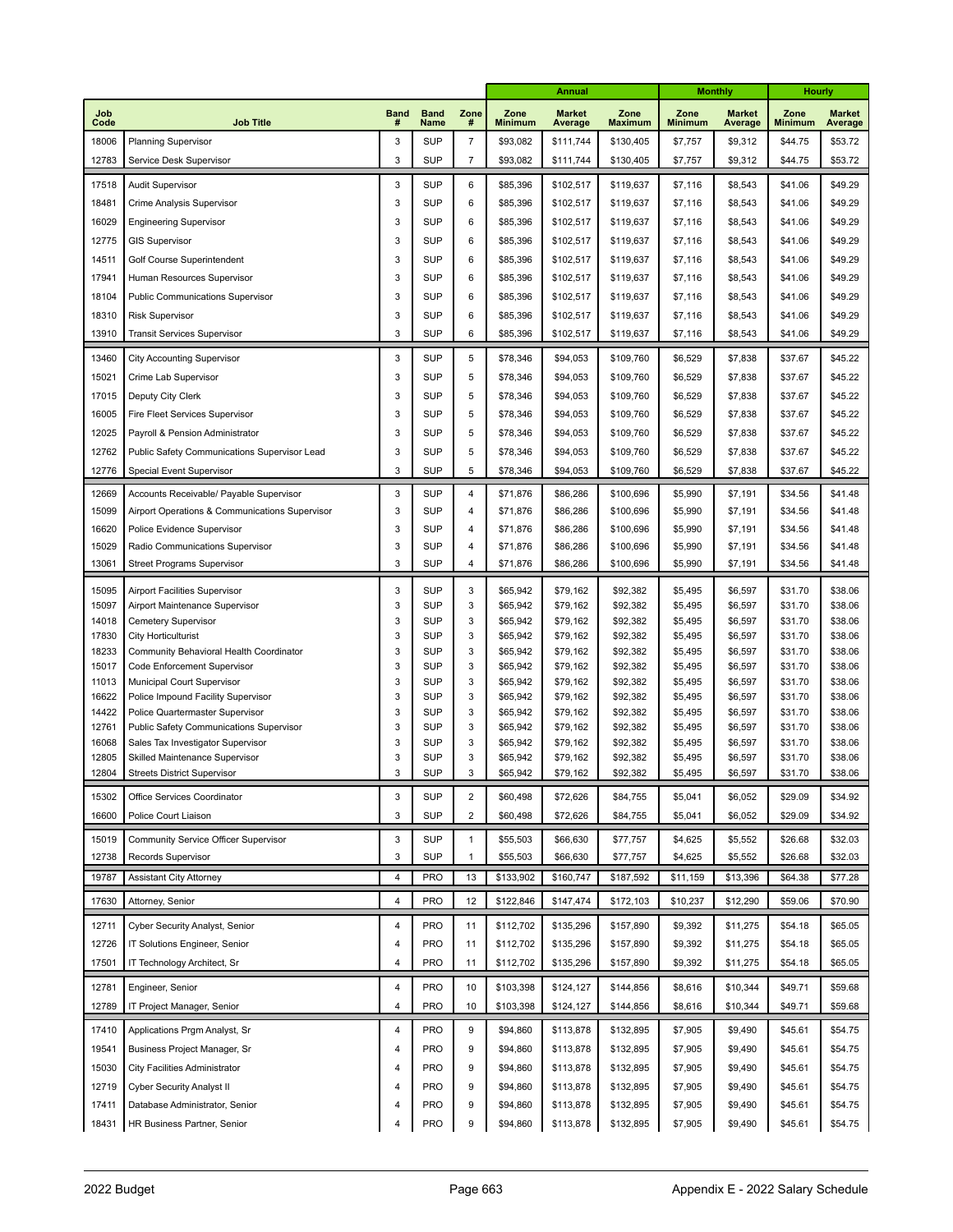|             |                                                    |                         |                     |                         | <b>Annual</b>          |                          |                        |                        | <b>Monthly</b>           | Hourly                 |                          |
|-------------|----------------------------------------------------|-------------------------|---------------------|-------------------------|------------------------|--------------------------|------------------------|------------------------|--------------------------|------------------------|--------------------------|
| Job<br>Code | <b>Job Title</b>                                   | <b>Band</b><br>#        | <b>Band</b><br>Name | Zone<br>#               | Zone<br><b>Minimum</b> | <b>Market</b><br>Average | Zone<br><b>Maximum</b> | Zone<br><b>Minimum</b> | <b>Market</b><br>Average | Zone<br><b>Minimum</b> | <b>Market</b><br>Average |
| 17415       | ERP Systems Analyst, Senior                        | $\overline{4}$          | <b>PRO</b>          | 9                       | \$94,860               | \$113,878                | \$132,895              | \$7,905                | \$9,490                  | \$45.61                | \$54.75                  |
| 17580       | Fire Protection Engineer, Senior                   | 4                       | <b>PRO</b>          | 9                       | \$94,860               | \$113,878                | \$132,895              | \$7,905                | \$9,490                  | \$45.61                | \$54.75                  |
| 17219       | Information Systems Auditor Supervisor             | 4                       | <b>PRO</b>          | 9                       | \$94,860               | \$113,878                | \$132,895              | \$7,905                | \$9,490                  | \$45.61                | \$54.75                  |
| 12728       | <b>IT Solutions Engineer</b>                       |                         | <b>PRO</b>          | 9                       | \$94,860               | \$113,878                | \$132,895              | \$7,905                | \$9,490                  | \$45.61                | \$54.75                  |
| 12714       | <b>ITSM Coordinator</b>                            | 4                       | <b>PRO</b>          | 9                       | \$94,860               | \$113,878                | \$132,895              | \$7,905                | \$9,490                  | \$45.61                | \$54.75                  |
| 19664       | Occupational NP/PA                                 | 4                       | <b>PRO</b>          | 9                       | \$94,860               | \$113,878                | \$132,895              | \$7,905                | \$9,490                  | \$45.61                | \$54.75                  |
| 19197       | Program Administrator II                           | 4                       | <b>PRO</b>          | 9                       | \$94,860               | \$113,878                | \$132,895              | \$7,905                | \$9,490                  | \$45.61                | \$54.75                  |
| 17445       | Network Administrator, Senior                      | 4                       | <b>PRO</b>          | 9                       | \$94,860               | \$113,878                | \$132,895              | \$7,905                | \$9,490                  | \$45.61                | \$54.75                  |
| 17475       | Systems Administrator, Senior                      | 4                       | <b>PRO</b>          | 9                       | \$94,860               | \$113,878                | \$132,895              | \$7,905                | \$9,490                  | \$45.61                | \$54.75                  |
| 17258       | ADA Coordinator, Senior                            | 4                       | PRO                 | 8                       | \$87,027               | \$104,474                | \$121,921              | \$7,252                | \$8,706                  | \$41.84                | \$50.23                  |
| 17654       | Attorney                                           | $\overline{\mathbf{4}}$ | <b>PRO</b>          | 8                       | \$87,027               | \$104,474                | \$121,921              | \$7,252                | \$8,706                  | \$41.84                | \$50.23                  |
| 17412       | Business Analyst IT, Senior                        | 4                       | <b>PRO</b>          | 8                       | \$87,027               | \$104,474                | \$121,921              | \$7,252                | \$8,706                  | \$41.84                | \$50.23                  |
| 12778       | Capital Project Coordinator                        | 4                       | <b>PRO</b>          | 8                       | \$87,027               | \$104,474                | \$121,921              | \$7,252                | \$8,706                  | \$41.84                | \$50.23                  |
| 17413       | Database Administrator II                          | 4                       | <b>PRO</b>          | 8                       | \$87,027               | \$104,474                | \$121,921              | \$7,252                | \$8,706                  | \$41.84                | \$50.23                  |
| 17507       | Engineer III                                       | 4                       | <b>PRO</b>          | 8                       | \$87,027               | \$104,474                | \$121,921              | \$7,252                | \$8,706                  | \$41.84                | \$50.23                  |
| 12704       | IT Project Manager II                              | 4                       | <b>PRO</b>          | 8                       | \$87,027               | \$104,474                | \$121,921              | \$7,252                | \$8,706                  | \$41.84                | \$50.23                  |
| 12796       | <b>OEM Coordinator</b>                             | 4                       | <b>PRO</b>          | 8                       | \$87,027               | \$104,474                | \$121,921              | \$7,252                | \$8,706                  | \$41.84                | \$50.23                  |
|             |                                                    |                         |                     |                         |                        |                          |                        |                        |                          |                        |                          |
| 12777       | Analyst, Senior                                    | 4                       | <b>PRO</b>          | $\overline{7}$          | \$79,841               | \$95,847                 | \$111,854              | \$6,653                | \$7,987                  | \$38.39                | \$46.08                  |
| 12786       | Applications Programmer Analyst II                 | 4                       | <b>PRO</b>          | $\overline{7}$          | \$79,841               | \$95,847                 | \$111,854              | \$6,653                | \$7,987                  | \$38.39                | \$46.08                  |
| 17418       | Auditor, Senior                                    | 4                       | <b>PRO</b>          | $\overline{7}$          | \$79,841               | \$95,847                 | \$111,854              | \$6,653                | \$7,987                  | \$38.39                | \$46.08                  |
| 18302       | Claims Adjuster, Senior                            | 4                       | <b>PRO</b>          | $\overline{7}$          | \$79,841               | \$95,847                 | \$111,854              | \$6,653                | \$7,987                  | \$38.39                | \$46.08                  |
| 18105       | <b>Community Engagement Specialist</b>             | 4                       | <b>PRO</b>          | $\overline{7}$          | \$79,841               | \$95,847                 | \$111,854              | \$6,653                | \$7,987                  | \$38.39                | \$46.08                  |
| 15102       | <b>Construction Project Manager</b>                | 4                       | <b>PRO</b>          | $\overline{7}$          | \$79,841               | \$95,847                 | \$111,854              | \$6,653                | \$7,987                  | \$38.39                | \$46.08                  |
| 12787       | Contracting Specialist, Senior                     | 4                       | <b>PRO</b>          | $\overline{7}$          | \$79,841               | \$95,847                 | \$111,854              | \$6,653                | \$7,987                  | \$38.39                | \$46.08                  |
| 12723       | Cyber Security Analyst I                           | 4                       | <b>PRO</b>          | $\overline{7}$          | \$79,841               | \$95,847                 | \$111,854              | \$6,653                | \$7,987                  | \$38.39                | \$46.08                  |
| 15041       | Deputy City Council Administrator                  | 4                       | <b>PRO</b>          | $\overline{7}$          | \$79,841               | \$95,847                 | \$111,854              | \$6,653                | \$7,987                  | \$38.39                | \$46.08                  |
| 17910       | <b>DNA Technical Leader</b>                        | 4                       | <b>PRO</b>          | $\overline{7}$          | \$79,841               | \$95,847                 | \$111,854              | \$6,653                | \$7,987                  | \$38.39                | \$46.08                  |
| 12794       | Economic Development Spclst Sr                     | 4                       | <b>PRO</b>          | $\overline{7}$          | \$79,841               | \$95,847                 | \$111,854              | \$6,653                | \$7,987                  | \$38.39                | \$46.08                  |
| 17506       | Engineer II                                        | 4                       | <b>PRO</b>          | $\overline{7}$          | \$79,841               | \$95,847                 | \$111,854              | \$6,653                | \$7,987                  | \$38.39                | \$46.08                  |
| 12674       | Fire Life & Safety Educator Sr                     | 4                       | <b>PRO</b>          | $\overline{7}$          | \$79,841               | \$95,847                 | \$111,854              | \$6,653                | \$7,987                  | \$38.39                | \$46.08                  |
| 16070       | Fire Medical Programs Coordinator                  | 4                       | <b>PRO</b>          | $\overline{7}$          | \$79,841               | \$95,847                 | \$111,854              | \$6,653                | \$7,987                  | \$38.39                | \$46.08                  |
| 12731       | Fire Operations Research and Statistics Specialist | 4                       | <b>PRO</b>          | $\overline{7}$          | \$79,841               | \$95,847                 | \$111,854              | \$6,653                | \$7,987                  | \$38.39                | \$46.08                  |
| 17092       | Fire Protection Engineer II                        | 4                       | <b>PRO</b>          | $\overline{7}$          | \$79,841               | \$95,847                 | \$111,854              | \$6,653                | \$7,987                  | \$38.39                | \$46.08                  |
| 18432       | Human Resource Business Partner                    | 4                       | <b>PRO</b>          | $\overline{7}$          | \$79,841               | \$95,847                 | \$111,854              | \$6,653                | \$7,987                  | \$38.39                | \$46.08                  |
| 17214       | Information Systems Auditor II                     | 4                       | PRO                 | $\overline{\mathbf{7}}$ | \$79,841               | \$95,847                 | \$111,854              | \$6,653                | \$7,987                  | \$38.39                | \$46.08                  |
| 12720       | Information Technology Architect II                | 4                       | <b>PRO</b>          | $\boldsymbol{7}$        | \$79,841               | \$95,847                 | \$111,854              | \$6,653                | \$7,987                  | \$38.39                | \$46.08                  |
| 17893       | Landscape Architect, Senior                        | 4                       | <b>PRO</b>          | $\boldsymbol{7}$        | \$79,841               | \$95,847                 | \$111,854              | \$6,653                | \$7,987                  | \$38.39                | \$46.08                  |
| 18102       | Lead Public Communications Specialist              | 4                       | <b>PRO</b>          | $\boldsymbol{7}$        | \$79,841               | \$95,847                 | \$111,854              | \$6,653                | \$7,987                  | \$38.39                | \$46.08                  |
| 18004       | Planner, Senior                                    | 4                       | <b>PRO</b>          | $\boldsymbol{7}$        | \$79,841               | \$95,847                 | \$111,854              | \$6,653                | \$7,987                  | \$38.39                | \$46.08                  |
| 18494       | Police Psychologist                                | 4                       | <b>PRO</b>          | $\boldsymbol{7}$        | \$79,841               | \$95,847                 | \$111,854              | \$6,653                | \$7,987                  | \$38.39                | \$46.08                  |
| 19195       | Program Administrator I                            | 4                       | <b>PRO</b>          | $\boldsymbol{7}$        | \$79,841               | \$95,847                 | \$111,854              | \$6,653                | \$7,987                  | \$38.39                | \$46.08                  |
| 17638       | <b>Prosecuting Attorney</b>                        | 4                       | <b>PRO</b>          | $\boldsymbol{7}$        | \$79,841               | \$95,847                 | \$111,854              | \$6,653                | \$7,987                  | \$38.39                | \$46.08                  |
| 17289       | Sales Tax Auditor, Senior                          | 4                       | PRO                 | $\overline{7}$          | \$79,841               | \$95,847                 | \$111,854              | \$6,653                | \$7,987                  | \$38.39                | \$46.08                  |
| 17260       | <b>ADA Coordinator</b>                             | 4                       | <b>PRO</b>          | 6                       | \$73,249               | \$87,934                 | \$102,619              | \$6,104                | \$7,328                  | \$35.22                | \$42.28                  |
| 15204       | Airport Planner                                    | 4                       | <b>PRO</b>          | 6                       | \$73,249               | \$87,934                 | \$102,619              | \$6,104                | \$7,328                  | \$35.22                | \$42.28                  |
| 17229       | Airport Properties Spec, Sr                        | 4                       | PRO                 | 6                       | \$73,249               | \$87,934                 | \$102,619              | \$6,104                | \$7,328                  | \$35.22                | \$42.28                  |
| 12784       | Applications Support Admin, Sr                     | 4                       | PRO                 | 6                       | \$73,249               | \$87,934                 | \$102,619              | \$6,104                | \$7,328                  | \$35.22                | \$42.28                  |
| 12672       | Audio Visual Specialist, Fire                      | 4                       | PRO                 | 6                       | \$73,249               | \$87,934                 | \$102,619              | \$6,104                | \$7,328                  | \$35.22                | \$42.28                  |
| 19531       | <b>Business Project Manager II</b>                 | 4                       | PRO                 | 6                       | \$73,249               | \$87,934                 | \$102,619              | \$6,104                | \$7,328                  | \$35.22                | \$42.28                  |
| 12634       | Buyer, Senior                                      | 4                       | PRO                 | 6                       | \$73,249               | \$87,934                 | \$102,619              | \$6,104                | \$7,328                  | \$35.22                | \$42.28                  |
| 17202       | City Accountant, Senior                            | 4                       | PRO                 | 6                       | \$73,249               | \$87,934                 | \$102,619              | \$6,104                | \$7,328                  | \$35.22                | \$42.28                  |
| 17900       | <b>DNA</b> Analyst                                 | 4                       | PRO                 | 6                       | \$73,249               | \$87,934                 | \$102,619              | \$6,104                | \$7,328                  | \$35.22                | \$42.28                  |
| 16071       | <b>Emergency Medical Services Field Specialist</b> | 4                       | PRO                 | 6                       | \$73,249               | \$87,934                 | \$102,619              | \$6,104                | \$7,328                  | \$35.22                | \$42.28                  |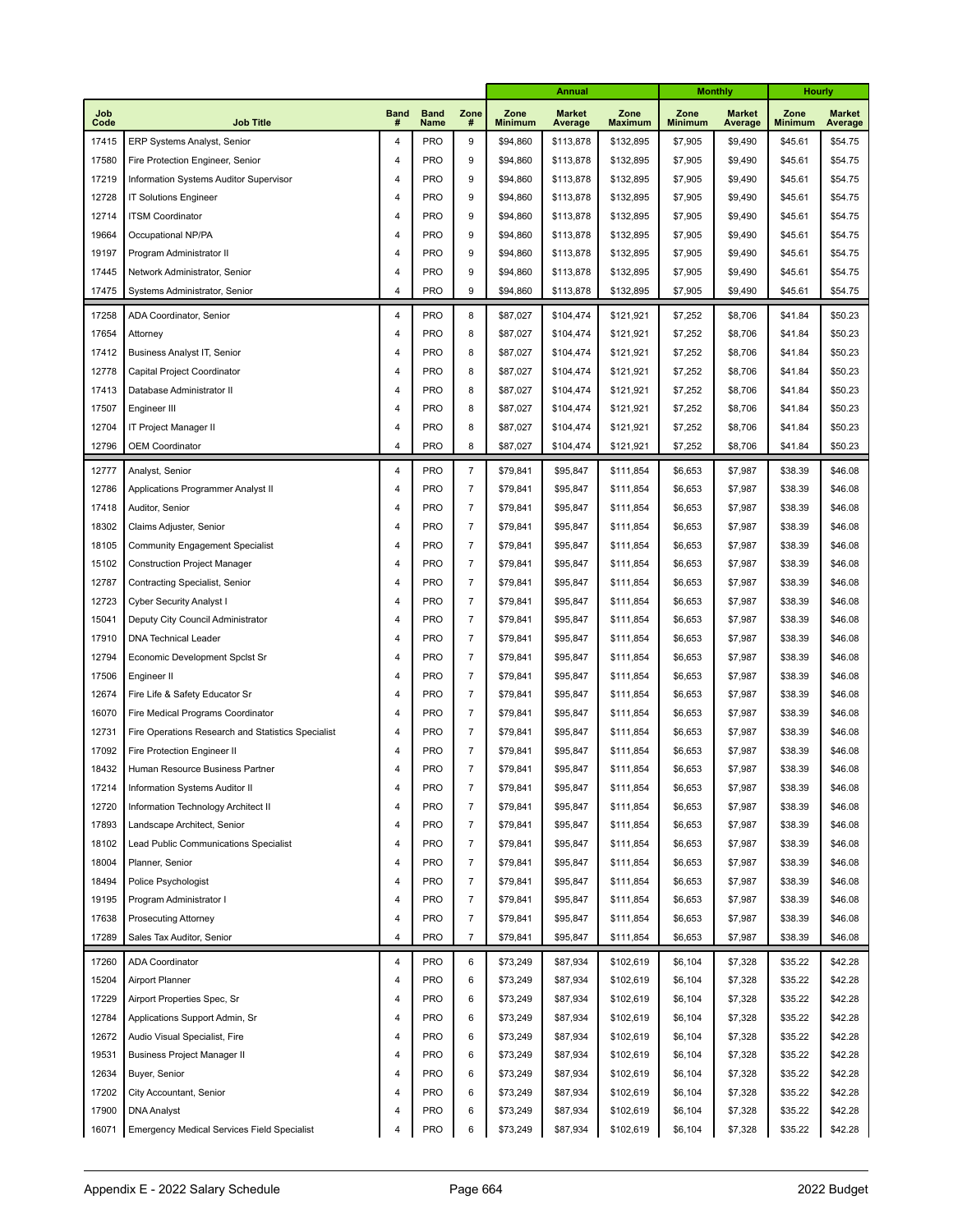|             |                                                  |                         |                     |                | <b>Annual</b>          |                                 |                        |                        | <b>Monthly</b>           | <b>Hourly</b>          |                          |
|-------------|--------------------------------------------------|-------------------------|---------------------|----------------|------------------------|---------------------------------|------------------------|------------------------|--------------------------|------------------------|--------------------------|
| Job<br>Code | <b>Job Title</b>                                 | <b>Band</b><br>#        | <b>Band</b><br>Name | Zone<br>#      | Zone<br><b>Minimum</b> | <b>Market</b><br><b>Average</b> | Zone<br><b>Maximum</b> | Zone<br><b>Minimum</b> | <b>Market</b><br>Average | Zone<br><b>Minimum</b> | <b>Market</b><br>Average |
| 17416       | <b>ERP Systems Analyst II</b>                    | $\overline{\mathbf{4}}$ | <b>PRO</b>          | 6              | \$73,249               | \$87,934                        | \$102,619              | \$6,104                | \$7,328                  | \$35.22                | \$42.28                  |
| 12673       | Fire and Life Safety Educator                    | $\overline{\mathbf{4}}$ | <b>PRO</b>          | 6              | \$73,249               | \$87,934                        | \$102,619              | \$6,104                | \$7,328                  | \$35.22                | \$42.28                  |
| 14403       | Fire Code Inspector, Senior                      | 4                       | <b>PRO</b>          | 6              | \$73,249               | \$87,934                        | \$102,619              | \$6,104                | \$7,328                  | \$35.22                | \$42.28                  |
| 17320       | Forensic Chemist, Senior                         | 4                       | <b>PRO</b>          | 6              | \$73,249               | \$87,934                        | \$102,619              | \$6,104                | \$7,328                  | \$35.22                | \$42.28                  |
| 17472       | GIS Analyst, Senior                              | 4                       | <b>PRO</b>          | 6              | \$73,249               | \$87,934                        | \$102,619              | \$6,104                | \$7,328                  | \$35.22                | \$42.28                  |
| 15642       | Homelessness Prevention and Response Coordinator | 4                       | <b>PRO</b>          | 6              | \$73,249               | \$87,934                        | \$102,619              | \$6,104                | \$7,328                  | \$35.22                | \$42.28                  |
| 16201       | Human Resources Generalist, Sr                   | 4                       | <b>PRO</b>          | 6              | \$73,249               | \$87,934                        | \$102,619              | \$6,104                | \$7,328                  | \$35.22                | \$42.28                  |
| 12705       | IT Project Manager I                             | 4                       | <b>PRO</b>          | 6              | \$73,249               | \$87,934                        | \$102,619              | \$6,104                | \$7,328                  | \$35.22                | \$42.28                  |
| 17891       | Landscape Architect II                           | 4                       | <b>PRO</b>          | 6              | \$73,249               | \$87,934                        | \$102,619              | \$6,104                | \$7,328                  | \$35.22                | \$42.28                  |
| 13174       | Licensed Surveyor                                | 4                       | <b>PRO</b>          | 6              | \$73,249               | \$87,934                        | \$102,619              | \$6,104                | \$7,328                  | \$35.22                | \$42.28                  |
| 12750       | MS4 Permit Coordinator                           | 4                       | <b>PRO</b>          | 6              | \$73,249               | \$87,934                        | \$102,619              | \$6,104                | \$7,328                  | \$35.22                | \$42.28                  |
| 17446       | Network Administrator II                         | 4                       | <b>PRO</b>          | 6              | \$73,249               | \$87,934                        | \$102,619              | \$6,104                | \$7,328                  | \$35.22                | \$42.28                  |
| 18005       | <b>Physical Therapist II</b>                     | 4                       | <b>PRO</b>          | 6              | \$73,249               | \$87,934                        | \$102,619              | \$6,104                | \$7,328                  | \$35.22                | \$42.28                  |
| 18103       | <b>Public Communication Spclst Sr</b>            | 4                       | <b>PRO</b>          | 6              | \$73,249               | \$87,934                        | \$102,619              | \$6,104                | \$7,328                  | \$35.22                | \$42.28                  |
| 16035       | Real Estate Specialist, Senior                   | 4                       | <b>PRO</b>          | 6              | \$73,249               | \$87,934                        | \$102,619              | \$6,104                | \$7,328                  | \$35.22                | \$42.28                  |
| 15027       | Radio Field Engineer                             | 4                       | <b>PRO</b>          | 6              | \$73,249               | \$87,934                        | \$102,619              | \$6,104                | \$7,328                  | \$35.22                | \$42.28                  |
| 12746       | <b>Safety Specialist</b>                         | 4                       | <b>PRO</b>          | 6              | \$73,249               | \$87,934                        | \$102,619              | \$6,104                | \$7,328                  | \$35.22                | \$42.28                  |
| 18421       | Recruiter, Senior                                | 4                       | <b>PRO</b>          | 6              | \$73,249               | \$87,934                        | \$102,619              | \$6,104                | \$7,328                  | \$35.22                | \$42.28                  |
| 15995       | Sustainability Coordinator                       | 4                       | <b>PRO</b>          | 6              | \$73,249               | \$87,934                        | \$102,619              | \$6,104                | \$7,328                  | \$35.22                | \$42.28                  |
| 12701       | Systems Administrator II                         | 4                       | <b>PRO</b>          | 6              | \$73,249               | \$87,934                        | \$102,619              | \$6,104                | \$7,328                  | \$35.22                | \$42.28                  |
| 18489       | Victim Advocate Coordinator                      | 4                       | <b>PRO</b>          | 6              | \$73,249               | \$87,934                        | \$102,619              | \$6,104                | \$7,328                  | \$35.22                | \$42.28                  |
| 17802       | <b>Water Conservation Specialist</b>             | $\overline{4}$          | <b>PRO</b>          | 6              | \$73,249               | \$87,934                        | \$102,619              | \$6,104                | \$7,328                  | \$35.22                | \$42.28                  |
| 17894       | Archaeologist                                    | 4                       | <b>PRO</b>          | 5              | \$67,202               | \$80,674                        | \$94,147               | \$5,600                | \$6,723                  | \$32.31                | \$38.79                  |
| 18480       | Analyst II                                       | 4                       | <b>PRO</b>          | 5              | \$67,202               | \$80,674                        | \$94,147               | \$5,600                | \$6,723                  | \$32.31                | \$38.79                  |
| 17318       | Auditor II                                       | 4                       | <b>PRO</b>          | 5              | \$67,202               | \$80,674                        | \$94,147               | \$5,600                | \$6,723                  | \$32.31                | \$38.79                  |
| 17399       | <b>Business Analyst II</b>                       | 4                       | <b>PRO</b>          | 5              | \$67,202               | \$80,674                        | \$94,147               | \$5,600                | \$6,723                  | \$32.31                | \$38.79                  |
| 18303       | Claims Adjuster II                               | 4                       | <b>PRO</b>          | 5              | \$67,202               | \$80,674                        | \$94,147               | \$5,600                | \$6,723                  | \$32.31                | \$38.79                  |
| 17892       | <b>Construction Project Specialist</b>           | 4                       | <b>PRO</b>          | 5              | \$67,202               | \$80,674                        | \$94,147               | \$5,600                | \$6,723                  | \$32.31                | \$38.79                  |
| 12633       | <b>Contracting Specialist II</b>                 | 4                       | <b>PRO</b>          | 5              | \$67,202               | \$80,674                        | \$94,147               | \$5,600                | \$6,723                  | \$32.31                | \$38.79                  |
| 17505       | Engineer I                                       | 4                       | <b>PRO</b>          | 5              | \$67,202               | \$80,674                        | \$94,147               | \$5,600                | \$6,723                  | \$32.31                | \$38.79                  |
| 12649       | <b>Engineering Specialist</b>                    | 4                       | <b>PRO</b>          | 5              | \$67,202               | \$80,674                        | \$94,147               | \$5,600                | \$6,723                  | \$32.31                | \$38.79                  |
| 12857       | Environmental Safety & Health Specialist         | 4                       | <b>PRO</b>          | 5              | \$67,202               | \$80,674                        | \$94,147               | \$5,600                | \$6,723                  | \$32.31                | \$38.79                  |
| 17403       | ERP Systems Analyst I                            | 4                       | <b>PRO</b>          | 5              | \$67,202               | \$80,674                        | \$94,147               | \$5,600                | \$6,723                  | \$32.31                | \$38.79                  |
| 12819       | Executive Assistant to the Mayor's Office        | 4                       | <b>PRO</b>          | 5              | \$67,202               | \$80,674                        | \$94,147               | \$5,600                | \$6,723                  | \$32.31                | \$38.79                  |
| 16603       | Firearms Examiner                                | $\overline{4}$          | <b>PRO</b>          | 5              | \$67,202               | \$80,674                        | \$94,147               | \$5,600                | \$6,723                  | \$32.31                | \$38.79                  |
| 16064       | Fire Protection Engineer I                       | 4                       | <b>PRO</b>          | 5              | \$67,202               | \$80,674                        | \$94,147               | \$5,600                | \$6,723                  | \$32.31                | \$38.79                  |
| 17319       | Forensic Chemist                                 | 4                       | PRO                 | 5              | \$67,202               | \$80,674                        | \$94,147               | \$5,600                | \$6,723                  | \$32.31                | \$38.79                  |
| 17827       | Forester                                         | 4                       | PRO                 | 5              | \$67,202               | \$80,674                        | \$94,147               | \$5,600                | \$6,723                  | \$32.31                | \$38.79                  |
| 12752       | Homeland Security Program Coordinator            | 4                       | <b>PRO</b>          | 5              | \$67,202               | \$80,674                        | \$94,147               | \$5,600                | \$6,723                  | \$32.31                | \$38.79                  |
| 17212       | Information System Auditor I                     | 4                       | PRO                 | 5              | \$67,202               | \$80,674                        | \$94,147               | \$5,600                | \$6,723                  | \$32.31                | \$38.79                  |
| 17700       | Museum Curator                                   | 4                       | PRO                 | 5              | \$67,202               | \$80,674                        | \$94,147               | \$5,600                | \$6,723                  | \$32.31                | \$38.79                  |
| 12774       | Parks Operations Administrator                   | 4                       | PRO                 | 5              | \$67,202               | \$80,674                        | \$94,147               | \$5,600                | \$6,723                  | \$32.31                | \$38.79                  |
| 18003       | Planner II                                       | 4                       | PRO                 | 5              | \$67,202               | \$80,674                        | \$94,147               | \$5,600                | \$6,723                  | \$32.31                | \$38.79                  |
| 18493       | Polygraphist II                                  | 4                       | PRO                 | 5              | \$67,202               | \$80,674                        | \$94,147               | \$5,600                | \$6,723                  | \$32.31                | \$38.79                  |
| 17643       | Public Safety Recruiter                          | 4                       | <b>PRO</b>          | 5              | \$67,202               | \$80,674                        | \$94,147               | \$5,600                | \$6,723                  | \$32.31                | \$38.79                  |
| 18562       | <b>Recreation Therapist</b>                      | 4                       | PRO                 | 5              | \$67,202               | \$80,674                        | \$94,147               | \$5,600                | \$6,723                  | \$32.31                | \$38.79                  |
| 17051       | Volunteer Coordinator, Senior                    | 4                       | <b>PRO</b>          | 5              | \$67,202               | \$80,674                        | \$94,147               | \$5,600                | \$6,723                  | \$32.31                | \$38.79                  |
| 17222       | Airport Properties Specialist I                  | 4                       | <b>PRO</b>          | $\overline{4}$ | \$61,652               | \$74,012                        | \$86,372               | \$5,138                | \$6,168                  | \$29.64                | \$35.58                  |
| 17407       | Application Support Administrator II             | 4                       | <b>PRO</b>          | 4              | \$61,652               | \$74,012                        | \$86,372               | \$5,138                | \$6,168                  | \$29.64                | \$35.58                  |
| 17409       | Applications Programmer Analyst I                | 4                       | <b>PRO</b>          | 4              | \$61,652               | \$74,012                        | \$86,372               | \$5,138                | \$6,168                  | \$29.64                | \$35.58                  |
| 17607       | Associate Attorney                               | 4                       | <b>PRO</b>          | 4              | \$61,652               | \$74,012                        | \$86,372               | \$5,138                | \$6,168                  | \$29.64                | \$35.58                  |
| 16685       | Background Investigator                          | 4                       | <b>PRO</b>          | 4              | \$61,652               | \$74,012                        | \$86,372               | \$5,138                | \$6,168                  | \$29.64                | \$35.58                  |
| 19521       | <b>Business Project Manager I</b>                | 4                       | PRO                 | 4              | \$61,652               | \$74,012                        | \$86,372               | \$5,138                | \$6,168                  | \$29.64                | \$35.58                  |
|             |                                                  |                         |                     |                |                        |                                 |                        |                        |                          |                        |                          |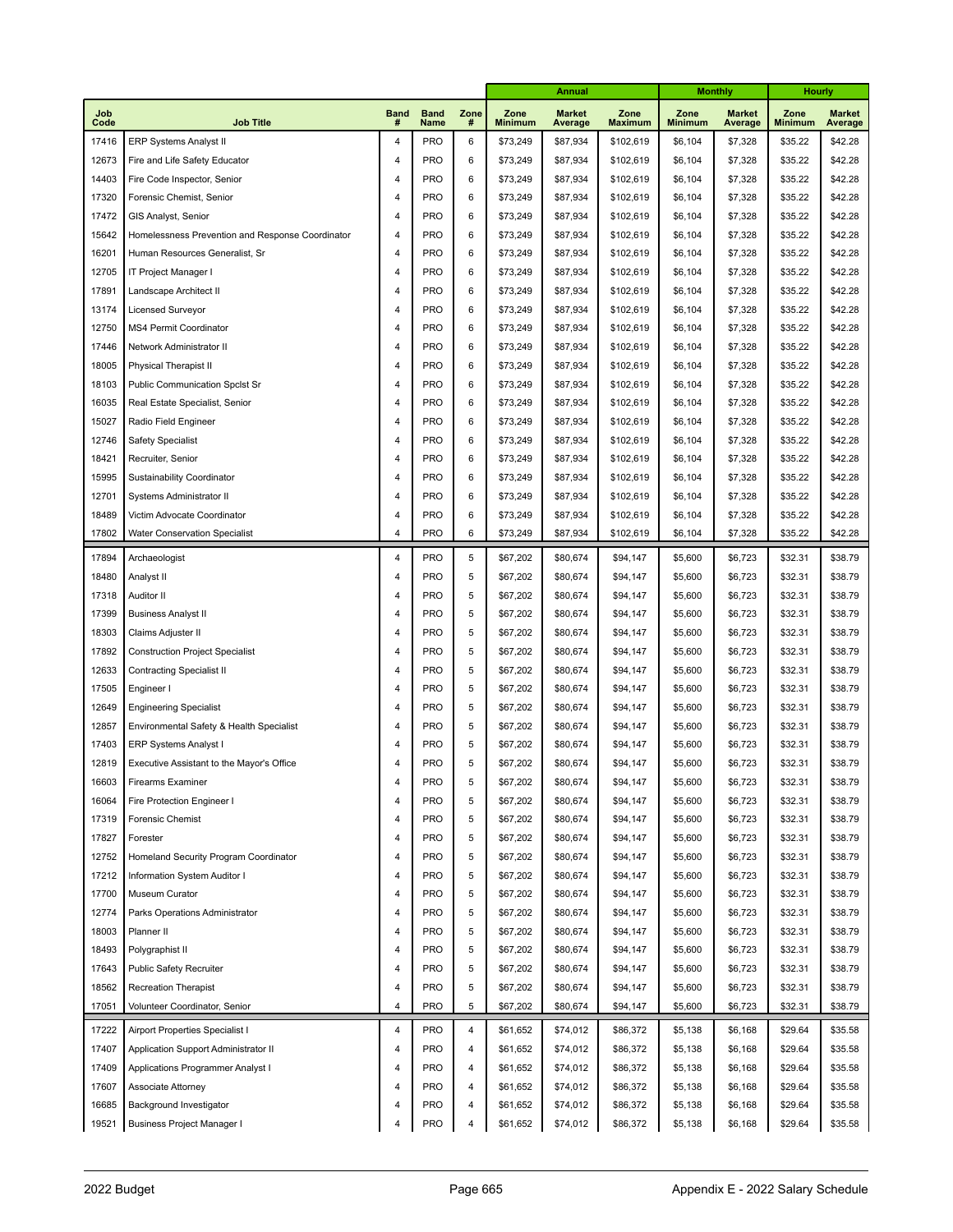|             |                                              |                  |                     |                  | <b>Annual</b>          |                          |                        |                        | <b>Monthly</b>           | Hourly                 |                          |
|-------------|----------------------------------------------|------------------|---------------------|------------------|------------------------|--------------------------|------------------------|------------------------|--------------------------|------------------------|--------------------------|
| Job<br>Code | <b>Job Title</b>                             | <b>Band</b><br># | <b>Band</b><br>Name | Zone<br>#        | Zone<br><b>Minimum</b> | <b>Market</b><br>Average | Zone<br><b>Maximum</b> | Zone<br><b>Minimum</b> | <b>Market</b><br>Average | Zone<br><b>Minimum</b> | <b>Market</b><br>Average |
| 12635       | <b>Buyer II</b>                              | 4                | <b>PRO</b>          | 4                | \$61,652               | \$74,012                 | \$86,372               | \$5,138                | \$6,168                  | \$29.64                | \$35.58                  |
| 18482       | Civilian Criminal Investigator               | $\overline{4}$   | <b>PRO</b>          | 4                | \$61,652               | \$74,012                 | \$86,372               | \$5,138                | \$6,168                  | \$29.64                | \$35.58                  |
| 16854       | Economic Development Specialist              | $\overline{4}$   | <b>PRO</b>          | 4                | \$61,652               | \$74,012                 | \$86,372               | \$5,138                | \$6,168                  | \$29.64                | \$35.58                  |
| 12685       | <b>GIS Analyst II</b>                        | $\overline{4}$   | <b>PRO</b>          | 4                | \$61,652               | \$74,012                 | \$86,372               | \$5,138                | \$6,168                  | \$29.64                | \$35.58                  |
| 18429       | Human Resources Generalist                   | $\overline{4}$   | <b>PRO</b>          | 4                | \$61,652               | \$74,012                 | \$86,372               | \$5,138                | \$6,168                  | \$29.64                | \$35.58                  |
| 18492       | <b>Investigative Specialist</b>              | 4                | <b>PRO</b>          | 4                | \$61,652               | \$74,012                 | \$86,372               | \$5,138                | \$6,168                  | \$29.64                | \$35.58                  |
| 17890       | Landscape Architect I                        | $\overline{4}$   | <b>PRO</b>          | $\overline{4}$   | \$61,652               | \$74,012                 | \$86,372               | \$5,138                | \$6,168                  | \$29.64                | \$35.58                  |
| 17702       | Museum Development Coordinator               | 4                | <b>PRO</b>          | 4                | \$61,652               | \$74,012                 | \$86,372               | \$5,138                | \$6,168                  | \$29.64                | \$35.58                  |
| 17801       | Natural Resource Specialist                  | $\overline{4}$   | <b>PRO</b>          | $\overline{4}$   | \$61,652               | \$74,012                 | \$86,372               | \$5,138                | \$6,168                  | \$29.64                | \$35.58                  |
| 17441       | Network Administrator I                      | 4                | <b>PRO</b>          | 4                | \$61,652               | \$74,012                 | \$86,372               | \$5,138                | \$6,168                  | \$29.64                | \$35.58                  |
| 18490       | Polygraphist I                               | $\overline{4}$   | <b>PRO</b>          | $\overline{4}$   | \$61,652               | \$74,012                 | \$86,372               | \$5,138                | \$6,168                  | \$29.64                | \$35.58                  |
| 12753       | Program Coordinator                          | 4                | <b>PRO</b>          | 4                | \$61,652               | \$74,012                 | \$86,372               | \$5,138                | \$6,168                  | \$29.64                | \$35.58                  |
| 16032       | Real Estate Specialist II                    | $\overline{4}$   | <b>PRO</b>          | $\overline{4}$   | \$61,652               | \$74,012                 | \$86,372               | \$5,138                | \$6,168                  | \$29.64                | \$35.58                  |
| 12080       | Records Systems Administrator                | 4                | <b>PRO</b>          | 4                | \$61,652               | \$74,012                 | \$86,372               | \$5,138                | \$6,168                  | \$29.64                | \$35.58                  |
| 18426       | Recruiter                                    | $\overline{4}$   | <b>PRO</b>          | 4                | \$61,652               | \$74,012                 | \$86,372               | \$5,138                | \$6,168                  | \$29.64                | \$35.58                  |
| 17290       | Sales Tax Auditor II                         | $\overline{4}$   | <b>PRO</b>          | 4                | \$61,652               | \$74,012                 | \$86,372               | \$5,138                | \$6,168                  | \$29.64                | \$35.58                  |
| 17803       | Special Events Coordinator                   | $\overline{4}$   | <b>PRO</b>          | 4                | \$61,652               | \$74,012                 | \$86,372               | \$5,138                | \$6,168                  | \$29.64                | \$35.58                  |
| 12706       | Systems Administrator I                      | 4                | <b>PRO</b>          | $\overline{4}$   | \$61,652               | \$74,012                 | \$86,372               | \$5,138                | \$6,168                  | \$29.64                | \$35.58                  |
| 17050       | Volunteer Coordinator                        | $\overline{4}$   | <b>PRO</b>          | $\overline{4}$   | \$61,652               | \$74,012                 | \$86,372               | \$5,138                | \$6,168                  | \$29.64                | \$35.58                  |
| 17201       | Accountant II                                | 4                | <b>PRO</b>          | 3                | \$56,561               | \$67,901                 | \$79,240               | \$4,713                | \$5,658                  | \$27.19                | \$32.64                  |
| 15176       | Airport Marketing and Advertising Specialist | 4                | <b>PRO</b>          | 3                | \$56,561               | \$67,901                 | \$79,240               | \$4,713                | \$5,658                  | \$27.19                | \$32.64                  |
| 12605       | Analyst I                                    | 4                | <b>PRO</b>          | 3                | \$56,561               | \$67,901                 | \$79,240               | \$4,713                | \$5,658                  | \$27.19                | \$32.64                  |
| 17421       | Application Support Administrator I          | 4                | <b>PRO</b>          | 3                | \$56,561               | \$67,901                 | \$79,240               | \$4,713                | \$5,658                  | \$27.19                | \$32.64                  |
| 12814       | Assistant to the Mayor's Office              | 4                | <b>PRO</b>          | 3                | \$56,561               | \$67,901                 | \$79,240               | \$4,713                | \$5,658                  | \$27.19                | \$32.64                  |
| 17218       | Auditor I                                    | 4                | <b>PRO</b>          | 3                | \$56,561               | \$67,901                 | \$79,240               | \$4,713                | \$5,658                  | \$27.19                | \$32.64                  |
| 12881       | Claims Adjuster I                            | 4                | <b>PRO</b>          | 3                | \$56,561               | \$67,901                 | \$79,240               | \$4,713                | \$5,658                  | \$27.19                | \$32.64                  |
| 12632       | <b>Contracting Specialist I</b>              | 4                | <b>PRO</b>          | 3                | \$56,561               | \$67,901                 | \$79,240               | \$4,713                | \$5,658                  | \$27.19                | \$32.64                  |
| 16028       | Museum Exhibits Designer                     | 4                | <b>PRO</b>          | 3                | \$56,561               | \$67,901                 | \$79,240               | \$4,713                | \$5,658                  | \$27.19                | \$32.64                  |
| 18002       | Planner I                                    | 4                | <b>PRO</b>          | 3                | \$56,561               | \$67,901                 | \$79,240               | \$4,713                | \$5,658                  | \$27.19                | \$32.64                  |
| 12757       | <b>Public Communication Specialist II</b>    | 4                | <b>PRO</b>          | 3                | \$56,561               | \$67,901                 | \$79,240               | \$4,713                | \$5,658                  | \$27.19                | \$32.64                  |
| 12636       | Buyer I                                      | 4                | <b>PRO</b>          | $\overline{2}$   | \$51,890               | \$62,293                 | \$72,696               | \$4,324                | \$5,191                  | \$24.95                | \$29.95                  |
| 15200       | <b>GIS Analyst I</b>                         | $\overline{4}$   | <b>PRO</b>          | $\overline{2}$   | \$51,890               | \$62,293                 | \$72,696               | \$4,324                | \$5,191                  | \$24.95                | \$29.95                  |
| 18106       | <b>Public Communication Specialist I</b>     | 4                | <b>PRO</b>          | $\overline{2}$   | \$51,890               | \$62,293                 | \$72,696               | \$4,324                | \$5,191                  | \$24.95                | \$29.95                  |
| 16031       | Real Estate Specialist I                     | 4                | <b>PRO</b>          | $\overline{c}$   | \$51,890               | \$62,293                 | \$72,696               | \$4,324                | \$5,191                  | \$24.95                | \$29.95                  |
| 12885       | Sales Tax Auditor I                          | 4                | PRO                 | 2                | \$51,890               | \$62,293                 | \$72,696               | \$4,324                | \$5,191                  | \$24.95                | \$29.95                  |
| 18488       | Victim Advocate                              | 4                | <b>PRO</b>          | $\overline{2}$   | \$51,890               | \$62,293                 | \$72,696               | \$4,324                | \$5,191                  | \$24.95                | \$29.95                  |
| 17200       | Accountant I                                 | 4                | PRO                 | $\mathbf{1}$     | \$47,606               | \$57,150                 | \$66,694               | \$3,967                | \$4,763                  | \$22.89                | \$27.48                  |
| 17701       | Archivist                                    | 4                | PRO                 | $\mathbf{1}$     | \$47,606               | \$57,150                 | \$66,694               | \$3,967                | \$4,763                  | \$22.89                | \$27.48                  |
| 18257       | Criminal Justice Navigator I                 | 4                | <b>PRO</b>          | 1                | \$47,606               | \$57,150                 | \$66,694               | \$3,967                | \$4,763                  | \$22.89                | \$27.48                  |
| 17422       | Database Administrator I                     | 4                | <b>PRO</b>          | 1                | \$47,606               | \$57,150                 | \$66,694               | \$3,967                | \$4,763                  | \$22.89                | \$27.48                  |
| 17704       | Museum Registrar                             | 4                | <b>PRO</b>          | 1                | \$47,606               | \$57,150                 | \$66,694               | \$3,967                | \$4,763                  | \$22.89                | \$27.48                  |
| 12095       | Pre-Sentence Investigator                    | 4                | <b>PRO</b>          | 1                | \$47,606               | \$57,150                 | \$66,694               | \$3,967                | \$4,763                  | \$22.89                | \$27.48                  |
|             | Reserved for Future Use                      | 5                | PAR                 | 10               | \$85,276               | \$102,372                | \$119,468              | \$7,106                | \$8,531                  | \$41.00                | \$49.22                  |
|             | Reserved for Future Use                      | 5                | PAR                 | 9                | \$78,235               | \$93,920                 | \$109,604              | \$6,520                | \$7,827                  | \$37.61                | \$45.15                  |
| 12111       | Latent Fingerprint Examiner                  | 5                | PAR                 | 8                | \$71,775               | \$86,165                 | \$100,554              | \$5,981                | \$7,180                  | \$34.51                | \$41.43                  |
| 16606       | Crime Scene Investigator, Sr                 | 5                | <b>PAR</b>          | $\boldsymbol{7}$ | \$65,849               | \$79,050                 | \$92,252               | \$5,487                | \$6,588                  | \$31.66                | \$38.00                  |
| 14400       | Fire Code Inspector II                       | 5                | PAR                 | $\boldsymbol{7}$ | \$65,849               | \$79,050                 | \$92,252               | \$5,487                | \$6,588                  | \$31.66                | \$38.00                  |
| 16013       | Inspector III                                | 5                | <b>PAR</b>          | $\boldsymbol{7}$ | \$65,849               | \$79,050                 | \$92,252               | \$5,487                | \$6,588                  | \$31.66                | \$38.00                  |
| 14426       | Park Ranger, Senior                          | 5                | PAR                 | $\boldsymbol{7}$ | \$65,849               | \$79,050                 | \$92,252               | \$5,487                | \$6,588                  | \$31.66                | \$38.00                  |
| 18263       | Registered Nurse Navigator                   | 5                | <b>PAR</b>          | $\boldsymbol{7}$ | \$65,849               | \$79,050                 | \$92,252               | \$5,487                | \$6,588                  | \$31.66                | \$38.00                  |
| 12696       | Technical Support Analyst, Sr                | 5                | PAR                 | $\boldsymbol{7}$ | \$65,849               | \$79,050                 | \$92,252               | \$5,487                | \$6,588                  | \$31.66                | \$38.00                  |
| 12756       | Utility Locator, Sr                          | 5                | PAR                 | $\boldsymbol{7}$ | \$65,849               | \$79,050                 | \$92,252               | \$5,487                | \$6,588                  | \$31.66                | \$38.00                  |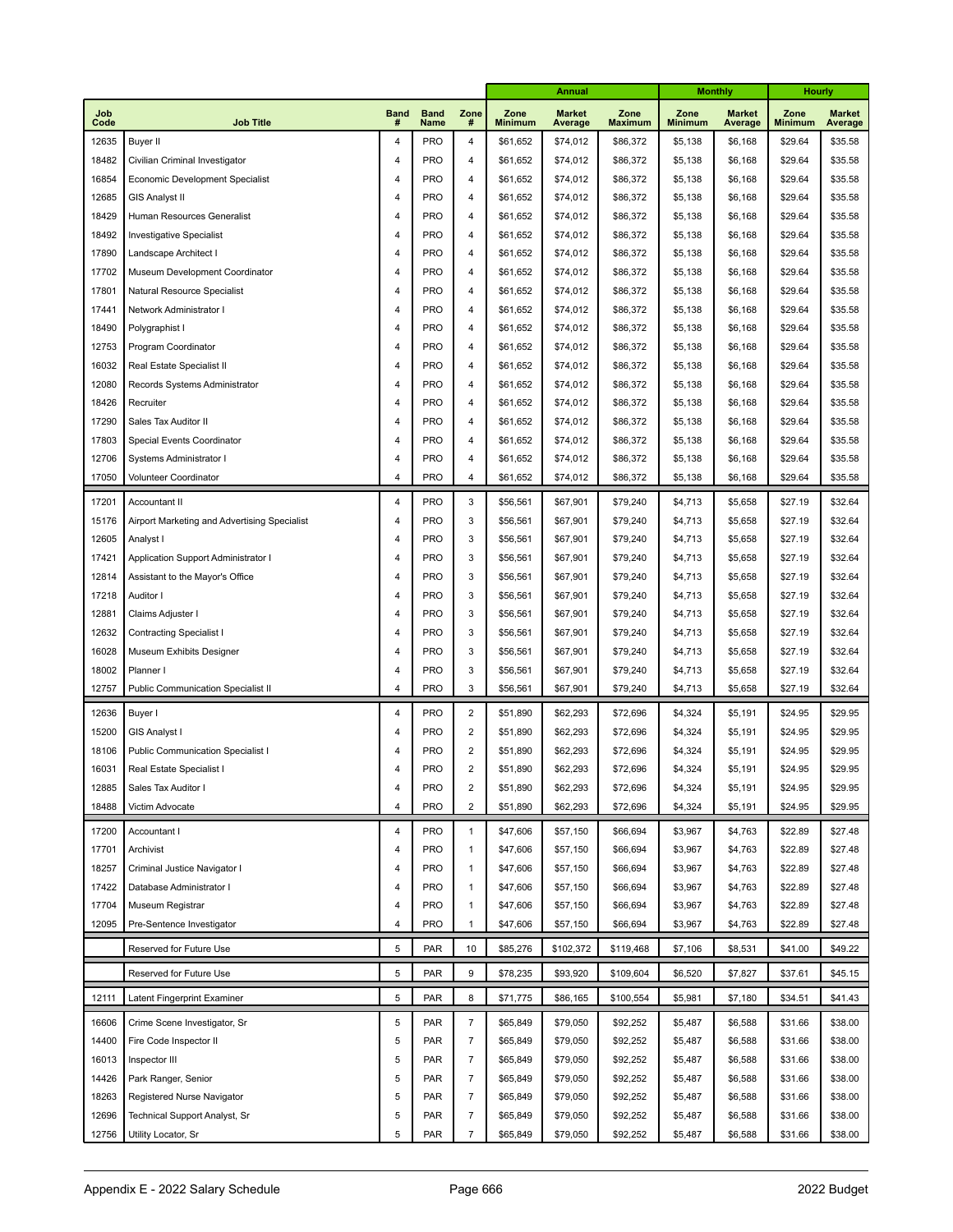|             |                                                                      |                  |                     |                | Annual                 |                          |                        |                        | <b>Monthly</b>           | Hourly                 |                          |
|-------------|----------------------------------------------------------------------|------------------|---------------------|----------------|------------------------|--------------------------|------------------------|------------------------|--------------------------|------------------------|--------------------------|
| Job<br>Code | <b>Job Title</b>                                                     | <b>Band</b><br># | <b>Band</b><br>Name | Zone<br>#      | Zone<br><b>Minimum</b> | <b>Market</b><br>Average | Zone<br><b>Maximum</b> | Zone<br><b>Minimum</b> | <b>Market</b><br>Average | Zone<br><b>Minimum</b> | <b>Market</b><br>Average |
| 12028       | Finance Lead                                                         | 5                | <b>PAR</b>          | 6              | \$60,412               | \$72,523                 | \$84,634               | \$5,034                | \$6,044                  | \$29.04                | \$34.87                  |
| 16605       | Crime Scene Investigator                                             | $\,$ 5 $\,$      | <b>PAR</b>          | 6              | \$60,412               | \$72,523                 | \$84,634               | \$5,034                | \$6,044                  | \$29.04                | \$34.87                  |
| 12803       | <b>District Crew Leader</b>                                          | $\sqrt{5}$       | <b>PAR</b>          | 6              | \$60,412               | \$72,523                 | \$84,634               | \$5,034                | \$6,044                  | \$29.04                | \$34.87                  |
| 16015       | Engineering Technician III                                           | $\sqrt{5}$       | <b>PAR</b>          | 6              | \$60,412               | \$72,523                 | \$84,634               | \$5,034                | \$6,044                  | \$29.04                | \$34.87                  |
| 16001       | <b>Fleet Services Coordinator</b>                                    | $\sqrt{5}$       | <b>PAR</b>          | 6              | \$60,412               | \$72,523                 | \$84,634               | \$5,034                | \$6,044                  | \$29.04                | \$34.87                  |
| 16023       | Inspector II                                                         |                  | <b>PAR</b>          | 6              | \$60,412               | \$72,523                 | \$84,634               | \$5,034                | \$6,044                  | \$29.04                | \$34.87                  |
| 13034       | Fleet Technician, Senior                                             | 5                | <b>PAR</b>          | 6              | \$60,412               | \$72,523                 | \$84,634               | \$5,034                | \$6,044                  | \$29.04                | \$34.87                  |
| 14407       | Marshal, Senior                                                      | 5                | <b>PAR</b>          | 6              | \$60,412               | \$72,523                 | \$84,634               | \$5,034                | \$6,044                  | \$29.04                | \$34.87                  |
| 15213       | Paralegal, Senior                                                    | 5                | <b>PAR</b>          | 6              | \$60,412               | \$72,523                 | \$84,634               | \$5,034                | \$6,044                  | \$29.04                | \$34.87                  |
| 18280       | <b>Physical Therapy Assistant</b>                                    | 5                | <b>PAR</b>          | 6              | \$60,412               | \$72,523                 | \$84,634               | \$5,034                | \$6,044                  | \$29.04                | \$34.87                  |
| 15084       | Planning Technician, Sr                                              | 5                | <b>PAR</b>          | 6              | \$60,412               | \$72,523                 | \$84,634               | \$5,034                | \$6,044                  | \$29.04                | \$34.87                  |
| 13902       | Project Design Specialist                                            | 5                | <b>PAR</b>          | 6              | \$60,412               | \$72,523                 | \$84,634               | \$5,034                | \$6,044                  | \$29.04                | \$34.87                  |
| 15024       | Radio Technician, Sr                                                 | 5                | <b>PAR</b>          | 6              | \$60,412               | \$72,523                 | \$84,634               | \$5,034                | \$6,044                  | \$29.04                | \$34.87                  |
| 12801       | Skilled Maint Technician, Sr                                         | 5                | <b>PAR</b>          | 6              | \$60,412               | \$72,523                 | \$84,634               | \$5,034                | \$6,044                  | \$29.04                | \$34.87                  |
| 12758       | Video Production Specialist                                          | 5                | <b>PAR</b>          | 6              | \$60,412               | \$72,523                 | \$84,634               | \$5,034                | \$6,044                  | \$29.04                | \$34.87                  |
| 15100       | Airport Operations Agent, Sr                                         | 5                | <b>PAR</b>          | 5              | \$55,424               | \$66,535                 | \$77,647               | \$4,619                | \$5,545                  | \$26.65                | \$31.99                  |
| 18275       | Behavioral Health Clinical Navigator II                              | 5                | <b>PAR</b>          | 5              | \$55,424               | \$66,535                 | \$77,647               | \$4,619                | \$5,545                  | \$26.65                | \$31.99                  |
| 15086       | Code Enforcement Off, Senior                                         | 5                | <b>PAR</b>          | 5              | \$55,424               | \$66,535                 | \$77,647               | \$4,619                | \$5,545                  | \$26.65                | \$31.99                  |
| 15068       | <b>Electronic Specialist</b>                                         | 5                | <b>PAR</b>          | 5              | \$55,424               | \$66,535                 | \$77,647               | \$4,619                | \$5,545                  | \$26.65                | \$31.99                  |
| 16025       | Engineering Technician II                                            | 5                | <b>PAR</b>          | 5              | \$55,424               | \$66,535                 | \$77,647               | \$4,619                | \$5,545                  | \$26.65                | \$31.99                  |
| 16652       | Evidence Technician, Senior                                          | 5                | <b>PAR</b>          | 5              | \$55,424               | \$66,535                 | \$77,647               | \$4,619                | \$5,545                  | \$26.65                | \$31.99                  |
| 11097       | Finance Technician, Senior                                           | 5                | <b>PAR</b>          | 5              | \$55,424               | \$66,535                 | \$77,647               | \$4,619                | \$5,545                  | \$26.65                | \$31.99                  |
| 14401       | Fire Code Inspector I                                                | 5                | <b>PAR</b>          | 5              | \$55,424               | \$66,535                 | \$77,647               | \$4,619                | \$5,545                  | \$26.65                | \$31.99                  |
| 12681       | Fleet Technician                                                     | 5                | <b>PAR</b>          | 5              | \$55,424               | \$66,535                 | \$77,647               | \$4,619                | \$5,545                  | \$26.65                | \$31.99                  |
| 18428       | <b>HRIS Specialist</b>                                               | 5                | <b>PAR</b>          | 5              | \$55,424               | \$66,535                 | \$77,647               | \$4,619                | \$5,545                  | \$26.65                | \$31.99                  |
| 17572       | HR Technician, Senior                                                | 5                | <b>PAR</b>          | 5              | \$55,424               | \$66,535                 | \$77,647               | \$4,619                | \$5,545                  | \$26.65                | \$31.99                  |
| 14405       | Marshal                                                              | 5                | <b>PAR</b>          | 5              | \$55,424               | \$66,535                 | \$77,647               | \$4,619                | \$5,545                  | \$26.65                | \$31.99                  |
| 18273       | Medical Navigator I                                                  | 5                | <b>PAR</b>          | 5              | \$55,424               | \$66,535                 | \$77,647               | \$4,619                | \$5,545                  | \$26.65                | \$31.99                  |
| 11063       | Legal Secretary, Senior                                              | 5                | <b>PAR</b>          | 5              | \$55,424               | \$66,535                 | \$77,647               | \$4,619                | \$5,545                  | \$26.65                | \$31.99                  |
| 14424       | Park Ranger II                                                       | 5                | <b>PAR</b>          | 5              | \$55,424               | \$66,535                 | \$77,647               | \$4,619                | \$5,545                  | \$26.65                | \$31.99                  |
| 15211       | Paralegal                                                            | 5                | <b>PAR</b>          | 5              | \$55,424               | \$66,535                 | \$77,647               | \$4,619                | \$5,545                  | \$26.65                | \$31.99                  |
| 16053       | <b>Probation Officer</b>                                             | 5                | <b>PAR</b>          | 5              | \$55,424               | \$66,535                 | \$77,647               | \$4,619                | \$5,545                  | \$26.65                | \$31.99                  |
| 12768       | Public Safety Dispatcher Trainer                                     | 5                | <b>PAR</b>          | 5              | \$55,424               | \$66,535                 | \$77,647               | \$4,619                | \$5,545                  | \$26.65                | \$31.99                  |
| 16067       | Sales Tax Investigator, Senior                                       | 5                | <b>PAR</b>          | 5              | \$55,424               | \$66,535                 | \$77,647               | \$4,619                | \$5,545                  | \$26.65                | \$31.99                  |
| 12809       | Skilled Maintenance Technician II                                    | 5                | PAR                 | 5              | \$55,424               | \$66,535                 | \$77,647               | \$4,619                | \$5,545                  | \$26.65                | \$31.99                  |
| 12813       | <b>Staff Assistant</b>                                               | 5                | PAR                 | 5              | \$55,424               | \$66,535                 | \$77,647               | \$4,619                | \$5,545                  | \$26.65                | \$31.99                  |
| 19657       | Streets Operations Program Assistant                                 | 5                | PAR                 | 5              | \$55,424               | \$66,535                 | \$77,647               | \$4,619                | \$5,545                  | \$26.65                | \$31.99                  |
| 12698       | <b>Technical Support Analyst II</b>                                  | 5                | <b>PAR</b>          | 5              | \$55,424               | \$66,535                 | \$77,647               | \$4,619                | \$5,545                  | \$26.65                | \$31.99                  |
| 13400       | <b>Transit Scheduler</b>                                             | 5                | <b>PAR</b>          | 5              | \$55,424               | \$66,535                 | \$77,647               | \$4,619                | \$5,545                  | \$26.65                | \$31.99                  |
| 12730       | Utility Locator II                                                   | 5                | PAR                 | 5              | \$55,424               | \$66,535                 | \$77,647               | \$4,619                | \$5,545                  | \$26.65                | \$31.99                  |
| 15103       | Airport Customer Relations Coordinator                               | $\,$ 5 $\,$      | <b>PAR</b>          | 4              | \$50,847               | \$61,040                 | \$71,234               | \$4,237                | \$5,087                  | \$24.45                | \$29.35                  |
| 15080       | <b>Airport Security Specialist</b>                                   | 5                | <b>PAR</b>          | $\overline{4}$ | \$50,847               | \$61,040                 | \$71,234               | \$4,237                | \$5,087                  | \$24.45                | \$29.35                  |
| 18265       | Behavioral Health Clinical Navigator I                               | 5                | <b>PAR</b>          | 4              | \$50,847               | \$61,040                 | \$71,234               | \$4,237                | \$5,087                  | \$24.45                | \$29.35                  |
| 19542       | <b>Business Support Specialist Sr</b>                                | 5                | <b>PAR</b>          | 4              | \$50,847               | \$61,040                 | \$71,234               | \$4,237                | \$5,087                  | \$24.45                | \$29.35                  |
| 15016       | Code Enforcement Officer                                             | 5                | <b>PAR</b>          | 4              | \$50,847               | \$61,040                 | \$71,234               | \$4,237                | \$5,087                  | \$24.45                | \$29.35                  |
| 12722       | Community Health Paramedic                                           | 5                | <b>PAR</b>          | 4              | \$50,847               | \$61,040                 | \$71,234               | \$4,237                | \$5,087                  | \$24.45                | \$29.35                  |
| 15018       | <b>Community Service Officer</b>                                     | 5                | <b>PAR</b>          | 4              | \$50,847               | \$61,040                 | \$71,234               | \$4,237                | \$5,087                  | \$24.45                | \$29.35                  |
| 12188       | Courtroom Assistant, Senior                                          | 5                | <b>PAR</b>          | 4              | \$50,847               | \$61,040                 | \$71,234               | \$4,237                | \$5,087                  | \$24.45                | \$29.35                  |
| 16610       | Evidence Technician                                                  | 5                | <b>PAR</b>          | 4              | \$50,847               | \$61,040                 | \$71,234               | \$4,237                | \$5,087                  | \$24.45                | \$29.35                  |
| 18229       | Fire Prevention Compliance Coordinator                               | 5                | <b>PAR</b>          | 4              | \$50,847               | \$61,040                 | \$71,234               | \$4,237                | \$5,087                  | \$24.45                | \$29.35                  |
|             |                                                                      | 5                | <b>PAR</b>          | 4              | \$50,847               | \$61,040                 | \$71,234               | \$4,237                | \$5,087                  | \$24.45                | \$29.35                  |
|             | 12841<br>Forestry Technician, Senior<br>14061<br>Graphics Technician |                  | <b>PAR</b>          | 4              | \$50,847               | \$61,040                 | \$71,234               | \$4,237                | \$5,087                  | \$24.45                | \$29.35                  |
| 16034       | Inspector I                                                          | 5<br>5           | PAR                 | 4              | \$50,847               | \$61,040                 | \$71,234               | \$4,237                | \$5,087                  | \$24.45                | \$29.35                  |
|             |                                                                      |                  |                     |                |                        |                          |                        |                        |                          |                        |                          |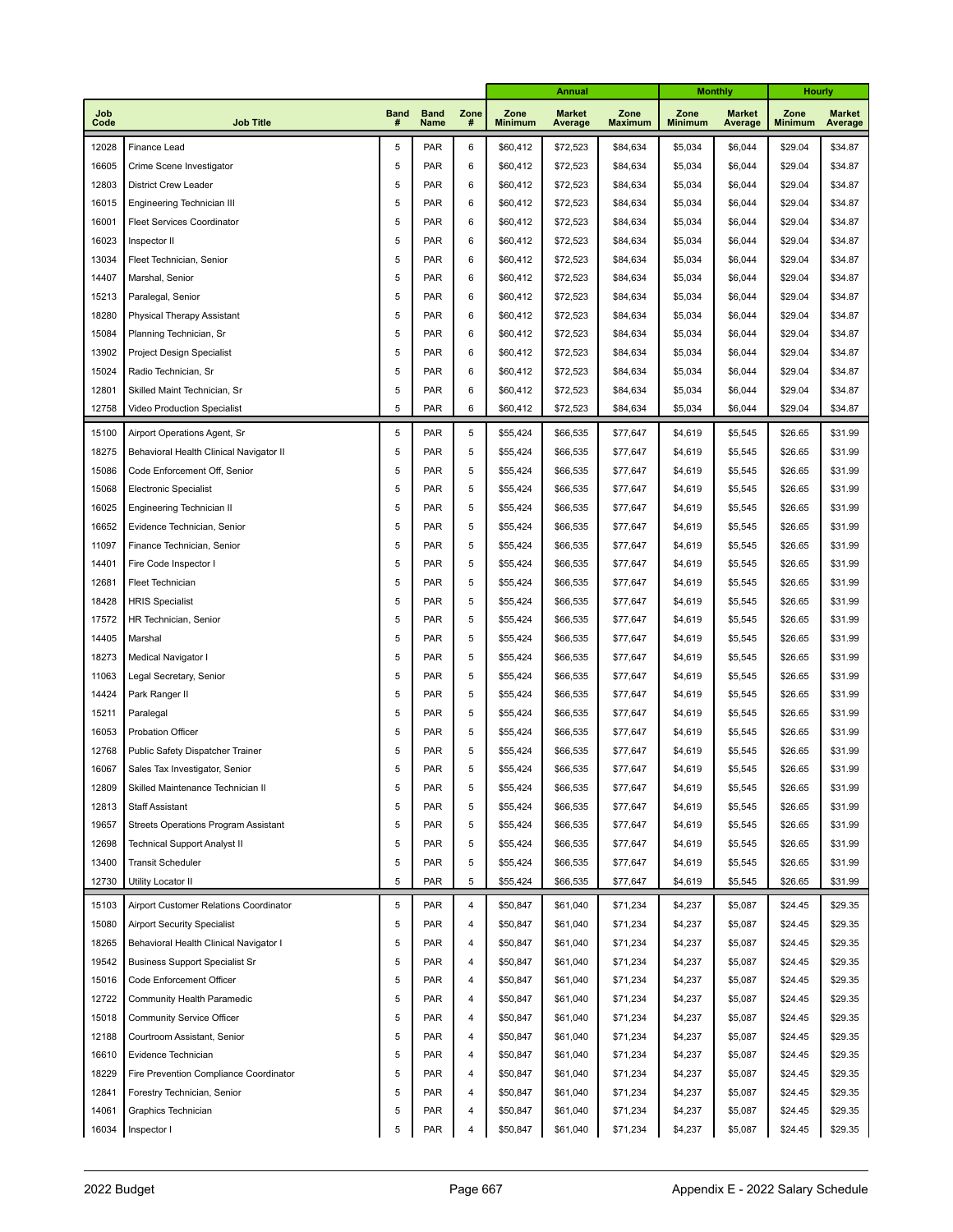|             |                                               |                  |                     |                         | <b>Annual</b>          |                          |                        | <b>Monthly</b>         |                          | <b>Hourly</b>          |                          |
|-------------|-----------------------------------------------|------------------|---------------------|-------------------------|------------------------|--------------------------|------------------------|------------------------|--------------------------|------------------------|--------------------------|
| Job<br>Code | <b>Job Title</b>                              | <b>Band</b><br># | <b>Band</b><br>Name | Zone<br>#               | Zone<br><b>Minimum</b> | <b>Market</b><br>Average | Zone<br><b>Maximum</b> | Zone<br><b>Minimum</b> | <b>Market</b><br>Average | Zone<br><b>Minimum</b> | <b>Market</b><br>Average |
| 15161       | License Enforcement Officer II                | 5                | PAR                 | 4                       | \$50,847               | \$61,040                 | \$71,234               | \$4,237                | \$5,087                  | \$24.45                | \$29.35                  |
| 15125       | Photo Enforcement Technician                  | 5                | PAR                 | 4                       | \$50,847               | \$61,040                 | \$71,234               | \$4,237                | \$5,087                  | \$24.45                | \$29.35                  |
| 15083       | Planning Technician II                        | 5                | <b>PAR</b>          | 4                       | \$50,847               | \$61,040                 | \$71,234               | \$4,237                | \$5,087                  | \$24.45                | \$29.35                  |
| 12107       | Police Service Representative Lead            |                  | <b>PAR</b>          | 4                       | \$50,847               | \$61,040                 | \$71,234               | \$4,237                | \$5,087                  | \$24.45                | \$29.35                  |
| 12769       | Public Safety Dispatcher II                   | 5                | PAR                 | 4                       | \$50,847               | \$61,040                 | \$71,234               | \$4,237                | \$5,087                  | \$24.45                | \$29.35                  |
| 15023       | Radio Technician II                           | 5                | <b>PAR</b>          | 4                       | \$50,847               | \$61,040                 | \$71,234               | \$4,237                | \$5,087                  | \$24.45                | \$29.35                  |
| 16522       | <b>Recreation Assistant</b>                   | 5                | PAR                 | 4                       | \$50,847               | \$61,040                 | \$71,234               | \$4,237                | \$5,087                  | \$24.45                | \$29.35                  |
| 14066       | Signs Technician II                           | 5                | PAR                 | 4                       | \$50,847               | \$61,040                 | \$71,234               | \$4,237                | \$5,087                  | \$24.45                | \$29.35                  |
| 19540       | Administrative Assistant, Sr                  | 5                | PAR                 | 3                       | \$46,648               | \$56,000                 | \$65,353               | \$3,887                | \$4,667                  | \$22.43                | \$26.92                  |
| 15090       | <b>Airport Operations Agent</b>               | 5                | PAR                 | 3                       | \$46,648               | \$56,000                 | \$65,353               | \$3,887                | \$4,667                  | \$22.43                | \$26.92                  |
| 18315       | Claims Technician                             | 5                | <b>PAR</b>          | 3                       | \$46,648               | \$56,000                 | \$65,353               | \$3,887                | \$4,667                  | \$22.43                | \$26.92                  |
| 12088       | Courtroom Assistant                           | 5                | PAR                 | 3                       | \$46,648               | \$56,000                 | \$65,353               | \$3,887                | \$4,667                  | \$22.43                | \$26.92                  |
| 15311       | Digital Imaging Technician                    | 5                | <b>PAR</b>          | 3                       | \$46,648               | \$56,000                 | \$65,353               | \$3,887                | \$4,667                  | \$22.43                | \$26.92                  |
| 13172       | Engineering Technician I                      | 5                | <b>PAR</b>          | 3                       | \$46,648               | \$56,000                 | \$65,353               | \$3,887                | \$4,667                  | \$22.43                | \$26.92                  |
| 12837       | Forestry Technician II                        | 5                | <b>PAR</b>          | 3                       | \$46,648               | \$56,000                 | \$65,353               | \$3,887                | \$4,667                  | \$22.43                | \$26.92                  |
| 13408       | <b>GIS Technician</b>                         | 5                | <b>PAR</b>          | 3                       | \$46,648               | \$56,000                 | \$65,353               | \$3,887                | \$4,667                  | \$22.43                | \$26.92                  |
| 12717       | Legal Secretary                               | 5                | PAR                 | 3                       | \$46,648               | \$56,000                 | \$65,353               | \$3,887                | \$4,667                  | \$22.43                | \$26.92                  |
| 15150       | License Enforcement Officer                   | 5                | <b>PAR</b>          | 3                       | \$46,648               | \$56,000                 | \$65,353               | \$3,887                | \$4,667                  | \$22.43                | \$26.92                  |
| 12589       | Museum Development Technician                 | 5                | <b>PAR</b>          | 3                       | \$46,648               | \$56,000                 | \$65,353               | \$3,887                | \$4,667                  | \$22.43                | \$26.92                  |
| 12853       | Park Ranger I                                 | 5                | <b>PAR</b>          | 3                       | \$46,648               | \$56,000                 | \$65,353               | \$3,887                | \$4,667                  | \$22.43                | \$26.92                  |
| 12199       | Probation Technician, Senior                  | 5                | <b>PAR</b>          | 3                       | \$46,648               | \$56,000                 | \$65,353               | \$3,887                | \$4,667                  | \$22.43                | \$26.92                  |
| 12625       | Public Communications Technician              | 5                | <b>PAR</b>          | 3                       | \$46,648               | \$56,000                 | \$65,353               | \$3,887                | \$4,667                  | \$22.43                | \$26.92                  |
| 12767       | Public Safety Dispatcher I                    | 5                | <b>PAR</b>          | 3                       | \$46,648               | \$56,000                 | \$65,353               | \$3,887                | \$4,667                  | \$22.43                | \$26.92                  |
| 16066       | Sales Tax Investigator II                     | 5                | <b>PAR</b>          | 3                       | \$46,648               | \$56,000                 | \$65,353               | \$3,887                | \$4,667                  | \$22.43                | \$26.92                  |
| 14065       | Signs Technician I                            | 5                | <b>PAR</b>          | 3                       | \$46,648               | \$56,000                 | \$65,353               | \$3,887                | \$4,667                  | \$22.43                | \$26.92                  |
| 12808       | Skilled Maintenance Technician I              | 5                | <b>PAR</b>          | 3                       | \$46,648               | \$56,000                 | \$65,353               | \$3,887                | \$4,667                  | \$22.43                | \$26.92                  |
| 12697       | Technical Support Analyst I                   | 5                | PAR                 | 3                       | \$46,648               | \$56,000                 | \$65,353               | \$3,887                | \$4,667                  | \$22.43                | \$26.92                  |
| 12727       | Utility Locator I                             | 5                | <b>PAR</b>          | 3                       | \$46,648               | \$56,000                 | \$65,353               | \$3,887                | \$4,667                  | \$22.43                | \$26.92                  |
| 12150       | Work Order Technician II                      | 5                | PAR                 | 3                       | \$46,648               | \$56,000                 | \$65,353               | \$3,887                | \$4,667                  | \$22.43                | \$26.92                  |
| 19532       | <b>Business Support Specialist II</b>         | 5                | PAR                 | $\overline{c}$          | \$42,797               | \$51,377                 | \$59,957               | \$3,566                | \$4,281                  | \$20.58                | \$24.70                  |
| 12012       | Code Enforcement Technician                   | 5                | PAR                 | $\overline{2}$          | \$42,797               | \$51,377                 | \$59,957               | \$3,566                | \$4,281                  | \$20.58                | \$24.70                  |
| 12724       | Community Health Emergency Medical Technician | 5                | PAR                 | 2                       | \$42,797               | \$51,377                 | \$59,957               | \$3,566                | \$4,281                  | \$20.58                | \$24.70                  |
| 12765       | Emergency Response Technician                 | 5                | PAR                 | 2                       | \$42,797               | \$51,377                 | \$59,957               | \$3,566                | \$4,281                  | \$20.58                | \$24.70                  |
| 12835       | Forestry Technician I                         | 5                | PAR                 | $\overline{c}$          | \$42,797               | \$51,377                 | \$59,957               | \$3,566                | \$4,281                  | \$20.58                | \$24.70                  |
| 13025       | Parts/Supply Specialist                       | 5                | PAR                 | 2                       | \$42,797               | \$51,377                 | \$59,957               | \$3,566                | \$4,281                  | \$20.58                | \$24.70                  |
| 15082       | Planning Technician I                         | 5                | PAR                 | $\overline{\mathbf{c}}$ | \$42,797               | \$51,377                 | \$59,957               | \$3,566                | \$4,281                  | \$20.58                | \$24.70                  |
| 12103       | Police Services Representative                | 5                | PAR                 | 2                       | \$42,797               | \$51,377                 | \$59,957               | \$3,566                | \$4,281                  | \$20.58                | \$24.70                  |
| 12099       | Probation Technician                          | 5                | PAR                 | 2                       | \$42,797               | \$51,377                 | \$59,957               | \$3,566                | \$4,281                  | \$20.58                | \$24.70                  |
| 15014       | Radio Technician I                            | 5                | PAR                 | $\overline{\mathbf{c}}$ | \$42,797               | \$51,377                 | \$59,957               | \$3,566                | \$4,281                  | \$20.58                | \$24.70                  |
| 16065       | Sales Tax Investigator I                      | 5                | PAR                 | 2                       | \$42,797               | \$51,377                 | \$59,957               | \$3,566                | \$4,281                  | \$20.58                | \$24.70                  |
|             | Reserved for Future Use                       | 6                | <b>GNL</b>          | 10                      | \$59,692               | \$71,659                 | \$83,627               | \$4,974                | \$5,972                  | \$28.70                | \$34.45                  |
|             | Reserved for Future Use                       | 6                | <b>GNL</b>          | 9                       | \$54,764               | \$65,743                 | \$76,722               | \$4,564                | \$5,479                  | \$26.33                | \$31.61                  |
| 13316       | Concrete Finisher, Sr                         | 6                | GNL                 | 8                       | \$50,242               | \$60,314                 | \$70,387               | \$4,187                | \$5,026                  | \$24.15                | \$29.00                  |
| 12785       | Equipment Operator, Senior                    | 6                | GNL                 | 8                       | \$50,242               | \$60,314                 | \$70,387               | \$4,187                | \$5,026                  | \$24.15                | \$29.00                  |
| 11095       | Finance Technician II                         | 6                | GNL                 | 8                       | \$50,242               | \$60,314                 | \$70,387               | \$4,187                | \$5,026                  | \$24.15                | \$29.00                  |
| 12793       | Maintenance Technician, Senior                | 6                | GNL                 | 8                       | \$50,242               | \$60,314                 | \$70,387               | \$4,187                | \$5,026                  | \$24.15                | \$29.00                  |
| 12622       | Cemetery Technician                           | 6                | GNL                 | $\overline{7}$          | \$46,094               | \$55,335                 | \$64,576               | \$3,841                | \$4,611                  | \$22.16                | \$26.60                  |
| 13315       | Concrete Finisher II                          | 6                | GNL                 | $\overline{7}$          | \$46,094               | \$55,335                 | \$64,576               | \$3,841                | \$4,611                  | \$22.16                | \$26.60                  |
| 17220       | Contracting Technician II                     | 6                | GNL                 | $\overline{7}$          | \$46,094               | \$55,335                 | \$64,576               | \$3,841                | \$4,611                  | \$22.16                | \$26.60                  |
| 12653       | Equipment Operator II                         | 6                | GNL                 | $\overline{7}$          | \$46,094               | \$55,335                 | \$64,576               | \$3,841                | \$4,611                  | \$22.16                | \$26.60                  |
| 11093       | Finance Technician I                          | 6                | GNL                 | 7                       | \$46,094               | \$55,335                 | \$64,576               | \$3,841                | \$4,611                  | \$22.16                | \$26.60                  |
| 12110       | Fingerprint Technician                        | 6                | GNL                 | $\boldsymbol{7}$        | \$46,094               | \$55,335                 | \$64,576               | \$3,841                | \$4,611                  | \$22.16                | \$26.60                  |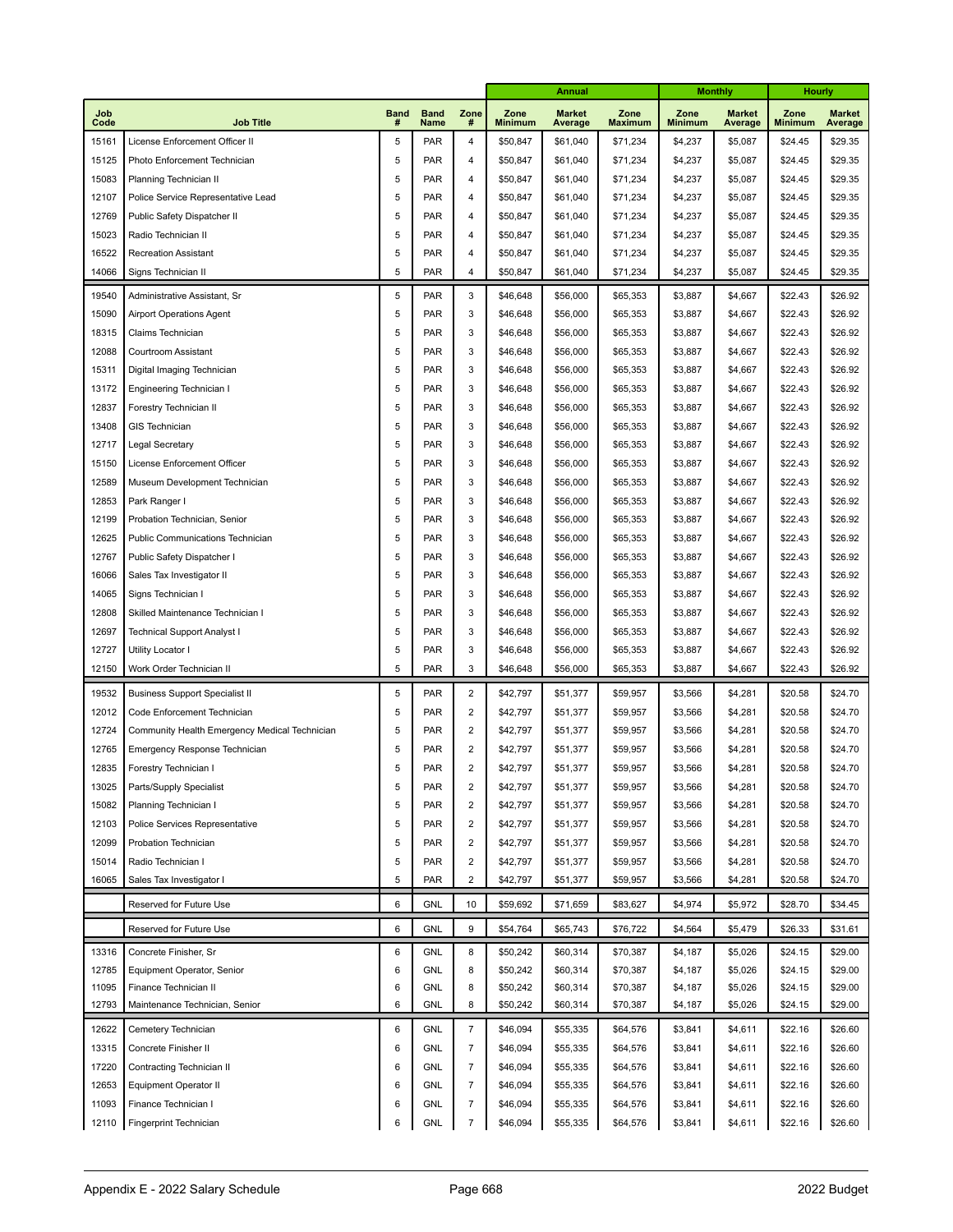|             |                                         |             |                     |                | <b>Annual</b>          |                          | <b>Monthly</b>         |                        | <b>Hourly</b>            |                        |                          |
|-------------|-----------------------------------------|-------------|---------------------|----------------|------------------------|--------------------------|------------------------|------------------------|--------------------------|------------------------|--------------------------|
| Job<br>Code | <b>Job Title</b>                        | <b>Band</b> | <b>Band</b><br>Name | Zone<br>#      | Zone<br><b>Minimum</b> | <b>Market</b><br>Average | Zone<br><b>Maximum</b> | Zone<br><b>Minimum</b> | <b>Market</b><br>Average | Zone<br><b>Minimum</b> | <b>Market</b><br>Average |
| 17582       | HR Technician II                        | 6           | <b>GNL</b>          | $\overline{7}$ | \$46,094               | \$55,335                 | \$64,576               | \$3,841                | \$4,611                  | \$22.16                | \$26.60                  |
| 12780       | License Specialist, Senior              | 6           | <b>GNL</b>          | $\overline{7}$ | \$46,094               | \$55,335                 | \$64,576               | \$3,841                | \$4,611                  | \$22.16                | \$26.60                  |
| 12192       | Municipal Court Clerk, Senior           | 6           | <b>GNL</b>          | $\overline{7}$ | \$46,094               | \$55,335                 | \$64,576               | \$3,841                | \$4,611                  | \$22.16                | \$26.60                  |
| 14421       | Prkg Enforcement Ofcr, Sr               | 6           | <b>GNL</b>          | $\overline{7}$ | \$46,094               | \$55,335                 | \$64,576               | \$3,841                | \$4,611                  | \$22.16                | \$26.60                  |
| 14064       | Parking Meter Technician, Sr            | 6           | <b>GNL</b>          | $\overline{7}$ | \$46,094               | \$55,335                 | \$64,576               | \$3,841                | \$4,611                  | \$22.16                | \$26.60                  |
| 11002       | <b>Accounting Technician II</b>         | 6           | <b>GNL</b>          | 6              | \$42,288               | \$50,766                 | \$59,244               | \$3,524                | \$4,231                  | \$20.33                | \$24.41                  |
| 19530       | Administrative Assistant II             | 6           | <b>GNL</b>          | 6              | \$42,288               | \$50,766                 | \$59,244               | \$3,524                | \$4,231                  | \$20.33                | \$24.41                  |
| 17952       | HR Technician I                         | 6           | <b>GNL</b>          | 6              | \$42,288               | \$50,766                 | \$59,244               | \$3,524                | \$4,231                  | \$20.33                | \$24.41                  |
| 15073       | <b>Inventory Control Technician</b>     | 6           | <b>GNL</b>          | 6              | \$42,288               | \$50,766                 | \$59,244               | \$3,524                | \$4,231                  | \$20.33                | \$24.41                  |
| 12798       | License Specialist II                   | 6           | <b>GNL</b>          | 6              | \$42,288               | \$50,766                 | \$59,244               | \$3,524                | \$4,231                  | \$20.33                | \$24.41                  |
| 12729       | Maintenance Technician II               | 6           | <b>GNL</b>          | 6              | \$42,288               | \$50,766                 | \$59,244               | \$3,524                | \$4,231                  | \$20.33                | \$24.41                  |
| 12093       | Municipal Court Clerk II                | 6           | <b>GNL</b>          | 6              | \$42,288               | \$50,766                 | \$59,244               | \$3,524                | \$4,231                  | \$20.33                | \$24.41                  |
| 14062       | Parking Meter Technician                | 6           | <b>GNL</b>          | 6              | \$42,288               | \$50,766                 | \$59,244               | \$3,524                | \$4,231                  | \$20.33                | \$24.41                  |
| 15310       | Printing Technician                     | 6           | <b>GNL</b>          | 6              | \$42,288               | \$50,766                 | \$59,244               | \$3,524                | \$4,231                  | \$20.33                | \$24.41                  |
| 18274       | Recovery Navigator I                    | 6           | <b>GNL</b>          | 6              | \$42,288               | \$50,766                 | \$59,244               | \$3,524                | \$4,231                  | \$20.33                | \$24.41                  |
| 19520       | Administrative Assistant I              | 6           | <b>GNL</b>          | 5              | \$38,797               | \$46,575                 | \$54,353               | \$3,233                | \$3,881                  | \$18.65                | \$22.39                  |
| 19522       | <b>Business Support Specialist I</b>    | 6           | <b>GNL</b>          | 5              | \$38,797               | \$46,575                 | \$54,353               | \$3,233                | \$3,881                  | \$18.65                | \$22.39                  |
| 11033       | <b>Communications Center Dispatcher</b> | 6           | <b>GNL</b>          | 5              | \$38,797               | \$46,575                 | \$54,353               | \$3,233                | \$3,881                  | \$18.65                | \$22.39                  |
| 13314       | Concrete Finisher I                     | 6           | <b>GNL</b>          | 5              | \$38,797               | \$46,575                 | \$54,353               | \$3,233                | \$3,881                  | \$18.65                | \$22.39                  |
| 13072       | <b>Driver</b>                           | 6           | <b>GNL</b>          | 5              | \$38,797               | \$46,575                 | \$54,353               | \$3,233                | \$3,881                  | \$18.65                | \$22.39                  |
| 13302       | <b>Equipment Operator I</b>             | 6           | <b>GNL</b>          | 5              | \$38,797               | \$46,575                 | \$54,353               | \$3,233                | \$3,881                  | \$18.65                | \$22.39                  |
| 12743       | License Specialist I                    | 6           | <b>GNL</b>          | 5              | \$38,797               | \$46,575                 | \$54,353               | \$3,233                | \$3,881                  | \$18.65                | \$22.39                  |
| 12721       | Maintenance Services Worker             | 6           | <b>GNL</b>          | 5              | \$38,797               | \$46,575                 | \$54,353               | \$3,233                | \$3,881                  | \$18.65                | \$22.39                  |
| 12725       | Maintenance Technician I                | 6           | <b>GNL</b>          | 5              | \$38,797               | \$46,575                 | \$54,353               | \$3,233                | \$3,881                  | \$18.65                | \$22.39                  |
| 12734       | <b>Medical Assistant</b>                | 6           | <b>GNL</b>          | 5              | \$38,797               | \$46,575                 | \$54,353               | \$3,233                | \$3,881                  | \$18.65                | \$22.39                  |
| 12092       | Municipal Court Clerk I                 | 6           | <b>GNL</b>          | 5              | \$38,797               | \$46,575                 | \$54,353               | \$3,233                | \$3,881                  | \$18.65                | \$22.39                  |
| 17798       | Museum Customer Specialist              | 6           | <b>GNL</b>          | 5              | \$38,797               | \$46,575                 | \$54,353               | \$3,233                | \$3,881                  | \$18.65                | \$22.39                  |
| 18255       | Navigator Technician                    | 6           | GNL                 | 5              | \$38,797               | \$46,575                 | \$54,353               | \$3,233                | \$3,881                  | \$18.65                | \$22.39                  |
| 14420       | Parking Enforcement Officer             | 6           | <b>GNL</b>          | 5              | \$38,797               | \$46,575                 | \$54,353               | \$3,233                | \$3,881                  | \$18.65                | \$22.39                  |
| 14023       | Radio Installer                         | 6           | <b>GNL</b>          | 5              | \$38,797               | \$46,575                 | \$54,353               | \$3,233                | \$3,881                  | \$18.65                | \$22.39                  |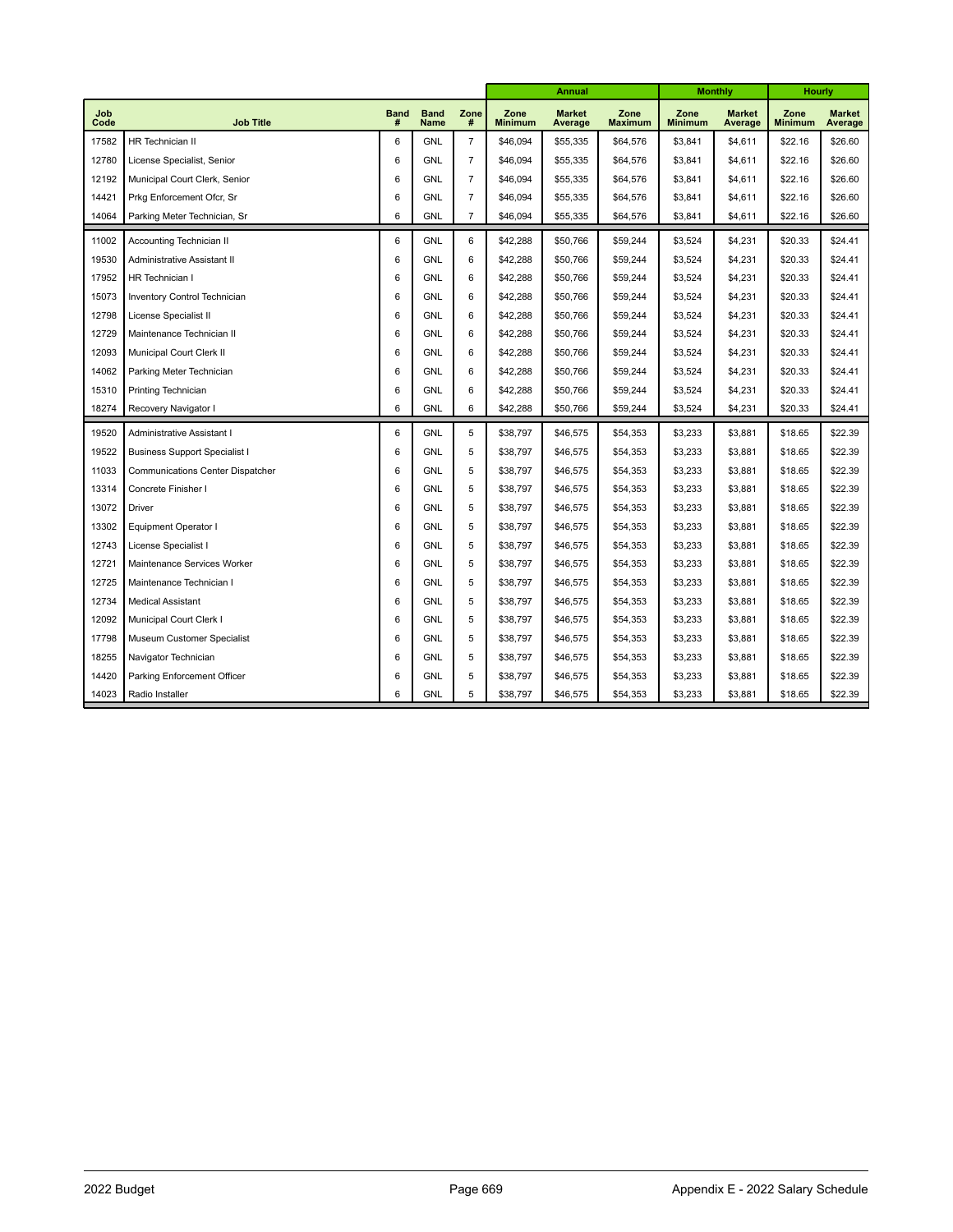| <b>Job</b><br>Code | <b>Rank</b>               | <b>Monthly Pay Rate</b> | <b>Hourly Pay Rate</b> |
|--------------------|---------------------------|-------------------------|------------------------|
|                    |                           | <b>56 Hours/Week</b>    |                        |
| 19407              | <b>Battalion Chief</b>    | \$11,386                | \$46.92                |
| 19406              | <b>Fire Captain</b>       | \$10,071                | \$41.50                |
| 19405              | <b>Fire Lieutenant</b>    | \$9,118                 | \$37.57                |
| 19416              | <b>Fire Paramedic 1st</b> | \$8,277                 | \$34.11                |
|                    | Fire Paramedic 2nd        | \$7,472                 | \$30.79                |
|                    | Fire Paramedic 3rd        | \$6,725                 | \$27.71                |
| 19404              | Fire Driver Engineer      | \$7,884                 | \$32.49                |
| 19403              | Firefighter 1st           | \$7,274                 | \$29.98                |
|                    | Firefighter 2nd           | \$6,599                 | \$27.19                |
|                    | Firefighter 3rd           | \$5,939                 | \$24.47                |
|                    | Firefighter 4th           | \$5,346                 | \$22.03                |
|                    |                           | <b>40 Hours/Week</b>    |                        |
| 19407              | <b>Battalion Chief</b>    | \$11,386                | \$65.69                |
| 19406              | Fire Captain (Staff)      | \$10,071                | \$58.10                |
| 19405              | Fire Lieutenant (Staff)   | \$9,118                 | \$52.60                |
| 19409              | Fire Trainee              | \$4,827                 | \$27.85                |

## **FIRE - Paid by Rank**

# **POLICE - Paid by Rank**

| Job<br>Code | <b>Rank</b>             | <b>Monthly Pay Rate</b> | <b>Hourly Pay Rate</b> |
|-------------|-------------------------|-------------------------|------------------------|
| 19308       | <b>Police Commander</b> | \$12,410                | \$71.60                |
| 19307       | Police Lieutenant       | \$11,069                | \$63.86                |
| 19306       | Police Sergeant         | \$9,396                 | \$54.21                |
| 19304       | Police Officer 1st      | \$7,661                 | \$44.20                |
|             | Police Officer 2nd      | \$6,683                 | \$38.56                |
|             | Police Officer 3rd      | \$6,065                 | \$34.99                |
|             | Police Officer 4th      | \$5,503                 | \$31.75                |
| 19300       | <b>Police Recruit</b>   | \$5,008                 | \$28.89                |

Numbers are rounded for display purposes. Actual rates go out 6 decimal places.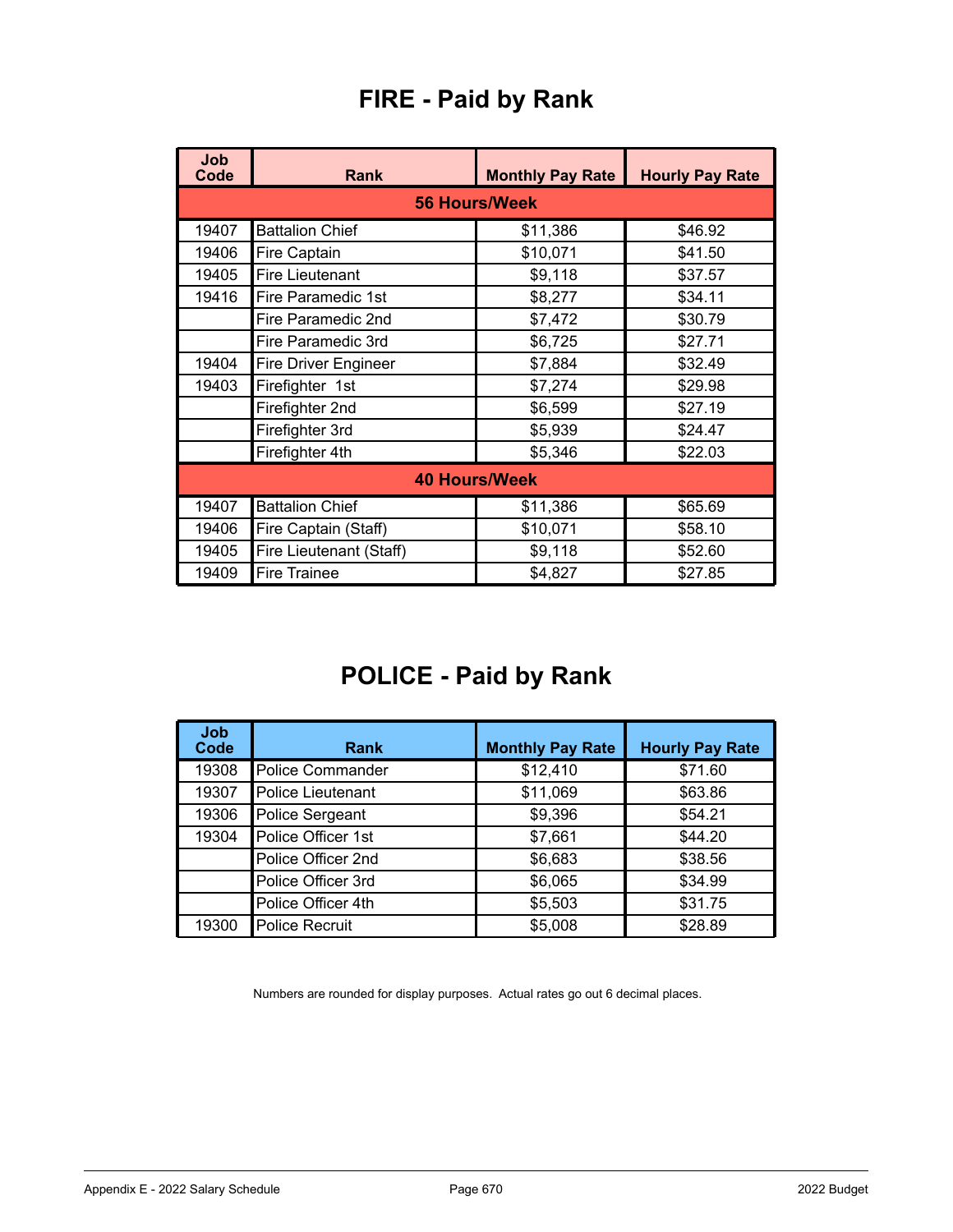#### **Unclassified Job Codes**

| <b>Job Code</b>             | <b>Job Title</b>                                   | Band #<br><b>Band Name</b> |           | Zone #                  | <b>Zone Minimum</b> | <b>Zone Maximum</b> |
|-----------------------------|----------------------------------------------------|----------------------------|-----------|-------------------------|---------------------|---------------------|
| Seasonal (6 months or less) |                                                    |                            |           |                         |                     |                     |
| 50600                       | PT Pikes Peak HWY Ranger                           | SNL                        | Seasonal  | 6                       | \$12.32             | \$26.00             |
| 50605                       | PT Prkg Enforcement Ofcr                           | SNL                        | Seasonal  | 5                       | \$12.32             | \$23.00             |
| 50602                       | PT Park Ranger                                     | SNL                        | Seasonal  | 5                       | \$12.32             | \$23.00             |
| 50603                       | PT Recreation & Camp Support                       | SNL                        | Seasonal  | 5                       | \$12.32             | \$23.00             |
| 50609                       | PT Aquatics Support                                | SNL                        | Seasonal  | $\overline{4}$          | \$12.32             | \$19.00             |
| 51600                       | PT Maintenance Support                             | SNL                        | Seasonal  | $\overline{4}$          | \$12.32             | \$19.00             |
| 51400                       | PT Wildfire Mitigation and Forestry                | SNL                        | Seasonal  | $\overline{4}$          | \$12.32             | \$19.00             |
| 50604                       | PT Guide or Interpreter                            | SNL                        | Seasonal  | 3                       | \$12.32             | \$16.00             |
| 50400                       | PT Park Patrol                                     | SNL                        | Seasonal  | 3                       | \$12.32             | \$16.00             |
| 51500                       | PT Cemetery Support                                | SNL                        | Seasonal  | $\overline{2}$          | \$12.32             | \$14.00             |
| 50606                       | PT Park Support                                    | SNL                        | Seasonal  | $\overline{c}$          | \$12.32             | \$14.00             |
| 50607                       | PT Sport Site Supervisor                           | SNL                        | Seasonal  | $\overline{c}$          | \$12.32             | \$14.00             |
| 50608                       | PT Sports Staff                                    | SNL                        | Seasonal  | $\mathbf{1}$            | \$12.32             | \$14.00             |
|                             | Part-Time (Year Round less than 29 hours per week) |                            |           |                         |                     |                     |
| 70100                       | PT Professional & IT                               | PRT                        | Part-Time | 10                      | \$17.00             | \$86.00             |
| 70200                       | <b>PT Attorney</b>                                 | PRT                        | Part-Time | 9                       | \$20.00             | \$41.00             |
| 70300                       | PT Municipal Court Referee                         | PRT                        | Part-Time | 8                       | \$15.00             | \$38.00             |
| 70401                       | PT Background Investigator                         | PRT                        | Part-Time | $\overline{7}$          | \$21.00             | \$32.00             |
| 70402                       | PT Civilian Criminal Investigator/ Analyst         | PRT                        | Part-Time | $\overline{7}$          | \$21.00             | \$32.00             |
| 70405                       | PT Comm Center Support                             | <b>PRT</b>                 | Part-Time | $\overline{7}$          | \$21.00             | \$32.00             |
| 70403                       | PT Explosives Unit Investigator                    | PRT                        | Part-Time | $\overline{7}$          | \$21.00             | \$32.00             |
| 70412                       | PT Latent Fingerprint Examiner                     | <b>PRT</b>                 | Part-Time | $\overline{7}$          | \$21.00             | \$32.00             |
| 70404                       | PT Polygraph Examiner                              | PRT                        | Part-Time | $\overline{7}$          | \$21.00             | \$32.00             |
| 70406                       | PT Training Academy Instructor                     | PRT                        | Part-Time | $\overline{7}$          | \$21.00             | \$32.00             |
| 70500                       | PT Community Service Officer                       | PRT                        | Part-Time | 6                       | \$17.00             | \$26.00             |
| 70510                       | PT Community Health Paramedic                      | PRT                        | Part-Time | 6                       | \$17.00             | \$26.00             |
| 70407                       | PT Probation Officer                               | PRT                        | Part-Time | 6                       | \$17.00             | \$26.00             |
| 70700                       | PT Administrative Support                          | <b>PRT</b>                 | Part-Time | 5                       | \$12.32             | \$26.00             |
| 70800                       | PT Community Health Navigator                      | PRT                        | Part-Time | 5                       | \$12.32             | \$26.00             |
| 70408                       | PT Evidence Technician                             | PRT                        | Part-Time | 5                       | \$12.32             | \$26.00             |
| 70602                       | PT Park Ranger                                     | PRT                        | Part-Time | 5                       | \$12.32             | \$26.00             |
| 70600                       | PT Pikes Peak HWY Ranger                           | <b>PRT</b>                 | Part-Time | 5                       | \$12.32             | \$26.00             |
| 70603                       | PT Recreation and Camp Support                     | PRT                        | Part-Time | 5                       | \$12.32             | \$26.00             |
| 71200                       | PT Bus Driver                                      | PRT                        | Part-Time | 4                       | \$12.32             | \$19.00             |
| 70900                       | PT Code Enforcement Officer                        | PRT                        | Part-Time | 4                       | \$12.32             | \$19.00             |
| 71450                       | PT Forestry Technician                             | PRT                        | Part-Time | 4                       | \$12.32             | \$19.00             |
| 70604                       | PT Guide or Interpreter                            | <b>PRT</b>                 | Part-Time | $\overline{\mathbf{4}}$ | \$12.32             | \$19.00             |
| 71000                       | PT Internship                                      | PRT                        | Part-Time | 4                       | \$12.32             | \$19.00             |
| 71100                       | PT Maintenance Support                             | PRT                        | Part-Time | 4                       | \$12.32             | \$19.00             |
| 71400                       | PT Wildfire Mitigation and Forestry                | PRT                        | Part-Time | 4                       | \$12.32             | \$19.00             |
| 71500                       | PT Cemetery Support                                | PRT                        | Part-Time | 3                       | \$12.32             | \$14.00             |
| 70605                       | PT Day Camp Support                                | PRT                        | Part-Time | 3                       | \$12.32             | \$14.00             |
| 70606                       | PT Park Support                                    | PRT                        | Part-Time | 3                       | \$12.32             | \$14.00             |
| 70607                       | PT Sport Site Supervisor                           | PRT                        | Part-Time | 3                       | \$12.32             | \$14.00             |
| 70608                       | PT Sports Staff                                    | PRT                        | Part-Time | $\boldsymbol{2}$        | \$12.32             | \$14.00             |
| 71300                       | PT Election Staff                                  | PRT                        | Part-Time | $\mathbf{1}$            | \$12.32             | \$14.00             |